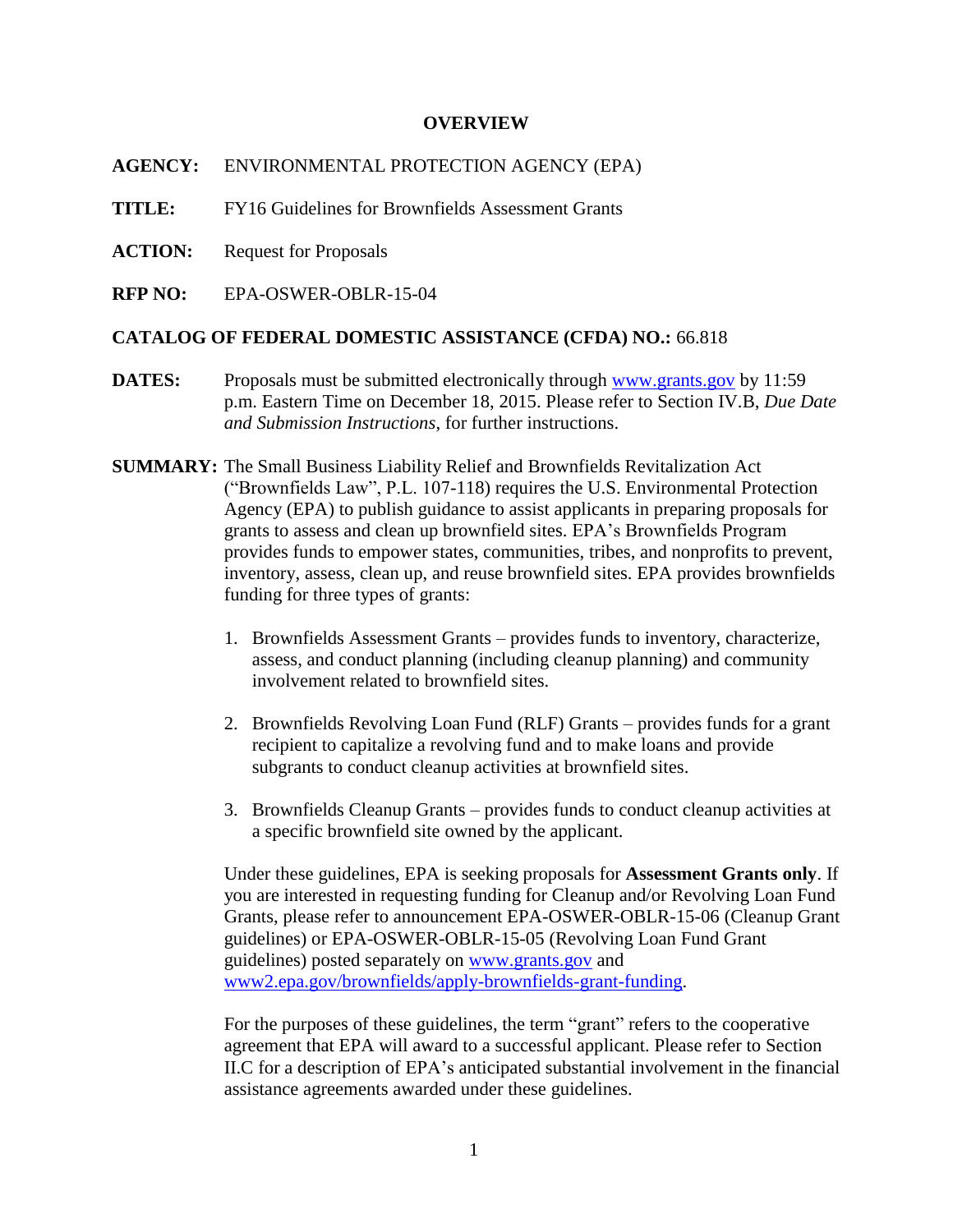EPA urges applicants to review the Frequently Asked Questions, which can be found at [http://www2.epa.gov/sites/production/files/2015-](http://www2.epa.gov/sites/production/files/2015-10/documents/fy16_faqs.pdf) [10/documents/fy16\\_faqs.pdf.](http://www2.epa.gov/sites/production/files/2015-10/documents/fy16_faqs.pdf)

In addition, prior to naming a contractor or subawardee in your proposal, please carefully review Section IV.F of these guidelines.

**FUNDING/AWARDS:** The total funding available under the national competitions for assessment, cleanup, and RLF grants is estimated at \$54.5 million subject to the availability of funds and other applicable considerations. EPA may expend up to 25 percent of the amount appropriated for brownfields grants on sites contaminated with petroleum. EPA anticipates awarding an estimated 223 grants among all three grant types. Under this announcement, EPA anticipates awarding an estimated 151 assessment grants for an estimated \$34.1 million

# **CONTENTS BY SECTION**

| I.F Measuring Environmental Results: Anticipated Outputs/Outcomes13                      |  |
|------------------------------------------------------------------------------------------|--|
|                                                                                          |  |
|                                                                                          |  |
| II.B What is the Project Period for Awards Resulting from this Solicitation?14           |  |
|                                                                                          |  |
| SECTION III - APPLICANT AND SITE ELIGIBILITY INFORMATION15                               |  |
|                                                                                          |  |
|                                                                                          |  |
|                                                                                          |  |
|                                                                                          |  |
|                                                                                          |  |
|                                                                                          |  |
| 4. Site Eligibility and Property Ownership Eligibility (Site-Specific Proposals Only) 20 |  |
|                                                                                          |  |
|                                                                                          |  |
|                                                                                          |  |
|                                                                                          |  |
|                                                                                          |  |
|                                                                                          |  |
| IV.F Additional Provisions for Applicants Incorporated Into the Solicitation30           |  |
|                                                                                          |  |
|                                                                                          |  |
|                                                                                          |  |
|                                                                                          |  |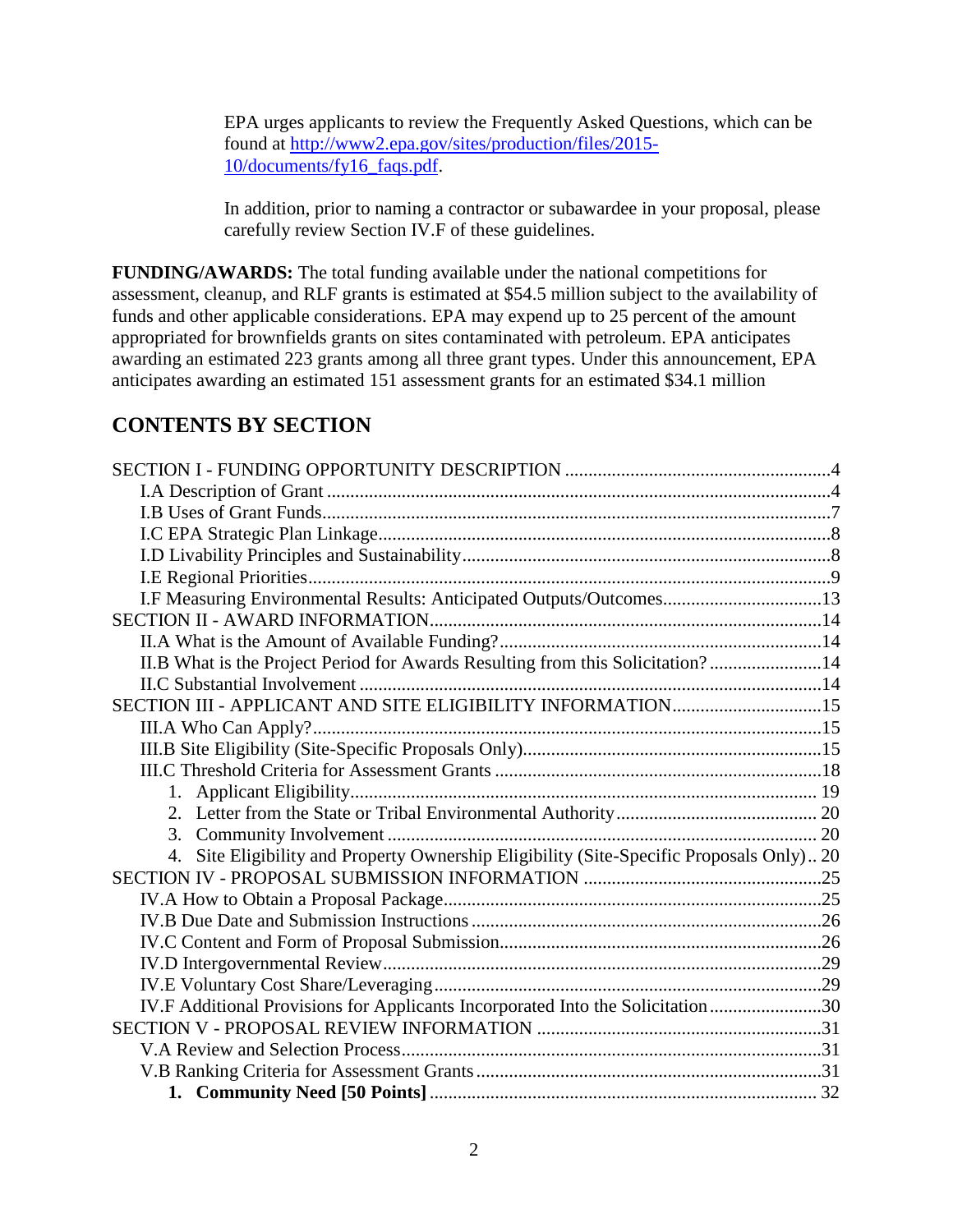| VI.G Additional Provisions for Applicants Incorporated Into the Solicitation 49         |  |
|-----------------------------------------------------------------------------------------|--|
|                                                                                         |  |
| Appendix 1 Information on Sites Eligible for Brownfields Funding Under CERCLA §104(k)51 |  |
|                                                                                         |  |
|                                                                                         |  |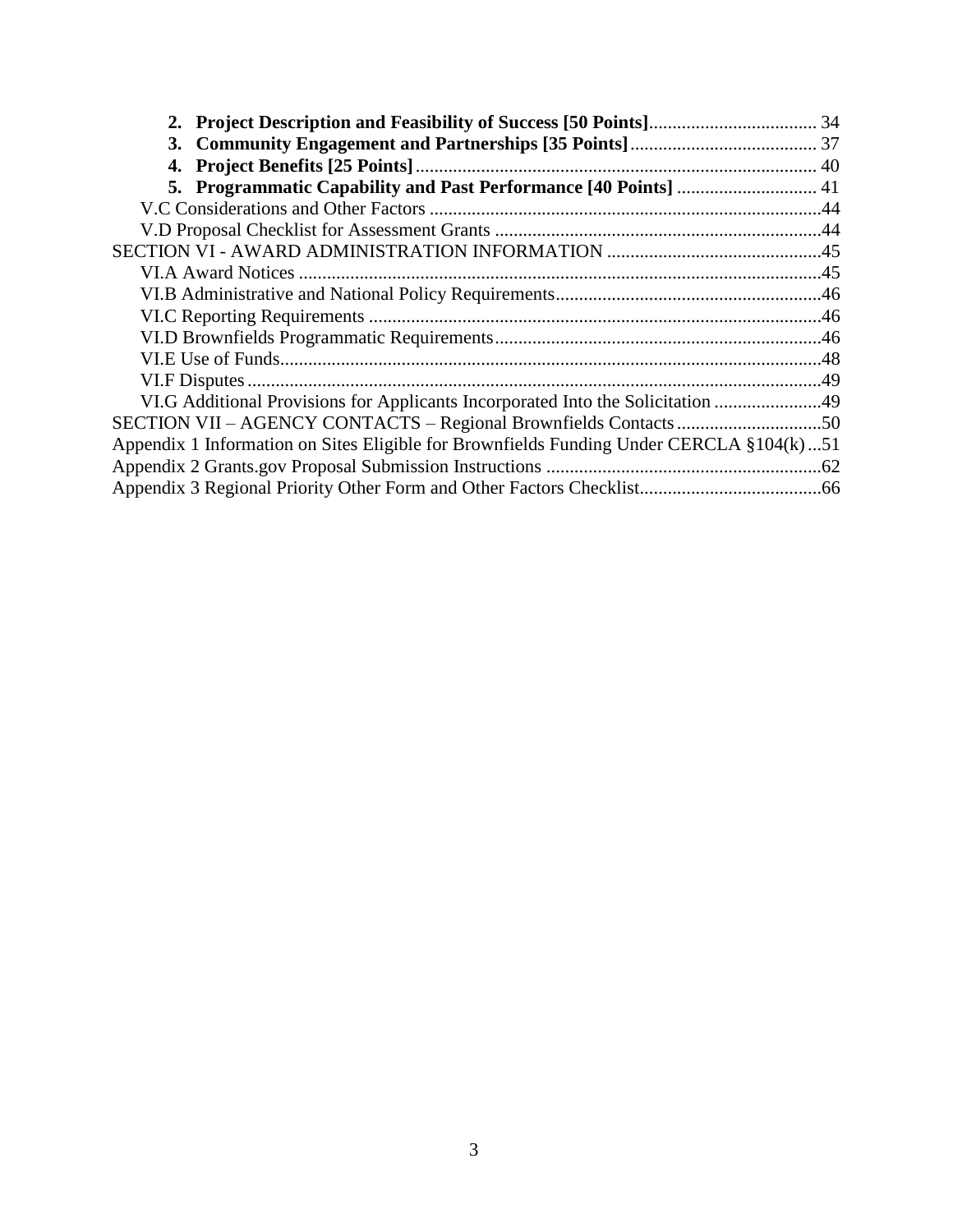# <span id="page-3-0"></span>**SECTION I - FUNDING OPPORTUNITY DESCRIPTION**

The Comprehensive Environmental Response, Compensation and Liability Act (CERCLA or the Superfund law) was amended by the Small Business Liability Relief and Brownfields Revitalization Act (Brownfields Law) to include section 104(k), which provides federal financial assistance for brownfields revitalization, including grants for assessment, cleanup, and revolving loan funds.

A **brownfield site is defined** as real property, the expansion, redevelopment, or reuse of which may be complicated by the presence or potential presence of hazardous substances, pollutants, contaminants, controlled substances, petroleum or petroleum products, or is mine-scarred land.

As described in Section V of this announcement, proposals will be evaluated based, among other factors, on the extent to which the applicant demonstrates: economic and environmental needs of the targeted communities; a vision for the reuse and redevelopment of brownfield sites and the capability to achieve that vision; reasonable and eligible tasks; partnerships and leveraged resources to complete the project; incorporation of livability and sustainability principles; and economic, environmental, health, and social benefits associated with the reuse and redevelopment of brownfield sites.

A critical part of EPA's assessment and cleanup efforts is to ensure that residents living in communities historically affected by economic disinvestment, health disparities, and environmental contamination have an opportunity to reap the benefits from brownfields redevelopment. EPA's Brownfields Program has a rich history rooted in environmental justice and is committed to helping communities revitalize brownfield properties, mitigate potential health risks, and restore economic vitality.

# <span id="page-3-1"></span>**I.A Description of Grant**

 $\overline{a}$ 

Assessment grants provide funding for developing inventories of brownfields, prioritizing sites, conducting community involvement activities and conducting site assessments and cleanup planning related to brownfield sites. Assessment grant funds may not be used to conduct cleanups. Assessment grants for individual applicants can be either community-wide or sitespecific. Community-wide proposals are appropriate when a specific site is not identified and the applicant plans to spend grant funds on more than one brownfield in its community. Site-specific proposals are appropriate when a specific site has been identified and the applicant plans to spend grant funds on this one site only. The performance period for assessment grants is three years. For a list of certain grant and programmatic requirements, refer to Section VI.

### 1. Community-Wide Assessment Grants

For community-wide proposals, applicants may request up to \$200,000 from the hazardous substances funding<sup>1</sup> for sites with potential contamination of hazardous substances,

<sup>&</sup>lt;sup>1</sup> Sites eligible for hazardous substances funding are those sites with the presence or potential presence of hazardous substances, pollutants, contaminants, sites that are contaminated with controlled substances or that are mine-scarred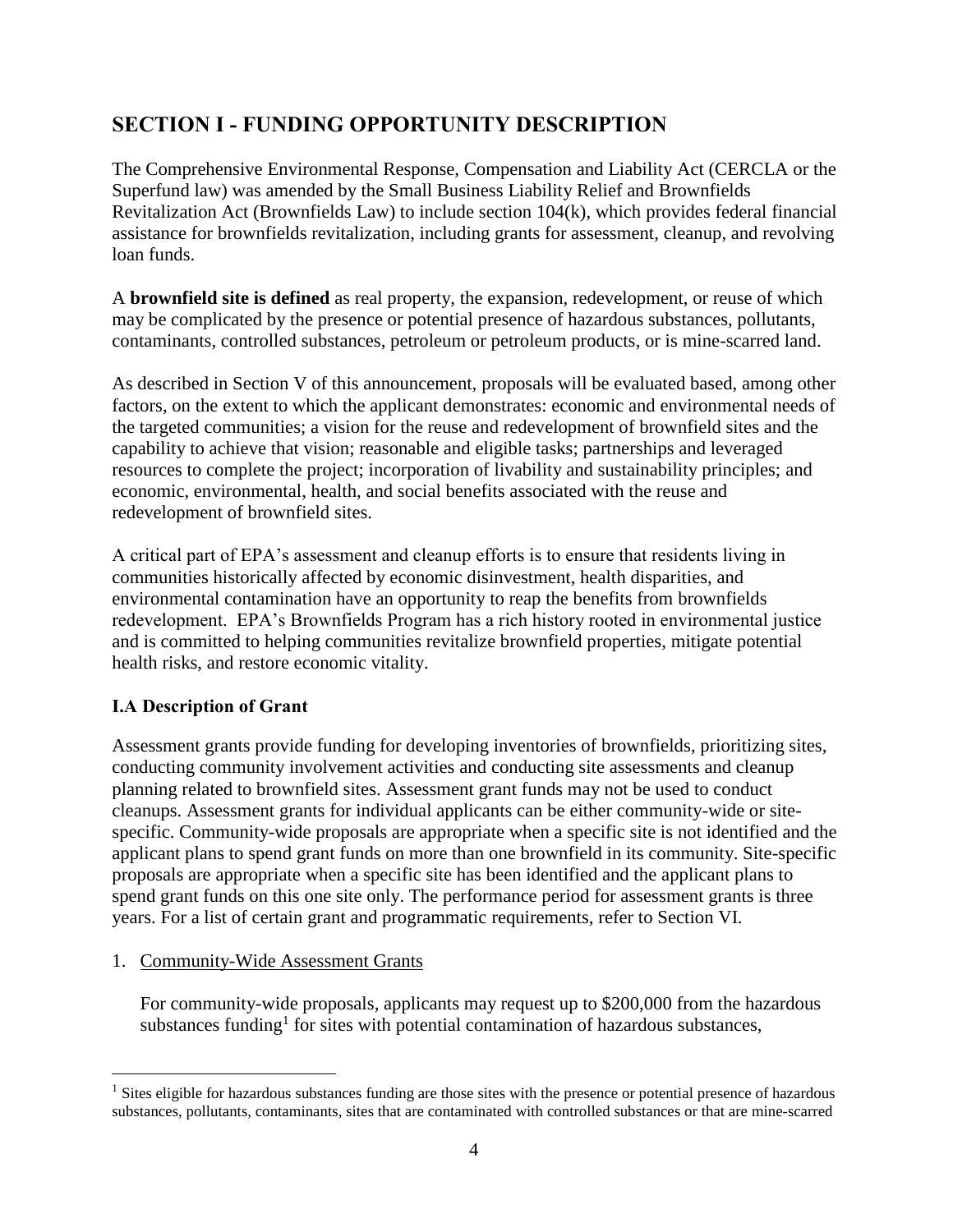pollutants, or contaminants and up to \$200,000 from the petroleum funding<sup>2</sup> for sites with potential petroleum contamination. Applicants may either combine requests for hazardous substances funding and petroleum funding into one proposal if both types of funding will address the same target community for a total not to exceed \$400,000; or applicants may submit separate proposals requesting up to \$200,000 each for hazardous substances and petroleum funding. An applicant that submits a combined community-wide assessment grant proposal or two separate community-wide assessment grant proposals may also apply for a site-specific assessment grant.

#### 2. Site-Specific Assessment Grants

For site-specific proposals, applicants may request up to \$200,000 to address hazardous substances<sup>1</sup> or petroleum contamination<sup>2</sup> at a specified site. Applicants can apply for only one site-specific assessment grant. Site-specific assessment proposals must respond to the site eligibility threshold criteria in Section III.C.4. appropriate to the contamination at the site. If the site has both hazardous substance and petroleum contamination and the hazardous substance and petroleum-contaminated areas of the site are distinguishable, the proposal must address both eligibility criteria and indicate the dollar amount of funding requested for each type of contamination. If the petroleum and hazardous substances are not easily distinguishable, the applicant must indicate which contaminant is predominant based on available information and respond to the appropriate site eligibility criteria. (Contact your Regional Brownfields Contact listed in Section VII for more information.) Note that an applicant cannot propose an alternate site if the site identified in the proposal is determined by EPA to be ineligible for brownfields funding. Applicants may request a waiver of the \$200,000 limit and request up to \$350,000 for a single site based on the anticipated level of contamination, size, or status of ownership of the site. Applicants requesting a waiver must attach a **one-page** justification for the waiver request. Further pages will not be considered. The justification should include a description of the extent of contamination at the site, the size of the site, and the reasons for requesting additional funding. For more information on the site-specific waiver justification, please refer to the Brownfields Frequently Asked Questions (FAQs) at [http://www2.epa.gov/sites/production/files/2015-](http://www2.epa.gov/sites/production/files/2015-10/documents/fy16_faqs.pdf) [10/documents/fy16\\_faqs.pdf.](http://www2.epa.gov/sites/production/files/2015-10/documents/fy16_faqs.pdf)

#### 3. Coalition Assessment Grants

 $\overline{a}$ 

Additionally, assessment proposals may be submitted by one "lead" eligible entity on behalf of a coalition of eligible entities to create a "pool" of grant funds (see Section III.A for a list of entities eligible to apply for an assessment grant). A coalition is a group of three or more eligible entities that submits one grant proposal under the name of one of the coalition participants who will be the grant recipient, if selected. Coalition members may not have the same jurisdiction (for example, different departments in the same county) unless they are separate legal entities (for example, a city and a redevelopment agency). The grant recipient

lands. For more information on sites eligible for hazardous substance funding, please refer to the Brownfields FAQs a[t http://www2.epa.gov/sites/production/files/2015-10/documents/fy16\\_faqs.pdf.](http://www2.epa.gov/sites/production/files/2015-10/documents/fy16_faqs.pdf)

<sup>&</sup>lt;sup>2</sup> Sites eligible for petroleum funding are those sites that meet the definition set forth in CERCLA  $\S$ 101(39)(D)(ii)(II), as further described in Appendix 1, Section 1.3.2.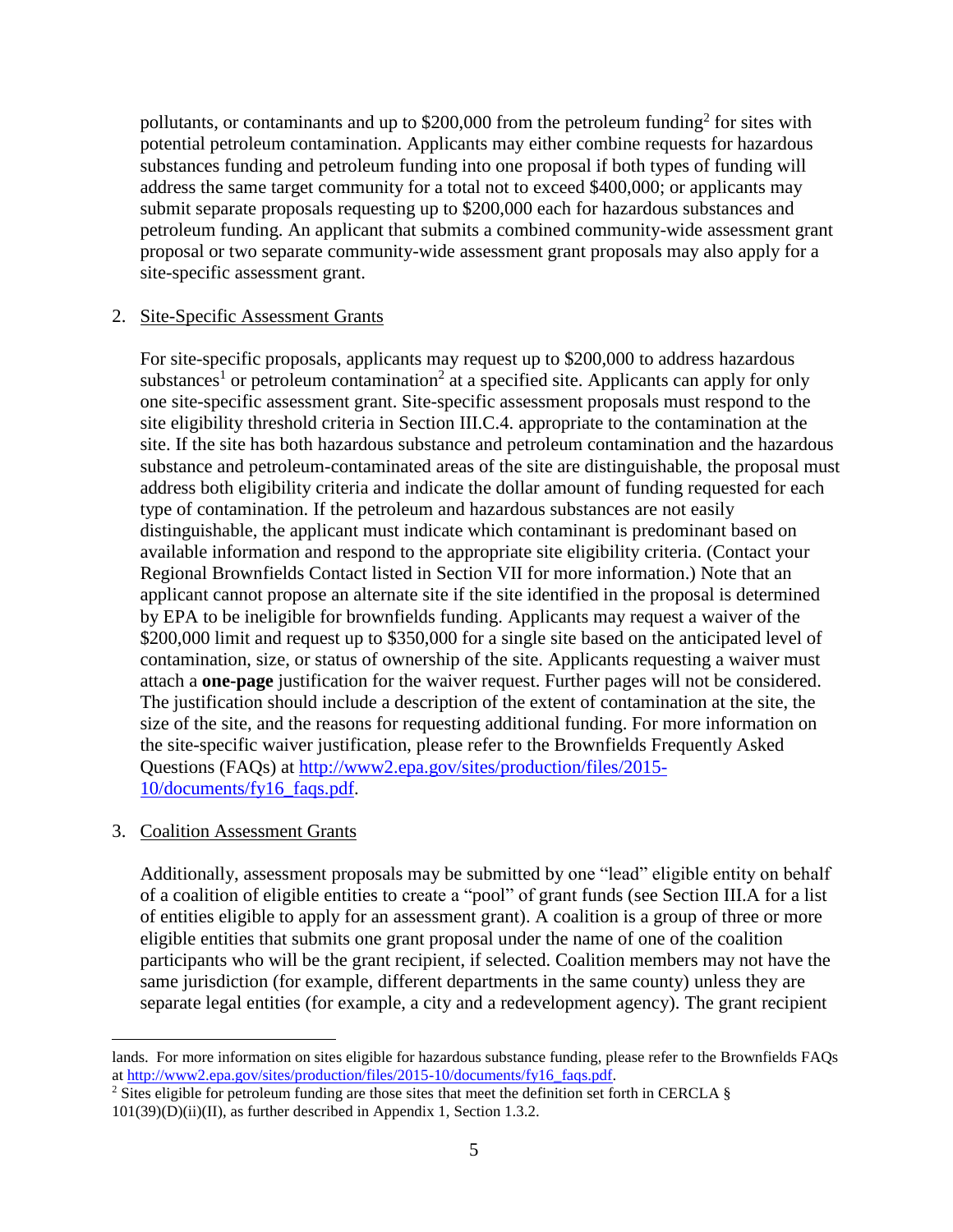must administer the grant, be accountable to EPA for proper expenditure of the funds, and be the point of contact for the other coalition members. **Coalition members may not be members of other coalitions or apply for their own assessment funding.** Assessment coalitions may submit only one proposal with requested grant funding of up to \$600,000. All assessment coalition grant proposals must be community-wide proposals; therefore, the applicant does not need to respond to the site eligibility threshold criteria in Section III.C.3. Site eligibility will be determined after grant award and prior to expending grant funds at any site. Coalitions will be required to assess a minimum of five sites.

Please note that once the "lead" eligible entity submits the proposal it becomes the applicant and the coalition members may not substitute another eligible entity as the lead eligible entity after the deadline for submitting proposals has passed.

A Memorandum of Agreement (MOA) documenting the coalition's site selection process must be in place prior to the expenditure of any funds that have been awarded to the coalition. The coalition members should identify and establish relationships necessary to achieve the project's goal. A process for successful execution of the project's goal, to include a description and role of each coalition member, should be established along with the MOA. The purpose of the MOA is for coalition members to agree internally about the distribution of funds and the mechanisms for implementing the assessment work. MOAs do not need to be included as part of your proposal.

Coalition members are not eligible as applicants for additional community-wide or sitespecific assessment grants. A coalition member wishing to apply as a separate applicant must withdraw from the coalition to be eligible for individual assessment funds.

| <b>Community-Wide</b>       | <b>Site-Specific</b>      | <b>Coalition</b>             |
|-----------------------------|---------------------------|------------------------------|
| Up to \$200,000 for         | Up to \$200,000 for       | Up to \$600,000 for          |
| hazardous substances and/or | hazardous substances or   | hazardous substances         |
| \$200,000 for petroleum     | petroleum                 | and/or petroleum             |
| No waiver of funding limit  | May request a waiver for  | No waiver of funding limit   |
|                             | up to \$350,000           |                              |
| Maximum combined            | Maximum amount            | Maximum amount               |
| amount \$400,000            | \$350,000                 | \$600,000                    |
| May also apply for a site-  | May also apply for a      | May not apply for an         |
| specific grant; may not     | community-wide grant;     | individual community-wide    |
| apply as a member of a      | may not apply as a member | or site-specific grant or as |
| coalition                   | of a coalition            | part of another coalition    |

### 4. Assessment Grant Option Summary

Applicants that exceed the maximum number of proposals allowable for assessment grants will be contacted, prior to review of any of the proposals by EPA, to determine which proposals the applicant will withdraw from the competition.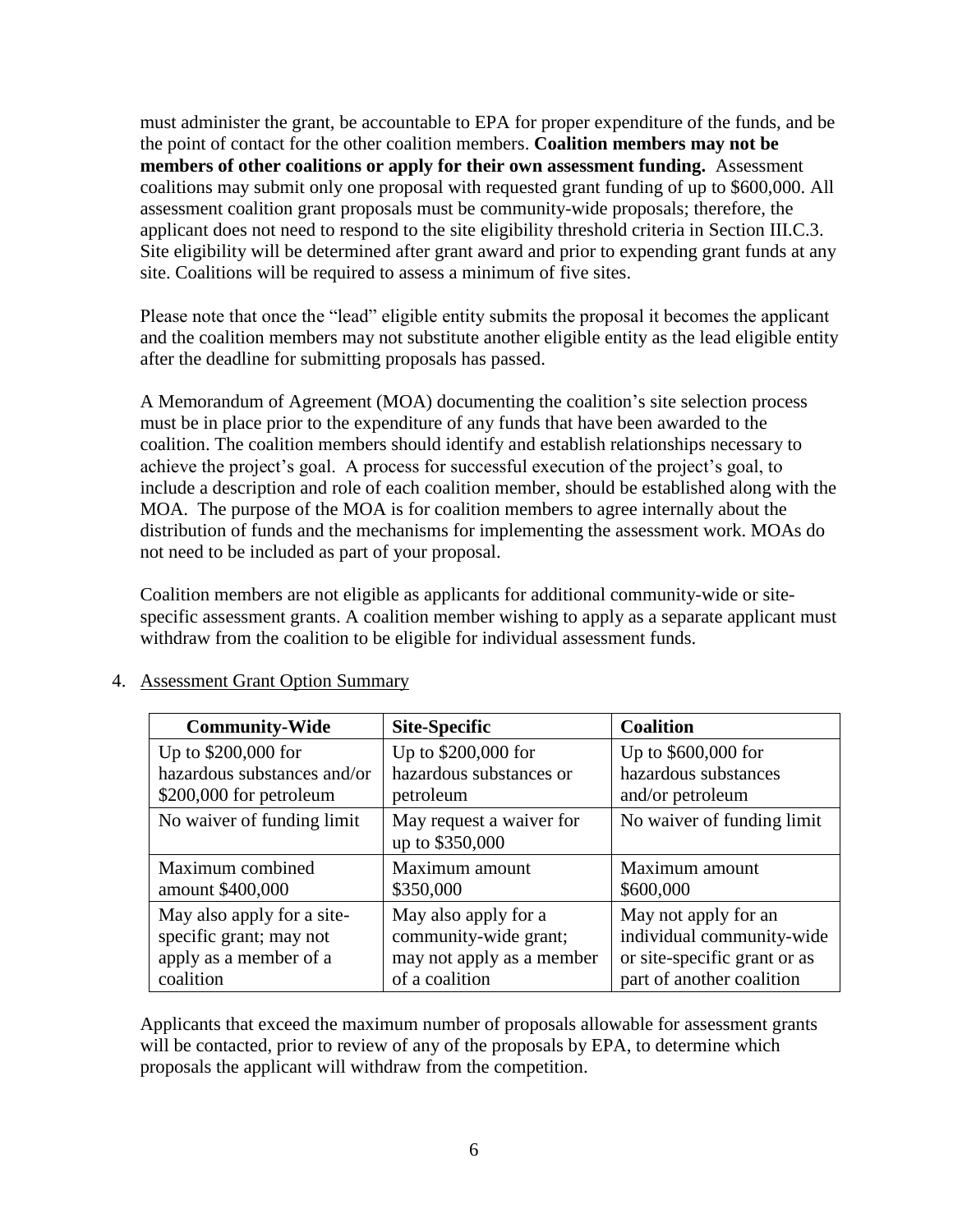For more information on a range of brownfields topics, please refer to the Brownfields FAQs at [http://www2.epa.gov/sites/production/files/2015-10/documents/fy16\\_faqs.pdf.](http://www2.epa.gov/sites/production/files/2015-10/documents/fy16_faqs.pdf) If you do not have access to the Internet, you can contact your Regional Brownfields Contact listed in Section VII.

# <span id="page-6-0"></span>**I.B Uses of Grant Funds**

In addition to direct costs associated with the inventory, assessment, and cleanup planning for brownfield sites, grant funds also may be used for the following activities:

1. Grant funds may be used for direct costs associated with programmatic management of the grant, such as required performance reporting and environmental oversight.

All costs charged to assessment grants must be consistent with the applicable OMB Cost Circular 2 CFR 200 Subpart E.

- 2. A local government (as defined in 2 CFR 200.64, *Local Government*) may use up to 10 percent of its grant funds for any of the following activities:
	- a. health monitoring of populations exposed to hazardous substances, pollutants, or contaminants from a brownfield site;
	- b. monitoring and enforcement of any institutional control used to prevent human exposure to any hazardous substance, pollutant, or contaminant from a brownfield site; and
	- c. other related program development and implementation activities (e.g., writing local brownfields-related ordinances) to effectively oversee assessments and cleanups described in an EPA-approved work plan.

The term local government **does not include state or tribal governments** but may include, among others, public housing authorities, school districts, and councils of governments.

3. A portion of the brownfields grant may be used to purchase environmental insurance.

See the Brownfields FAQs at [http://www2.epa.gov/sites/production/files/2015-](http://www2.epa.gov/sites/production/files/2015-10/documents/fy16_faqs.pdf) [10/documents/fy16\\_faqs.pdf](http://www2.epa.gov/sites/production/files/2015-10/documents/fy16_faqs.pdf) for additional information on purchasing environmental insurance.

#### **Grant funds cannot be used for the following activities:**

- 1. administrative costs, such as indirect costs, of grant administration with the exception of financial and performance reporting costs; and
- 2. proposal preparation costs.

See the Brownfields FAQs at [http://www2.epa.gov/sites/production/files/2015-](http://www2.epa.gov/sites/production/files/2015-10/documents/fy16_faqs.pdf) [10/documents/fy16\\_faqs.pdf](http://www2.epa.gov/sites/production/files/2015-10/documents/fy16_faqs.pdf) for additional information on ineligible grant activities and ineligible costs.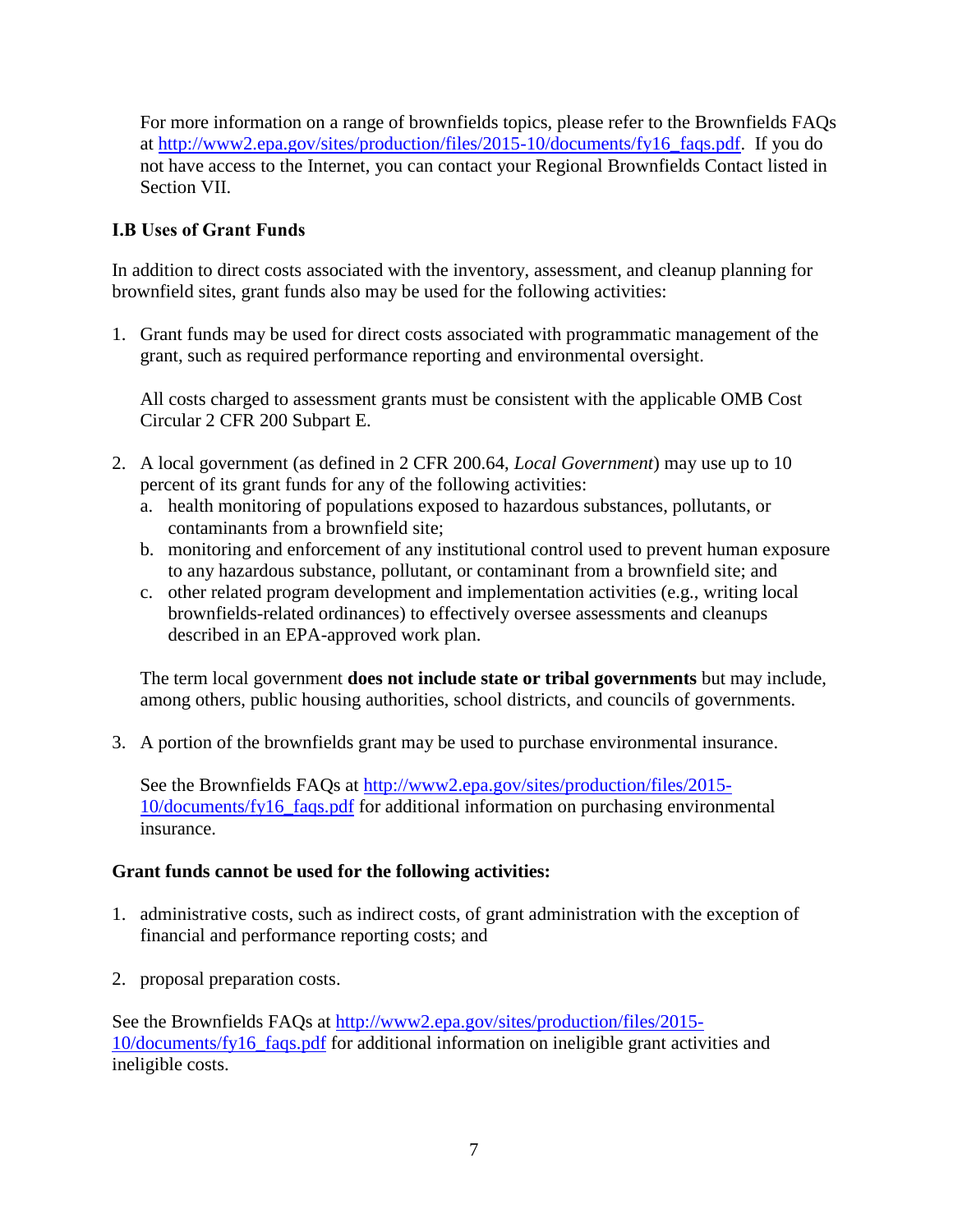### <span id="page-7-0"></span>**I.C EPA Strategic Plan Linkage**

EPA's 2014-2018 Strategic Plan defines goals, objectives and sub-objectives for protecting human health and the environment. Brownfields assessment grants will support progress toward Goal 3 (Cleaning Up Communities and Advancing Sustainable Development), Objective 3.1 (Promote Sustainable and Livable Communities). Specifically, these grants will help sustain, clean up and restore communities and the ecological systems that support them by providing funds to assess and clean up brownfield sites. EPA will negotiate work plans with recipients to collect information about the hazardous substances, pollutants and petroleum contaminants addressed and the amount of land made safe for communities' economic and ecological use.

(View EPA's Strategic Plan on the Internet at<http://www2.epa.gov/planandbudget/strategicplan> and view EPA's Order 5700.7A1 at [www2.epa.gov/sites/production/files/2015-](http://www2.epa.gov/sites/production/files/2015-03/documents/epa_order_5700_7a1.pdf) [03/documents/epa\\_order\\_5700\\_7a1.pdf.](http://www2.epa.gov/sites/production/files/2015-03/documents/epa_order_5700_7a1.pdf))

# <span id="page-7-1"></span>**I.D Livability Principles and Sustainability**

Under the Project Benefits ranking criterion in Section V, applicants will be evaluated on how their proposed Brownfield Assessment project will advance the livability principles discussed below. In addition, the proposal will be evaluated on the extent to which it will lead to sustainable and equitable development outcomes as discussed below.

#### Link to the HUD-DOT-EPA Partnership for Sustainable Communities

EPA's Brownfields Assessment Program is being carried out consistent with the principles for the Partnership for Sustainable Communities (PSC) established by the U.S. Department of Housing and Urban Development (HUD), U.S. Department of Transportation (DOT), and EPA. The PSC was conceived to advance development patterns and infrastructure investment programs that achieve improved economic prosperity, and healthy, environmentally sustainable, and opportunity-rich communities for all Americans, regardless of race or income. Recognizing the fundamental role that public investment plays in achieving these outcomes, the Administration charged three federal agencies whose programs impact the physical form of communities - HUD, DOT, and EPA - to coordinate and incorporate the Livability Principles into their policies and funding programs to the maximum degree possible. The Livability Principles can be found at [www.sustainablecommunities.gov](http://www.sustainablecommunities.gov/) and include: (1) provide more transportation choices; (2) promote equitable, affordable housing; (3) increase economic competitiveness; (4) support existing communities; (5) leverage federal investment; and (6) value communities and neighborhoods.

Linking BF Assessment Approaches to Sustainable and Equitable Development Outcomes Applicants should incorporate sustainable and equitable reuse approaches into their proposed Brownfield Assessment projects. The Agency may also consider how well an applicant's proposed project is coordinated with HUD, DOT, EPA programs and programs available from other potential federal and non-federal partners. Sustainable and equitable approaches can ensure brownfields are reused in ways that:

- contribute to greener and healthier homes, buildings, and neighborhoods;
- mitigate environmental conditions through effective deconstruction and remediation strategies which address solid and hazardous waste, and improve air and water quality;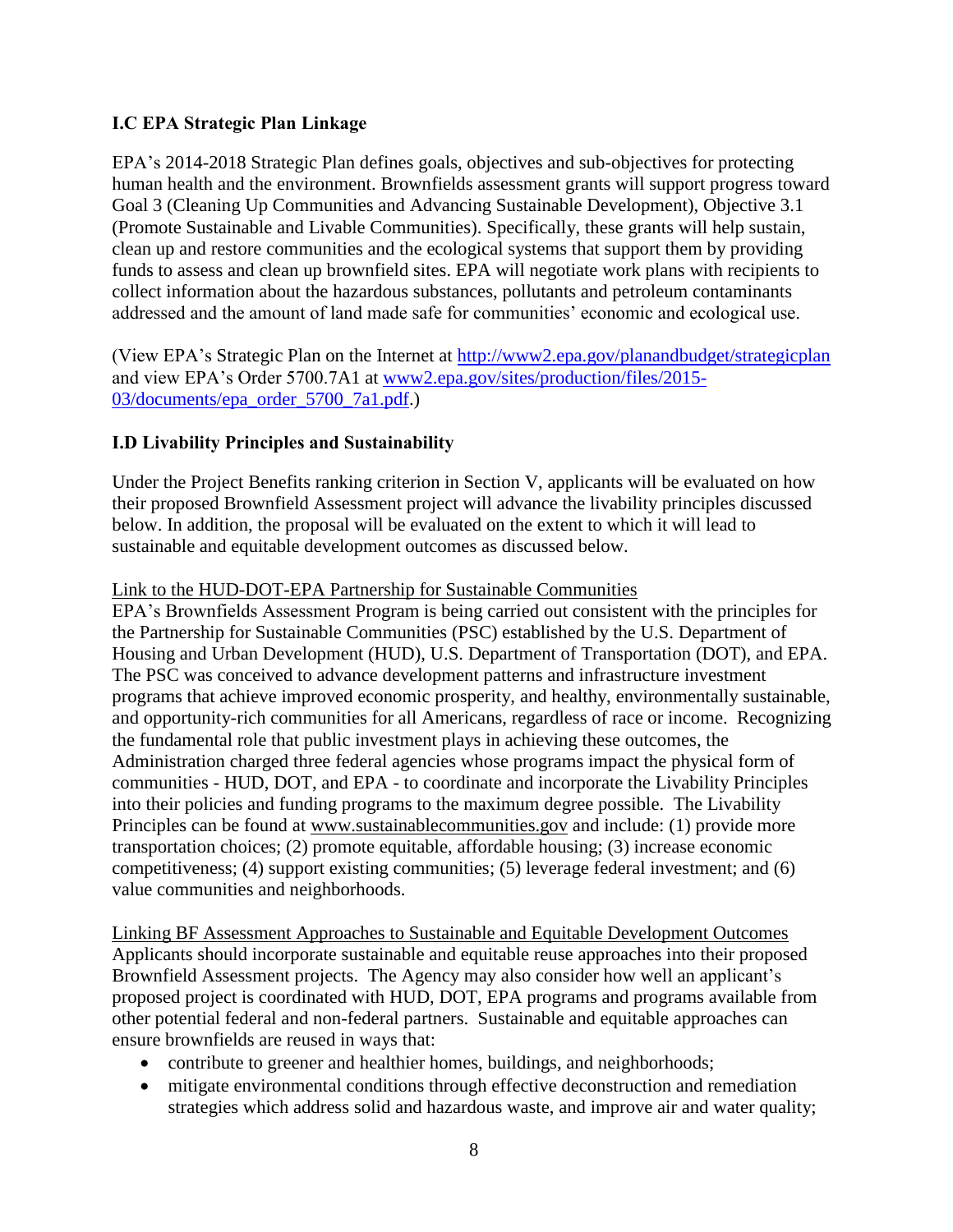- improve access by residents to greenspace, recreational property, transit, schools, other nonprofit uses (e.g., libraries, health clinics, youth centers, etc.), and healthy and affordable food;
- improve employment and affordable housing opportunities for local residents;
- reduce toxicity, illegal dumping, and blighted vacant parcels; and
- retain residents who have historically lived within the area affected by brownfields.

*Sustainable development* practices facilitate environmentally-sensitive brownfields cleanup and redevelopment while also helping to make communities more attractive, economically stronger, and more socially diverse. While ensuring consistency with community-identified priorities, sustainable development approaches encourage brownfield site reuse in ways that provide new jobs, commercial opportunities, open space amenities, and/or social services to an existing neighborhood. Brownfields site preparation strategies that prevent contaminant exposure through green building design, materials recycling, enable urban agricultural reuse, promote walkability to/around the site and contribute to community walkability, and on-site stormwater management through green infrastructure, among other approaches, can contribute to sustainable development outcomes.

*Equitable development* outcomes come about when intentional strategies are put in place to ensure that low-income and minority communities not only participate in, but benefit from, decisions that shape their neighborhoods and regions. There are many different approaches that promote equitable development, such as ensuring a mix of housing types across a range of incomes; access to fresh food; access to jobs; and access to local capital. Programs or policies can be put in place to help ensure creation or integration of affordable housing; local or firstsource hiring; minority contracting; inclusionary zoning (where a percentage of new housing is designated as affordable housing); healthy food retailers in places where they do not exist (e.g. food deserts); co-operative ownership models where local residents come together to run a community-owned, jointly owned business enterprise; rent control or community land trusts (to help keep property affordable for residents); supportive local entrepreneurial activities; and adherence to equal lending opportunities.

EPA encourages applicants to provide specific examples of how the proposed Brownfield Assessment projects will work to remove economic, environmental and social barriers to make sustainable and equitable brownfields reuse of the highest priority.

### <span id="page-8-0"></span>**I.E Regional Priorities**

In the narrative proposal, applicants must include information on how their proposed Brownfields Assessment project will advance the regional priorities identified in the list below that apply to the region where the project will be performed. This information may be considered by the Selection Official as an "other factor", as described in Sections V.A and V.C of the guidelines, during the selection process. If more than one priority is listed for a region then the applicant may include information on one or both of the priorities; although addressing both does not necessarily mean it will benefit them more than if they only address one. The information provided should clearly indicate how the project addresses the applicable priority for the region in which the project is located. For example, if applying to perform a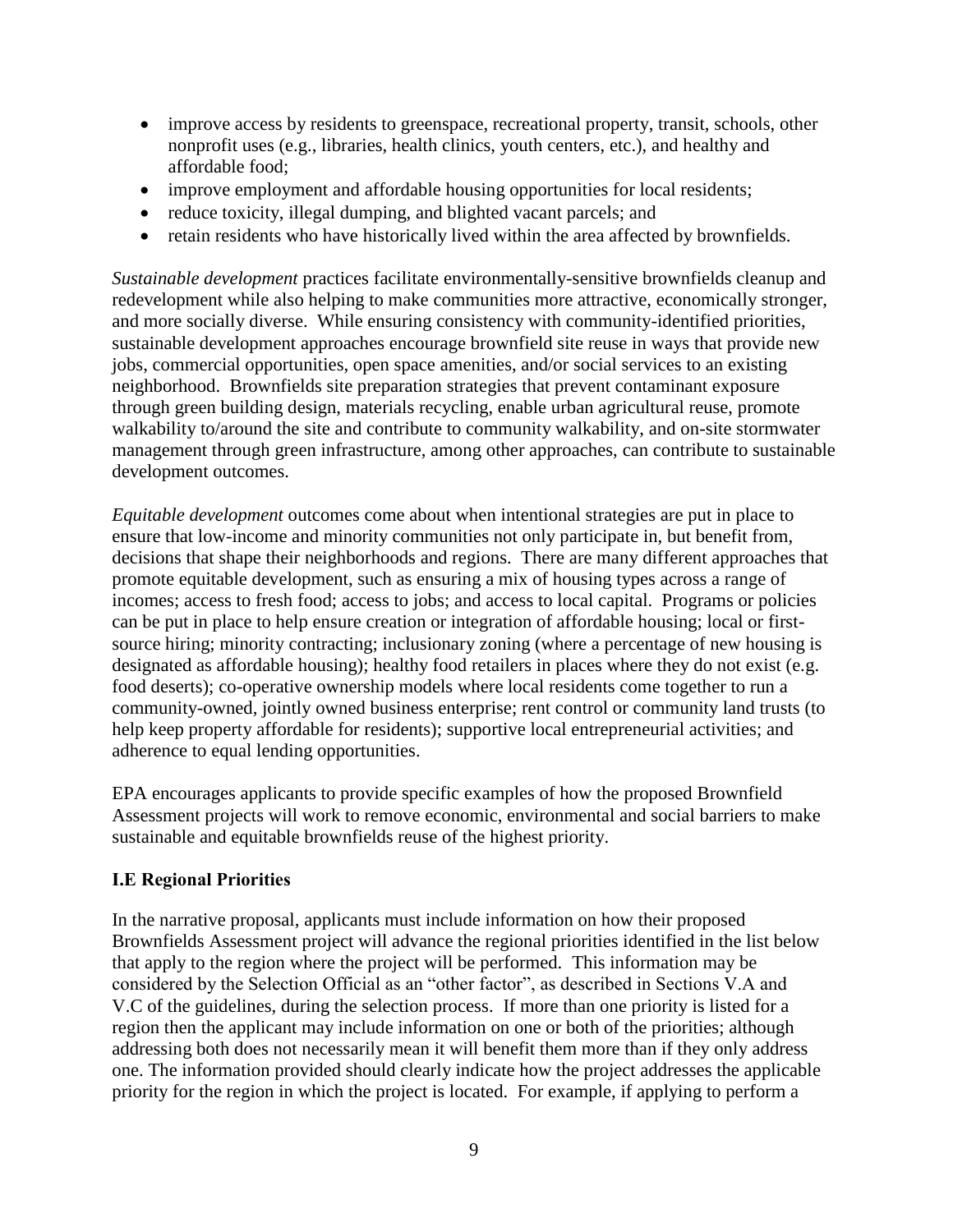project in US EPA Region 1, then describe how the project will address a regional priority listed for Region 1. Please see Section VII to identify the region where your project is located.

## **Proposed projects must be for activities which inventory, characterize, assess and conduct planning relating to one or more brownfields sites.**

| <b>Region</b>  | <b>Regional Priority(ies)</b>                                                                                                                                                                                                                                                                                                                                                                                                                                                                                                                                                                                                                                          |
|----------------|------------------------------------------------------------------------------------------------------------------------------------------------------------------------------------------------------------------------------------------------------------------------------------------------------------------------------------------------------------------------------------------------------------------------------------------------------------------------------------------------------------------------------------------------------------------------------------------------------------------------------------------------------------------------|
|                | <b>Assistance to Communities That Have Limited In-House Capacity to</b><br>٠<br>Manage Brownfields Projects - This regional priority includes proposed<br>projects that provide support to communities that have limited capacity or<br>administrative infrastructure to effectively manage brownfields<br>programs. Proposals that include partnerships among governmental entities<br>having shared jurisdiction over the targeted sites (e.g. state, regional authorities,<br>local governments) relate to this priority.                                                                                                                                           |
| $\mathbf{1}$   | $OR$<br><b>Coordinated Public Funding for Brownfields - This regional priority</b><br>includes proposed projects that complement other brownfield efforts receiving<br>federal, state or local funding or where the community is working with federal,<br>state, or local governments to address their brownfields. EPA Region 1 is<br>particularly interested in projects where the applicant has already been working<br>with federal, state, or local agencies, or where funding has been received and<br>the EPA grant would "fill the gaps" to establish a comprehensive approach to<br>Brownfields site characterization, assessment, cleanup and redevelopment. |
|                | <b>Assistance to Communities That Have Limited In-House Capacity to</b><br>٠<br>Manage Brownfields Projects - This regional priority includes proposed<br>projects that provide support to communities that have limited capacity or<br>administrative infrastructure to effectively manage brownfields<br>programs. Proposals that include partnerships among governmental entities<br>having shared jurisdiction over the targeted sites (e.g. state, regional authorities,<br>local governments) relate to this priority.                                                                                                                                           |
| $\overline{2}$ | OR<br>Climate Change Resiliency - This regional priority includes proposed projects<br>п<br>which will advance or contribute to community climate change resiliency<br>through the "green" use or reuse of existing infrastructure, protection of<br>greenfields, or similar activities to address flooding due to sea level rise or<br>stormwater runoff, or extreme weather event.                                                                                                                                                                                                                                                                                   |
| $\mathbf{3}$   | Climate Change Resiliency – This regional priority includes proposed projects<br>п<br>which will advance or contribute to community climate change resiliency<br>through the "green" use or reuse of existing infrastructure, protection of<br>greenfields, or similar activities to address flooding due to sea level rise or<br>stormwater runoff, or extreme weather event.<br><b>OR</b>                                                                                                                                                                                                                                                                            |
|                |                                                                                                                                                                                                                                                                                                                                                                                                                                                                                                                                                                                                                                                                        |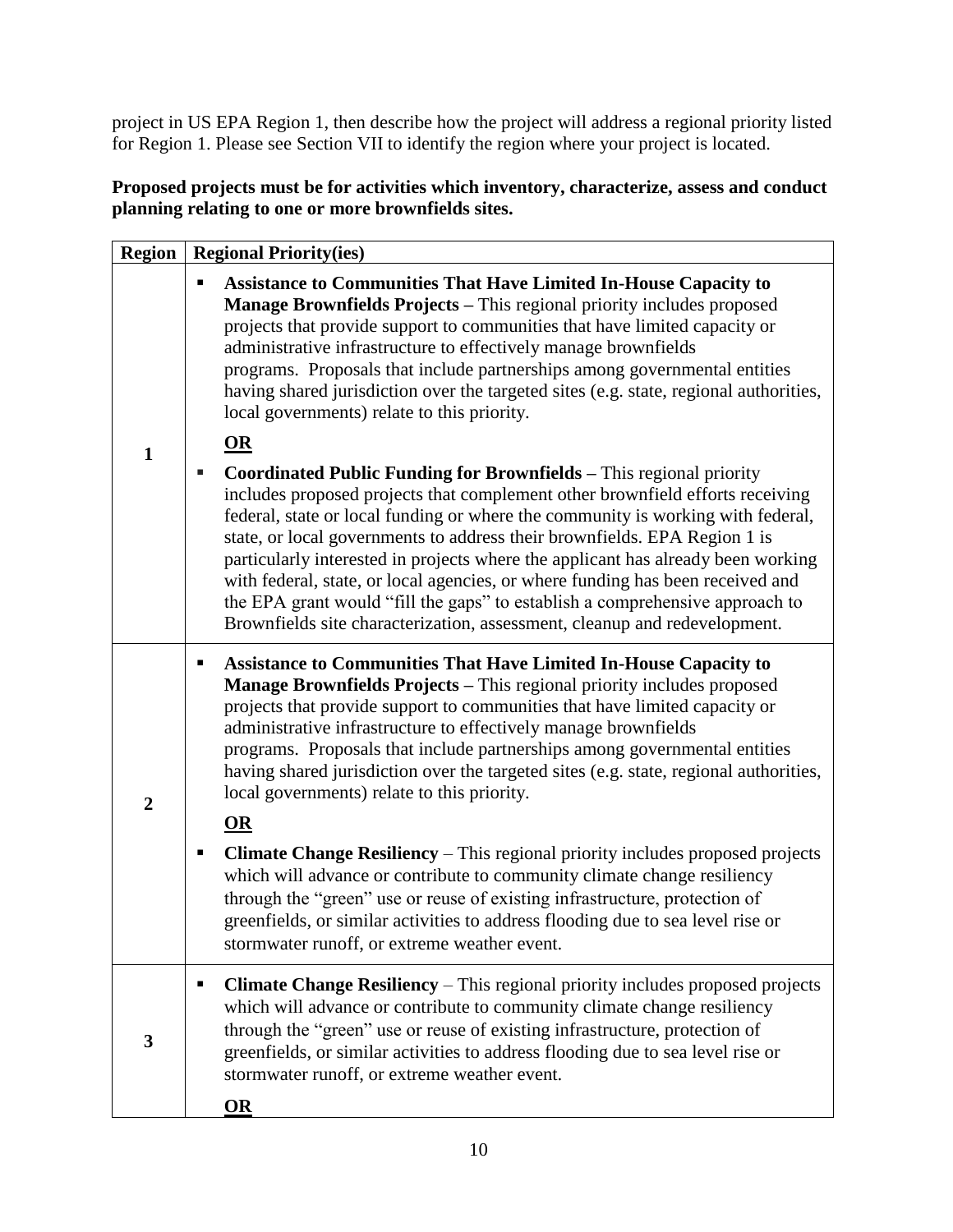|                         |        | <b>Coordinated Public Funding for Brownfields - This regional priority</b><br>includes proposed projects that complement other brownfield efforts receiving<br>federal, state or local funding or where the community is working with federal,<br>state, or local governments to address their brownfields. EPA Region 3 is<br>particularly interested in projects where the applicant has already been working<br>with federal, state, or local agencies, or where funding has been received and<br>the EPA grant would "fill the gaps" to establish a comprehensive approach to<br>Brownfields site characterization, assessment, cleanup and redevelopment.                                                                                                                                                                                                                                                                                           |
|-------------------------|--------|----------------------------------------------------------------------------------------------------------------------------------------------------------------------------------------------------------------------------------------------------------------------------------------------------------------------------------------------------------------------------------------------------------------------------------------------------------------------------------------------------------------------------------------------------------------------------------------------------------------------------------------------------------------------------------------------------------------------------------------------------------------------------------------------------------------------------------------------------------------------------------------------------------------------------------------------------------|
| $\overline{\mathbf{4}}$ |        | <b>Assistance to Communities That Have Limited In-House Capacity to</b><br>Manage Brownfields Projects - This regional priority includes proposed<br>projects that provide support to communities that have limited capacity or<br>administrative infrastructure to effectively manage brownfields<br>programs. Proposals that include partnerships among governmental entities<br>having shared jurisdiction over the targeted sites (e.g. state, regional authorities,<br>local governments) relate to this priority.                                                                                                                                                                                                                                                                                                                                                                                                                                  |
| 5                       | Е      | <b>Coordinated Public Funding for Brownfields - This regional priority</b><br>includes proposed projects that complement other efforts receiving federal, state<br>or local funding or assistance. EPA Region 5 is particularly interested in<br>projects that supplement publicly funded site characterization and remediation<br>projects in Great Lakes Areas of Concern, projects that serve areas where there<br>are already coordinated federal agency partnerships investing in brownfields, or<br>similar sources of public funding that can be leveraged for brownfields<br>purposes, or where funding has been received and the EPA grant would "fill the<br>gaps" to establish a comprehensive approach to Brownfields site<br>characterization, assessment, cleanup and redevelopment.                                                                                                                                                       |
| 6                       | п<br>п | <b>Assistance to Communities That Have Limited In-House Capacity to</b><br>Manage Brownfields Projects - This regional priority includes proposed<br>projects that provide support to communities that have limited capacity or<br>administrative infrastructure to effectively manage brownfields<br>programs. Proposals that include partnerships among governmental entities<br>having shared jurisdiction over the targeted sites (e.g. state, regional authorities,<br>local governments) relate to this priority.<br>OR<br><b>Improving Air Quality – This regional priority includes proposed projects</b><br>which will reduce threats to human health (e.g. asthma and cancer) and the<br>environment including assessment activities that support efforts to improve air<br>quality in non-attainment areas affected by pollutants and contaminants such as<br>ozone, particulate matter, sulfur-dioxide, oxides of nitrogen, lead, and carbon |
|                         |        | monoxide.                                                                                                                                                                                                                                                                                                                                                                                                                                                                                                                                                                                                                                                                                                                                                                                                                                                                                                                                                |
| 7                       | п      | <b>Assistance to Communities That Have Limited In-House Capacity to</b><br><b>Manage Brownfields Projects - This regional priority includes proposed</b><br>projects that provide support to communities that have limited capacity or                                                                                                                                                                                                                                                                                                                                                                                                                                                                                                                                                                                                                                                                                                                   |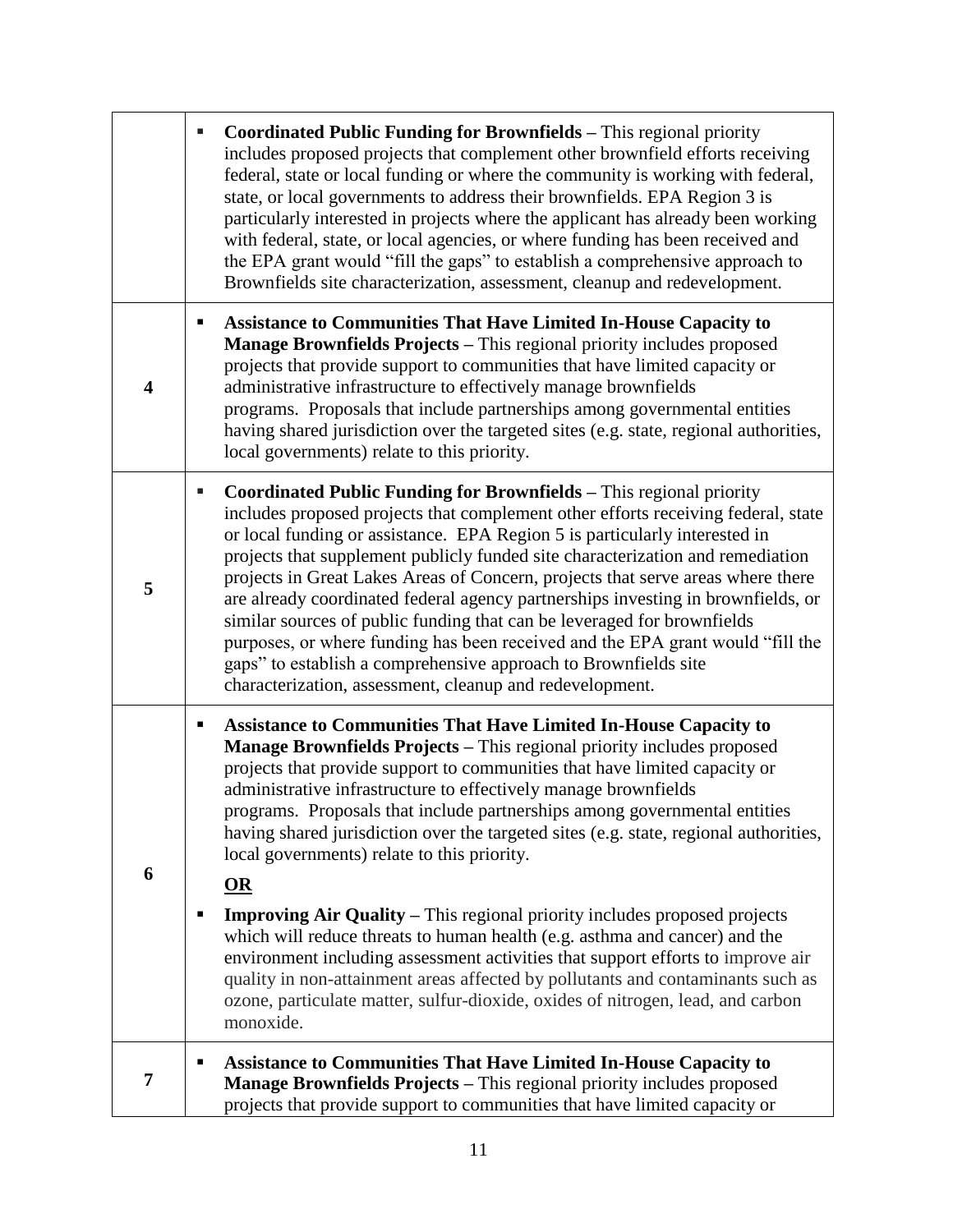|   | administrative infrastructure to effectively manage brownfields<br>programs. Proposals that include partnerships among governmental entities<br>having shared jurisdiction over the targeted sites (e.g. state, regional authorities,<br>local governments) relate to this priority.                                                                                                                                                                                                                                                                                                                                                                                                                                                                                                                                                                                                           |
|---|------------------------------------------------------------------------------------------------------------------------------------------------------------------------------------------------------------------------------------------------------------------------------------------------------------------------------------------------------------------------------------------------------------------------------------------------------------------------------------------------------------------------------------------------------------------------------------------------------------------------------------------------------------------------------------------------------------------------------------------------------------------------------------------------------------------------------------------------------------------------------------------------|
|   | $\Omega$                                                                                                                                                                                                                                                                                                                                                                                                                                                                                                                                                                                                                                                                                                                                                                                                                                                                                       |
|   | <b>Coordinated Public Funding for Brownfields – This regional priority</b><br>п<br>includes proposed projects that complement other brownfield efforts receiving<br>federal, state or local funding or where the community is working with federal,<br>state, or local governments to address their brownfields. EPA Region 7 is<br>particularly interested in projects where the applicant has already been working<br>with federal, state, or local agencies, or where funding has been received and<br>the EPA grant would "fill the gaps" to establish a comprehensive approach to<br>Brownfields site characterization, assessment, cleanup and redevelopment.                                                                                                                                                                                                                            |
| 8 | <b>Protect/Enhance Water – This regional priority includes proposed projects</b><br>п<br>which will reduce threats to human health and the environment from the release<br>of hazardous substances, pollutants or contaminants, by supporting efforts to<br>protect or enhance water supplies, including surface water, ground water and/or<br>storm water infrastructure. EPA Region 8 is particularly interested in projects<br>that improve or protect the quality of water associated with brownfield sites or<br>where by addressing the brownfield site it will reduce threats to nearby<br>residents.                                                                                                                                                                                                                                                                                   |
|   | OR                                                                                                                                                                                                                                                                                                                                                                                                                                                                                                                                                                                                                                                                                                                                                                                                                                                                                             |
|   |                                                                                                                                                                                                                                                                                                                                                                                                                                                                                                                                                                                                                                                                                                                                                                                                                                                                                                |
|   | <b>Assistance to Small and Underserved Communities - This regional priority</b><br>п<br>includes proposed projects that target the majority of the work at brownfield<br>sites in small, rural and/or low income communities unable to draw on other<br>public or private sources of funds for environmental remediation. EPA Region<br>8 is particularly interested in projects that serve the needs of communities with<br>populations of less than 50,000.                                                                                                                                                                                                                                                                                                                                                                                                                                  |
| 9 | Leveraging New/Expanded Transit Investments to Reduce Air Pollution –<br>п<br>This regional priority includes proposed projects that will reduce threats to<br>human health (e.g. asthma and cancer) and the environment and support efforts<br>to improve air quality through transit investments (e.g., site assessments that<br>assist efforts to clear the right of way for transit infrastructure and transit<br>oriented redevelopment of Brownfield sites). Note: Examples of transit<br>investments include, light rail, high speed rail, bus rapid transit, new bus<br>service, and bicycle infrastructure. EPA Region 9 is particularly interested in<br>projects that reduce air pollution through the use of new or expanded<br>transportation investments to use or reuse existing infrastructure or otherwise<br>reduce vehicle miles traveled, and create walkable communities. |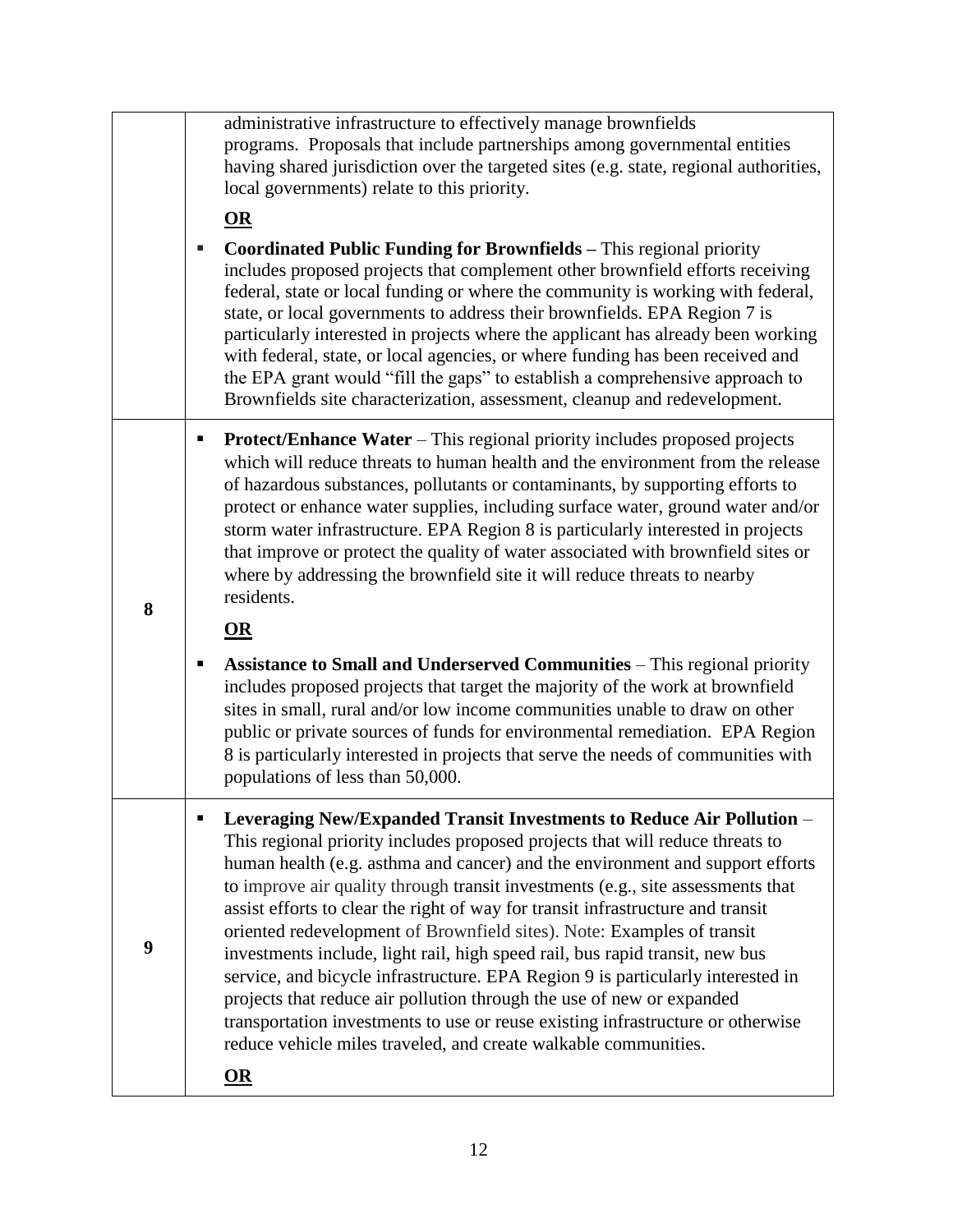|    | $\blacksquare$ | <b>Climate Change - Drought Stricken Communities - This regional priority</b><br>includes proposed projects which address climate change impacts caused by<br>drought. EPA Region 9 is particularly interested in projects where the<br>brownfield assessment, cleanup and reuse activities will reduce, prevent, or<br>address climate change issues related to drought in order to reduce the threats to<br>the health and welfare of vulnerable populations and lessen environmental<br>impacts to communities.                                                                                       |
|----|----------------|----------------------------------------------------------------------------------------------------------------------------------------------------------------------------------------------------------------------------------------------------------------------------------------------------------------------------------------------------------------------------------------------------------------------------------------------------------------------------------------------------------------------------------------------------------------------------------------------------------|
| 10 |                | <b>Protect/Enhance Water</b> – This regional priority includes proposed projects<br>which will reduce threats to human health and the environment from the release<br>of hazardous substances, pollutants or contaminants, by supporting efforts to<br>protect or enhance water supplies, including surface water, ground water and/or<br>storm water infrastructure. EPA Region 10 is particularly interested in projects<br>that improve or protect the quality of water associated with brownfield sites or<br>where by addressing the brownfield site it will reduce threats to nearby<br>residents. |
|    |                | OR                                                                                                                                                                                                                                                                                                                                                                                                                                                                                                                                                                                                       |
|    |                | <b>Threatened and Endangered Species – This regional priority includes</b><br>proposed projects which facilitate the creation, addition or preservation of the<br>habitats (e.g. state, tribal or local parks, greenways, recreational or undeveloped<br>property dedicated to nonprofit use) of federal and state listed threatened and<br>endangered species.                                                                                                                                                                                                                                          |

### <span id="page-12-0"></span>**I.F Measuring Environmental Results: Anticipated Outputs/Outcomes**

Pursuant to EPA Order 5700.7, "Environmental Results under EPA Assistance Agreements," EPA requires that all grant applicants and recipients adequately address environmental outputs and outcomes.

EPA must report on the success of its Brownfields Program through measurable outputs and outcomes, such as the number of sites assessed, number of jobs created and amount of funding leveraged. Applicants are required to describe how funding will help EPA achieve environmental outputs and outcomes in their responses to the ranking criteria (Section V.B.2., *Project Description and Feasibility of Success*). Outputs specific to each project will be identified as deliverables in the negotiated work plan if the proposal is selected for award. Grantees will be expected to report progress toward the attainment of expected project outputs and outcomes during the project performance period.

Outputs and Outcomes are defined as follows.

1. Outputs: The term "outputs" refers to an environmental activity, effort and/or associated work products related to an environmental goal or objective that will be produced or provided over a period of time or by a specified date. Outputs may be quantitative or qualitative but must be measurable during the project period. The expected outputs for the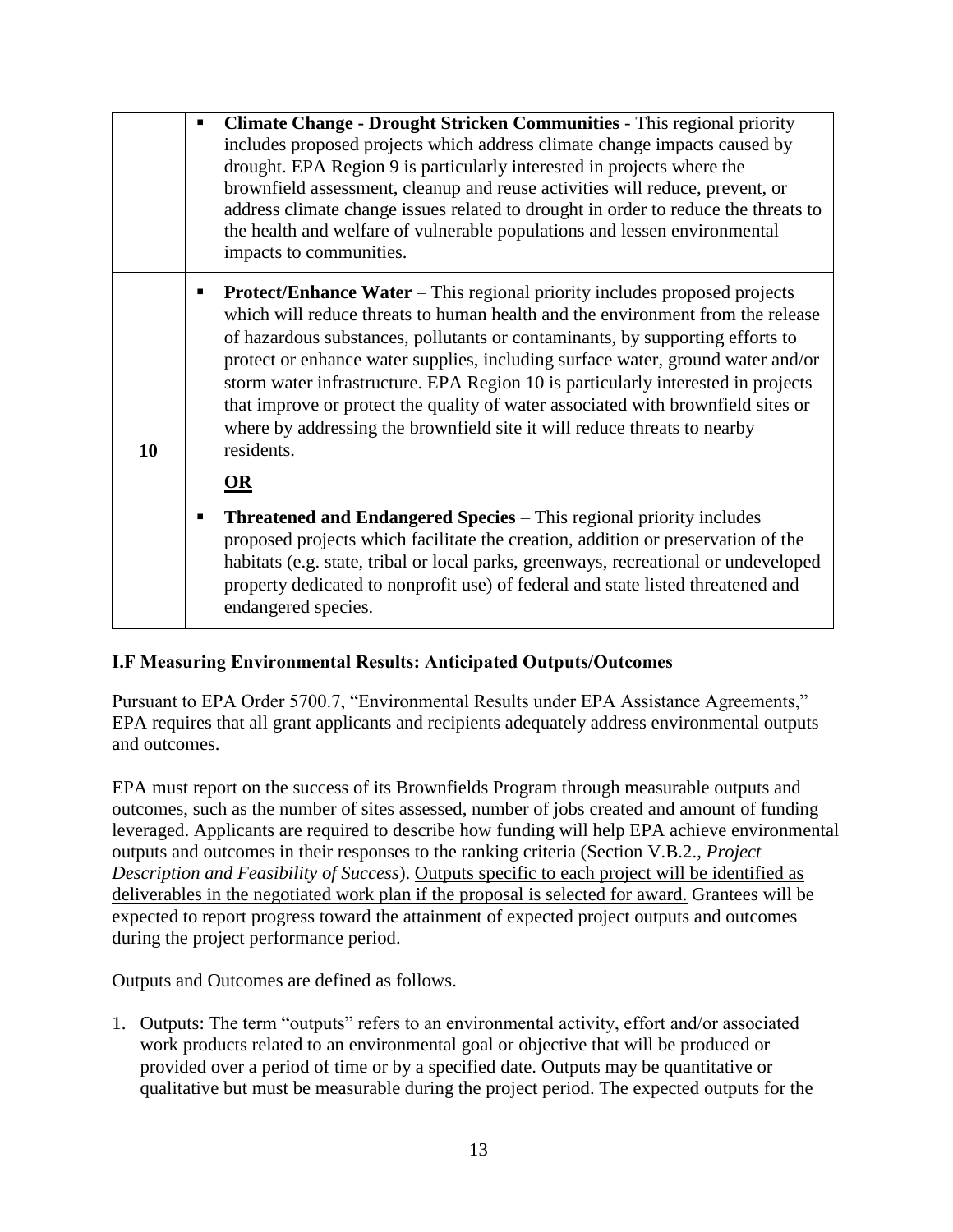grants awarded under these guidelines may include but are not limited to the number of brownfield sites identified, development of an area-wide plan, number of Phase I and Phase II site assessments and number of community meetings held.

2. Outcomes: The term "outcomes" refers to the result, effect, or consequence that will occur from carrying out the activities under the grant. Outcomes may be environmental, behavioral, health-related, or programmatic; must be qualitative or quantitative; and may not necessarily be achievable during the project period. Expected outcomes of brownfields grants include the number of jobs leveraged and other funding leveraged through the economic reuse of sites; the number of acres made ready for reuse or acres of greenspace created for communities; and whether the project will minimize exposure to hazardous substances and other contamination.

# <span id="page-13-0"></span>**SECTION II - AWARD INFORMATION**

# <span id="page-13-1"></span>**II.A What is the Amount of Available Funding?**

The total estimated funding available under the national competition for assessment, cleanup, RLF grants is estimated at \$54.5 million subject to the availability of funds and other applicable considerations. A separate announcement is posted for the cleanup and RLF grant competitions. EPA may expend up to 25 percent of the amount appropriated for brownfields grants on sites contaminated with petroleum. EPA anticipates awarding an estimated 223 grants among the three grant types. Under this announcement, EPA anticipates awarding an estimated 151 assessment grants for a total amount of approximately \$34.1 million in funding. In addition, EPA reserves the right to award additional grants under this competition should additional funding become available. Any additional selections for awards will be made no later than six months from the date of the original selection decision. EPA reserves the right to reject all proposals and make no awards under this announcement or make fewer awards than anticipated.

In appropriate circumstances, EPA reserves the right to partially fund proposals by funding discrete portions or phases of proposed projects. To maintain the integrity of the competition and selection process, EPA, if it decides to partially fund a proposal, will do so in a manner that does not prejudice any applicants or affect the basis upon which the proposal, or portion thereof, was evaluated and selected for award.

# <span id="page-13-2"></span>**II.B What is the Project Period for Awards Resulting from this Solicitation?**

The project period for assessment grants is up to three years.

# <span id="page-13-3"></span>**II.C Substantial Involvement**

The brownfield assessment grant will be awarded in the form of a cooperative agreement. Cooperative agreements permit the EPA Project Officer to be substantially involved in overseeing the work performed by the selected recipients. Although EPA will negotiate precise terms and conditions relating to substantial involvement as part of the award process, the anticipated substantial federal involvement for this project may include:

• close monitoring of the recipient's performance to verify the results;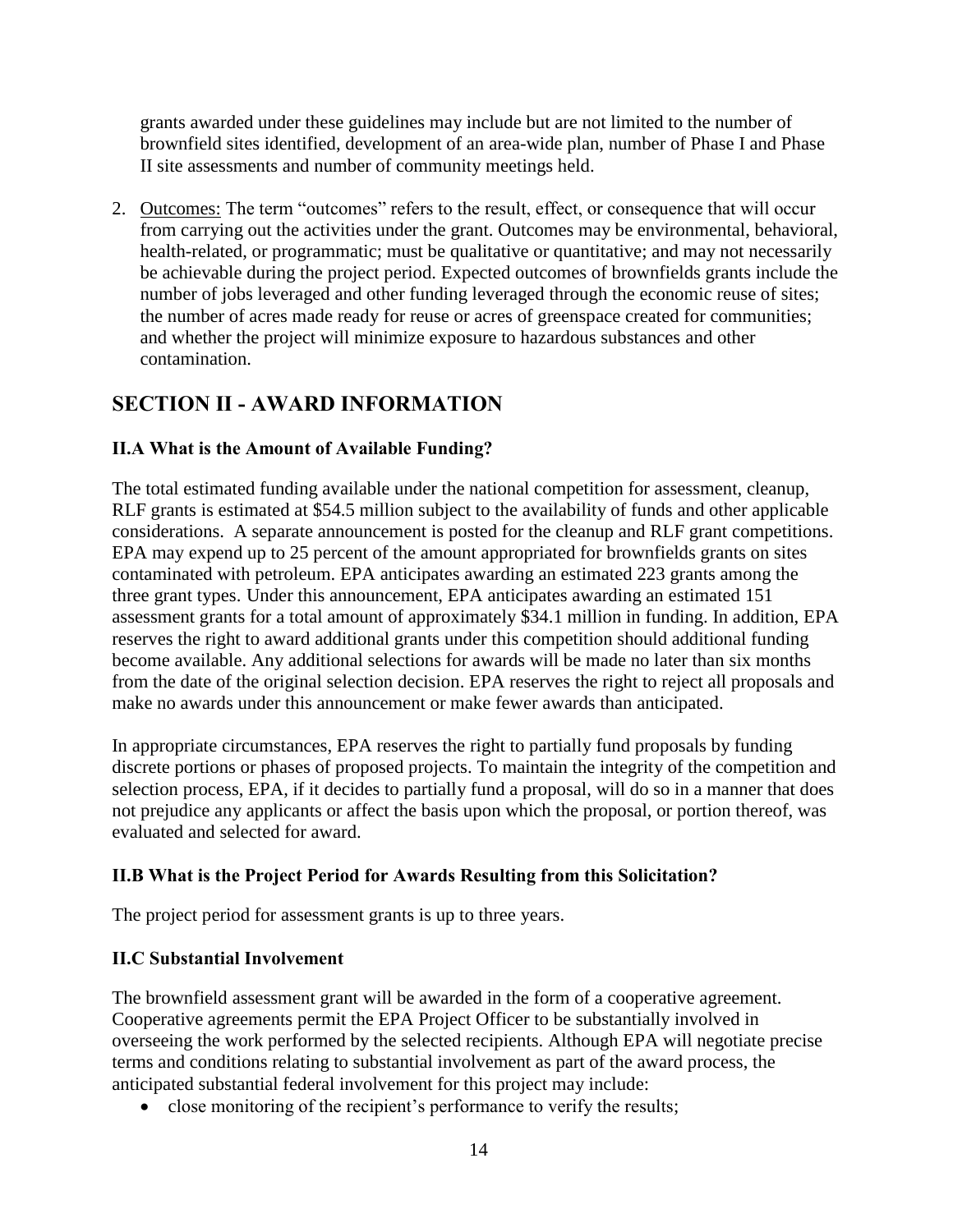- collaborating during performance of the scope of work;
- reviewing substantive terms of proposed contracts;
- reviewing qualifications of key personnel (EPA will not select employees or contractors employed by the award recipient);
- reviewing and commenting on reports prepared under the cooperative agreement (the final decision on the content of reports rests with the recipient); and
- reviewing sites to verify they meet applicable site eligibility criteria.

# <span id="page-14-0"></span>**SECTION III - APPLICANT AND SITE ELIGIBILITY INFORMATION**

# <span id="page-14-1"></span>**III.A Who Can Apply?**

The following information indicates which entities are eligible to apply for an assessment grant. Nonprofit organizations are not eligible to apply for an assessment grant.

- General Purpose Unit of Local Government. (For purposes of the brownfields grant program, EPA defines general purpose unit of local government as a "local government" as defined under 2 CFR 200.64.)
- Land Clearance Authority or other quasi-governmental entity that operates under the supervision and control of, or as an agent of, a general purpose unit of local government.
- Government Entity Created by State Legislature.
- Regional Council or group of General Purpose Units of Local Government.
- Redevelopment Agency that is chartered or otherwise sanctioned by a state.
- State.
- Indian Tribe other than in Alaska. (The exclusion of Alaskan tribes from brownfields grant eligibility is statutory at CERCLA §104(k)(1). Intertribal Consortia, comprised of eligible Indian Tribes, are eligible for funding in accordance with EPA's policy for funding intertribal consortia published in the *Federal Register* on November 4, 2002, at 67 Fed. Reg. 67181. This policy also may be obtained from your Regional Brownfields Contact listed in Section VII.)
- Alaska Native Regional Corporation, Alaska Native Village Corporation, and Metlakatla Indian Community. (Alaska Native Regional Corporations and Alaska Native Village Corporations are defined in the Alaska Native Claims Settlement Act (43 U.S.C. 1601 and following). For more information, please refer to Brownfields FAQs at [http://www2.epa.gov/sites/production/files/2015-10/documents/fy16\\_faqs.pdf.](http://www2.epa.gov/sites/production/files/2015-10/documents/fy16_faqs.pdf))

# <span id="page-14-2"></span>**III.B Site Eligibility (Site-Specific Proposals Only)**

The following items provide important information related to determining if a proposed brownfield site is eligible for funding. Refer to this section when responding to the Threshold Criteria in Section III.C.4. The information you submit will be used by EPA solely to make site eligibility determinations for Brownfields grants and is not legally binding for other purposes including federal, state, or tribal enforcement actions.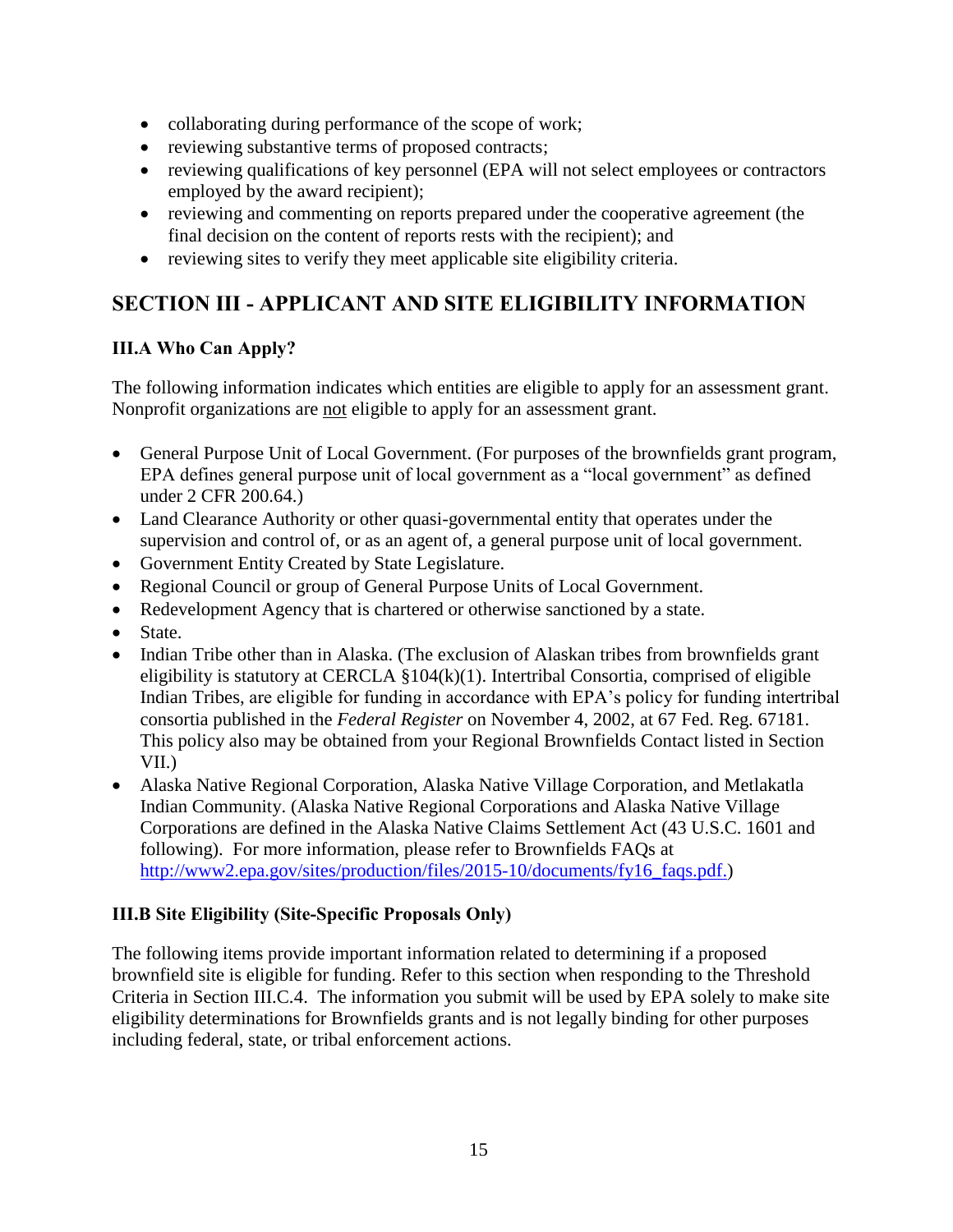#### 1. Basic Site Definition

To be eligible for a grant, sites must meet the definition of a brownfield as described in Appendix 1.

The following types of properties are not eligible for brownfields funding:

- facilities listed (or proposed for listing) on the National Priorities List (NPL);
- facilities subject to unilateral administrative orders, court orders, administrative orders on consent, or judicial consent decrees issued to or entered into by parties under CERCLA; and
- facilities that are subject to the jurisdiction, custody, or control of the U.S. government. (Note: Land held in trust by the U.S. government for an Indian tribe **is eligible** for brownfields funding.)
- 2. Property-Specific Determination for Eligibility

The following special classes of property require a "Property-Specific Determination" from EPA to be eligible for brownfields funding:

- properties subject to planned or ongoing removal actions under CERCLA;
- properties with facilities that have been issued or entered into a unilateral administrative order, a court order, an administrative order on consent, or judicial consent decree or to which a permit has been issued by the United States or an authorized state under the Resource Conservation and Recovery Act (RCRA), the Federal Water Pollution Control Act (FWPCA), the Toxic Substances Control Act (TSCA), or the Safe Drinking Water Act (SDWA);
- properties with facilities subject to RCRA corrective action (§3004(u) or §3008(h)) to which a corrective action permit or order has been issued or modified to require the implementation of corrective measures;
- properties that are land disposal units that have submitted a RCRA closure notification or that are subject to closure requirements specified in a closure plan or permit;
- properties where there has been a release of PCBs and all or part of the property is subject to TSCA remediation; and
- properties that include facilities receiving monies for cleanup from the Leaking Underground Storage Tank (LUST) trust fund (see Appendix 1 for a definition of LUST Trust Fund sites).

EPA's approval of Property-Specific Determinations will be based on whether or not awarding a grant will protect human health and the environment and either promote economic development or enable the property to be used for parks, greenways, and similar recreational or nonprofit purposes. Property-Specific Determination requests must be attached to your proposal and do not count in the 15-page limit for Narrative Proposals. (See Appendix 1, for more information or contact your Regional Brownfields Contact listed in Section VII if you think your site requires a Property-Specific Determination.) Additionally, applicants eligible for brownfields grant funds cannot be liable for contamination on the site. Site eligibility related to liability is determined differently at sites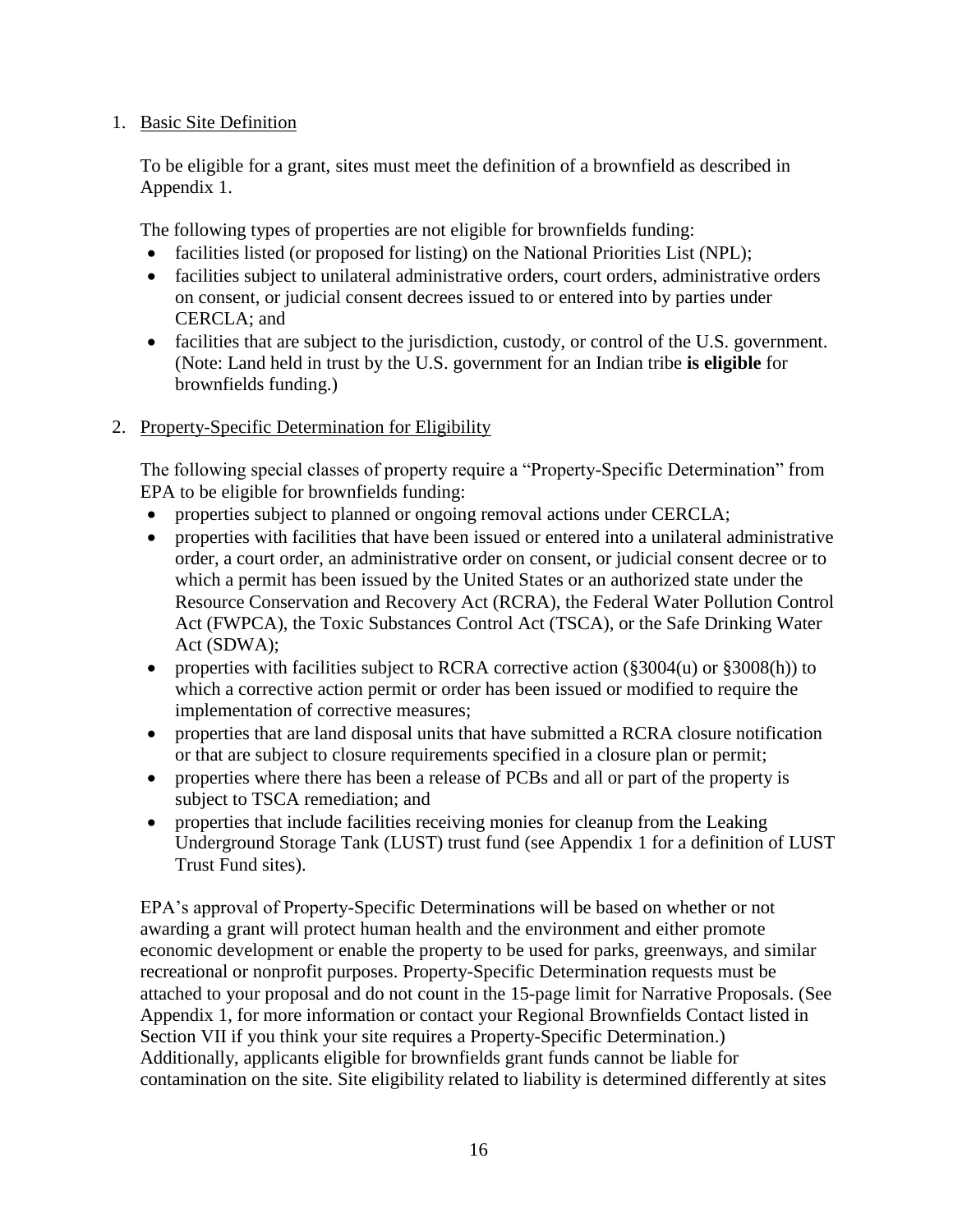contaminated with hazardous substances than for sites contaminated by petroleum or petroleum product.

3. Hazardous Substances, CERCLA Liability, and Demonstration of a Bona Fide Prospective Purchaser

For sites contaminated by hazardous substances, persons, including government entities, who may be found liable for the contamination under CERCLA §107 (the Superfund law) are not eligible for grants. Liable parties may include all current owners and operators, former owners and operators of the site at the time of disposal of hazardous substances, and parties that arranged for, or contributed to, the disposal or treatment of hazardous substances on the site. Therefore, even owners who did not cause or contribute to the contamination may be held liable. To be eligible for a site-specific brownfields grant to address contamination at a brownfields property, eligible entities who fall within one of the categories of potentially liable parties must demonstrate that they meet one of the liability protections or defenses set forth in CERCLA by establishing that they are: (1) an innocent landowner; (2) a bona fide prospective purchaser (BFPP); (3) a contiguous property owner; or (4) a local or state government entity that acquired the property involuntarily through bankruptcy, tax delinquency, or abandonment, or by exercising its power of eminent domain. To claim protection from liability as an innocent landowner, contiguous property owner, or bona fide prospective purchaser, property owners, including state and local governments, must conduct all appropriate inquiries prior to acquiring the property. (Please note that these requirements apply to all property acquisitions, including properties acquired by donation or title transfer at zero cost.)

Because current owners of contaminated property are potentially liable under CERCLA, all site-specific assessment grant applicants must demonstrate in their proposals that they are not a liable party by establishing that they meet the requirements of one of the liability protections or defenses set forth in CERCLA. For more information on these liability protections, please refer to the Brownfields Law, the April 2009 Fact Sheet entitled: "EPA Brownfields Grants, CERCLA Liability and All Appropriate Inquiries," and the March 6, 2003 EPA guidance entitled *Interim Guidance Regarding Criteria Landowners Must Meet in Order to Qualify for Bona Fide Prospective Purchaser, Contiguous Property Owner, or Innocent Landowner Limitations on CERCLA* ("Common Elements") [\(http://www2.epa.gov/sites/production/files/documents/common-elem-guide.pdf\)](http://www2.epa.gov/sites/production/files/documents/common-elem-guide.pdf). Applicants may also call the Regional Brownfields Contact listed in Section VII with questions about eligibility.

The most common liability protection asserted by applicants is the bona fide prospective purchaser protection (BFPP). Although the statute limits eligibility for BFPP liability protection to entities that purchase property after January 11, 2002, a brownfields grant applicant can take advantage of this protection, for grant purposes only, even if it acquired a site prior to January 11, 2002. Applicants must demonstrate that they complied with all the other BFPP requirements listed below.

 All disposal of hazardous substances at the site occurred before the person acquired the site.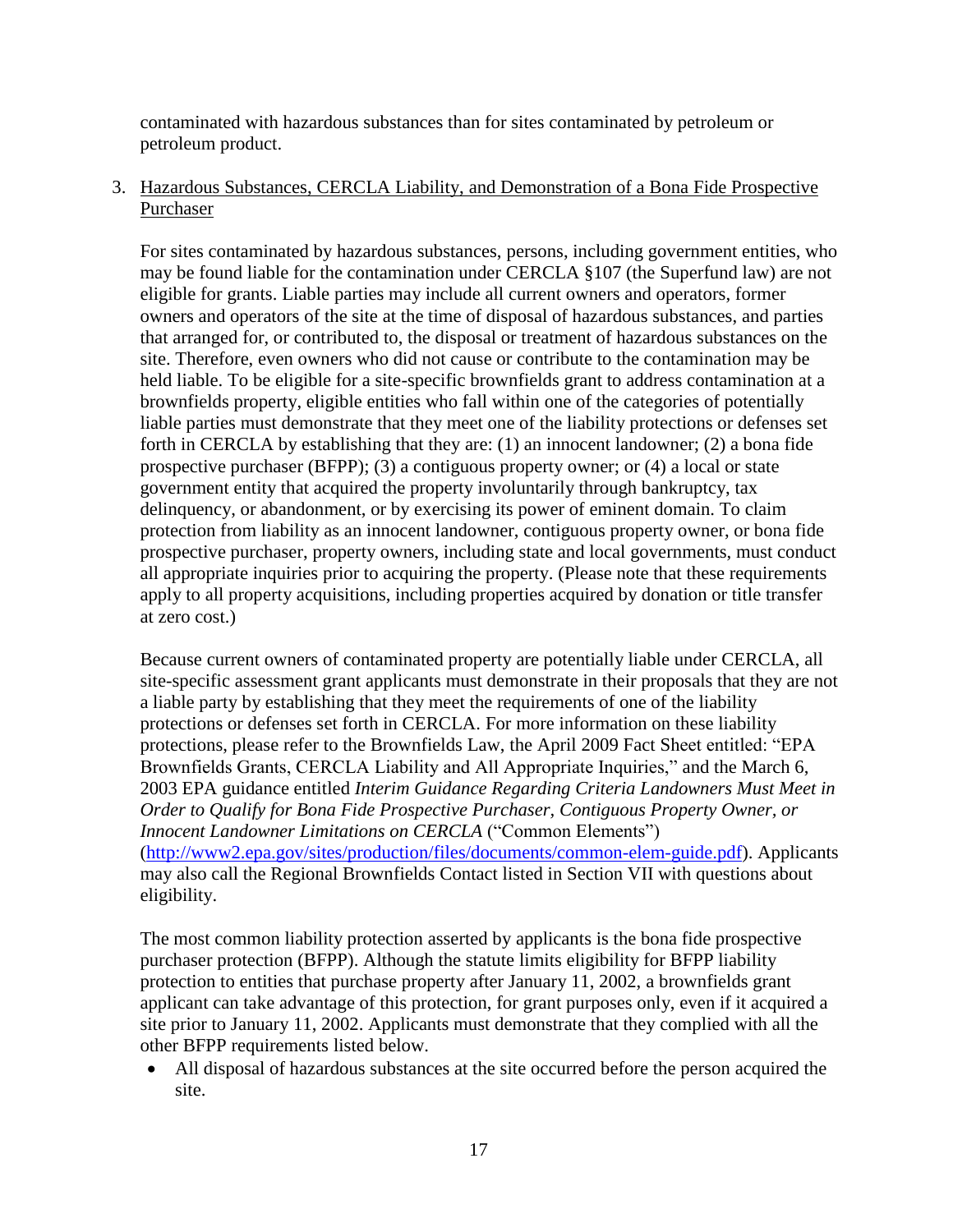- The owner must not be liable in any way for contamination at the site or affiliated with a responsible party. Affiliations include familial, contractual, financial, or corporate relationships that are the result of a reorganization of a business entity with potential liability.
- The owner must have conducted all appropriate inquiries (AAI) prior to acquiring the property. AAI, typically met by conducting a Phase 1 environmental site assessment using the ASTM E1527-13 standard practice, must be conducted or updated within one year prior to the date the property is acquired (i.e., the date on which the entity takes title to the property). In addition, certain aspects of the AAI or Phase I site assessment must be updated, prior to property acquisition, if the activities were conducted more than six months prior to the date of acquisition. Please see the fact sheet "EPA Brownfields Grants, CERCLA Liability and All Appropriate Inquiries," or EPA's AAI Final Rule (70 FR 66070) [\(www2.epa.gov/brownfields/brownfields-all-appropriate-inquiries\)](http://www2.epa.gov/brownfields/brownfields-all-appropriate-inquiries).
- The owner must take appropriate care regarding any hazardous substances found at the site, including preventing future releases and exposures to hazardous substances on the site.
- The owner must provide all legally required notices and cooperate with authorized response persons in the event of discovery or release of any hazardous substances at the site.
- The owner must comply with any land-use restrictions associated with response actions at the site.

Please see All Appropriate Inquiries (AAI) fact sheet, "EPA Brownfields Grants, CERCLA Liability and All Appropriate Inquiries," for more information: [www2.epa.gov/sites/production/files/2014-08/documents/aaifs.pdf](http://www2.epa.gov/sites/production/files/2014-08/documents/aaifs.pdf)

### 4. Petroleum Site Eligibility

The Brownfields Law outlines specific criteria by which petroleum sites may be eligible for brownfields grant funding. In addition to the basic brownfields eligibility criteria, eligibility for petroleum sites is determined by applying the criteria established by Congress: the site must be of "relatively low risk," there can be no viable responsible party, the applicant cannot be potentially liable for cleaning up the site, and the site must not be subject to a RCRA corrective action order. If a party is identified as being responsible for the site and that party is financially viable, then the site is not eligible for brownfields grant funds (refer to Appendix 1, Section 1.3.2 for more information). Generally, petroleum site eligibility will be determined by EPA or the state, as appropriate. Where the state is unable to make the eligibility determination, EPA will make the determination. EPA will make the determination for tribes.

### <span id="page-17-0"></span>**III.C Threshold Criteria for Assessment Grants**

This section contains the threshold eligibility criteria that ensure applicants are eligible to receive assessment grants. Threshold criteria are pass/fail and include certain requests for information identified below. The information you submit will be used by EPA solely to make site eligibility determinations for Brownfields grants and is not legally binding for other purposes including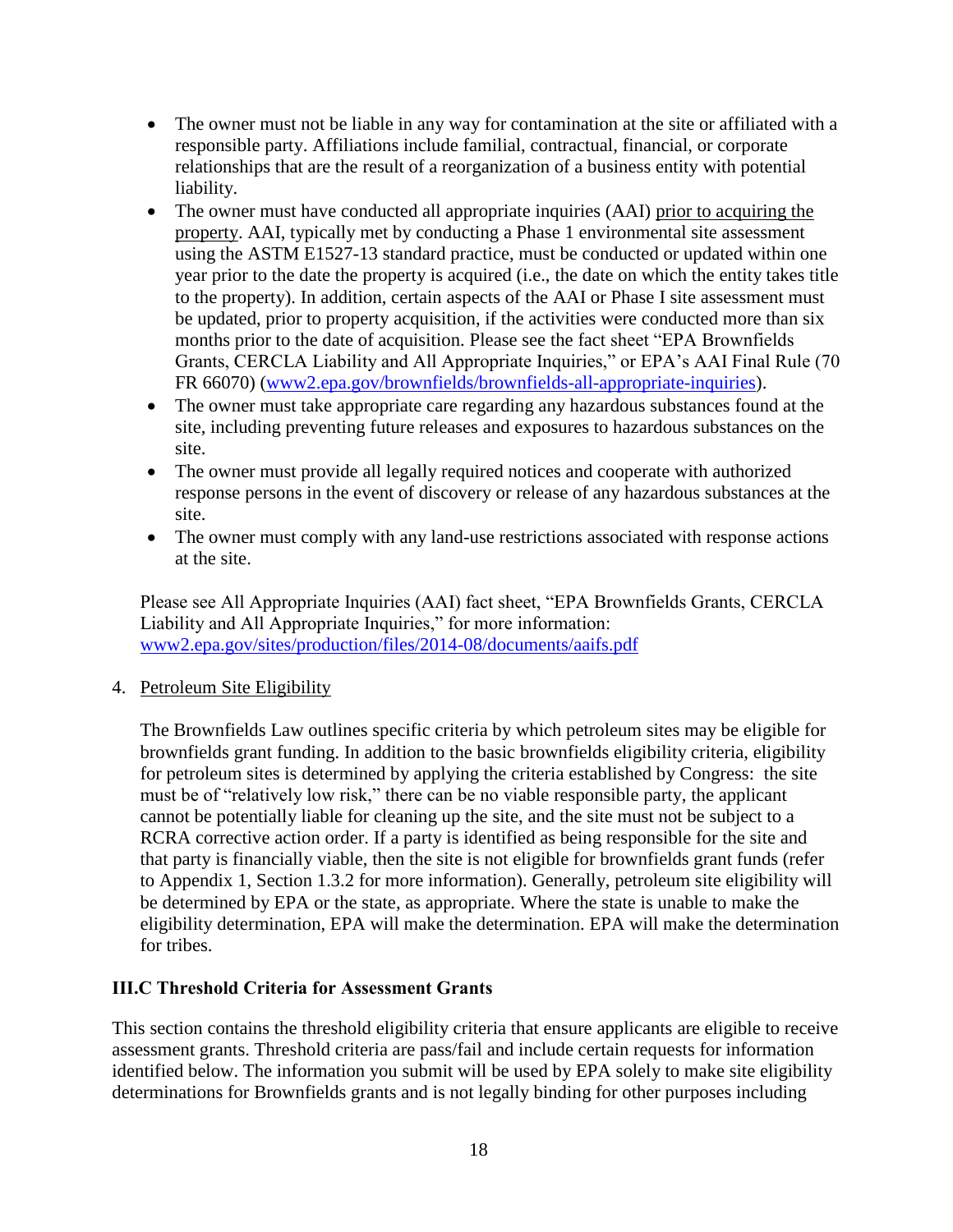federal, state, or tribal enforcement actions. Only those proposals that pass all the threshold criteria will be evaluated against the ranking criteria in Section V.B of this announcement. Applicants that exceed the maximum number of proposals allowable for assessment grants will be contacted, prior to review of any of the proposals by EPA, to determine which proposals the applicant will withdraw from the competition.

Applicants deemed ineligible for funding consideration as a result of the threshold eligibility review will be notified within 15 calendar days of the ineligibility determination. Applicants must respond to the items listed below to ensure that they are eligible for funding.

Your responses to these items are required and must be included as an attachment to the Narrative Proposal you submit to EPA. See Section IV.C for a complete list of required proposal content.

For purposes of the threshold eligibility review, EPA, if necessary, may seek clarification of applicant information and/or consider information from other sources, including EPA files.

Proposals must substantially comply with the proposal submission instructions and requirements set forth in Section IV of this announcement or they will be rejected. Pages in excess of the page limits described in Section IV for the Transmittal Letter and Narrative Proposal, and attachments not specifically required, will not be reviewed.

In addition, initial proposals must be submitted through [www.grants.gov](http://www.grants.gov/) as stated in Section IV of this announcement (except in the limited circumstances where another mode of submission is specifically allowed for as explained in Appendix 2) on or before the proposal submission deadline published in Section IV of this announcement. Applicants are responsible for following the submission instructions in Section IV of this announcement to ensure that their proposal is timely submitted.

Proposals submitted after the submission deadline will be considered late and deemed ineligible without further consideration unless the applicant can clearly demonstrate that it was late due to EPA mishandling or because of technical problems associated with [www.grants.gov](http://www.grants.gov/) or relevant [www.SAM.gov](http://www.sam.gov/) system issues. An applicant's failure to timely submit their proposal through [www.grants.gov](http://www.grants.gov/) because they did not timely or properly register in [www.SAM.gov](http://www.sam.gov/) or [www.grants.gov](http://www.grants.gov/) will not be considered an acceptable reason to consider a late submission. Applicants should confirm receipt of their proposal with Jerry Minor-Gordon at 202-566-1817 or [minor-gordon.jerry@epa.gov](mailto:minor-gordon.jerry@epa.gov) as soon as possible after the submission deadline—failure to do so may result in your proposal not being reviewed.

There is no required cost share for assessment grants. See Section IV.E for information on leveraging.

### <span id="page-18-0"></span>1. Applicant Eligibility

Applicants must demonstrate that they are an eligible entity for an assessment grant. Refer to the description of applicant eligibility in Section III.A, *Who Can Apply?* For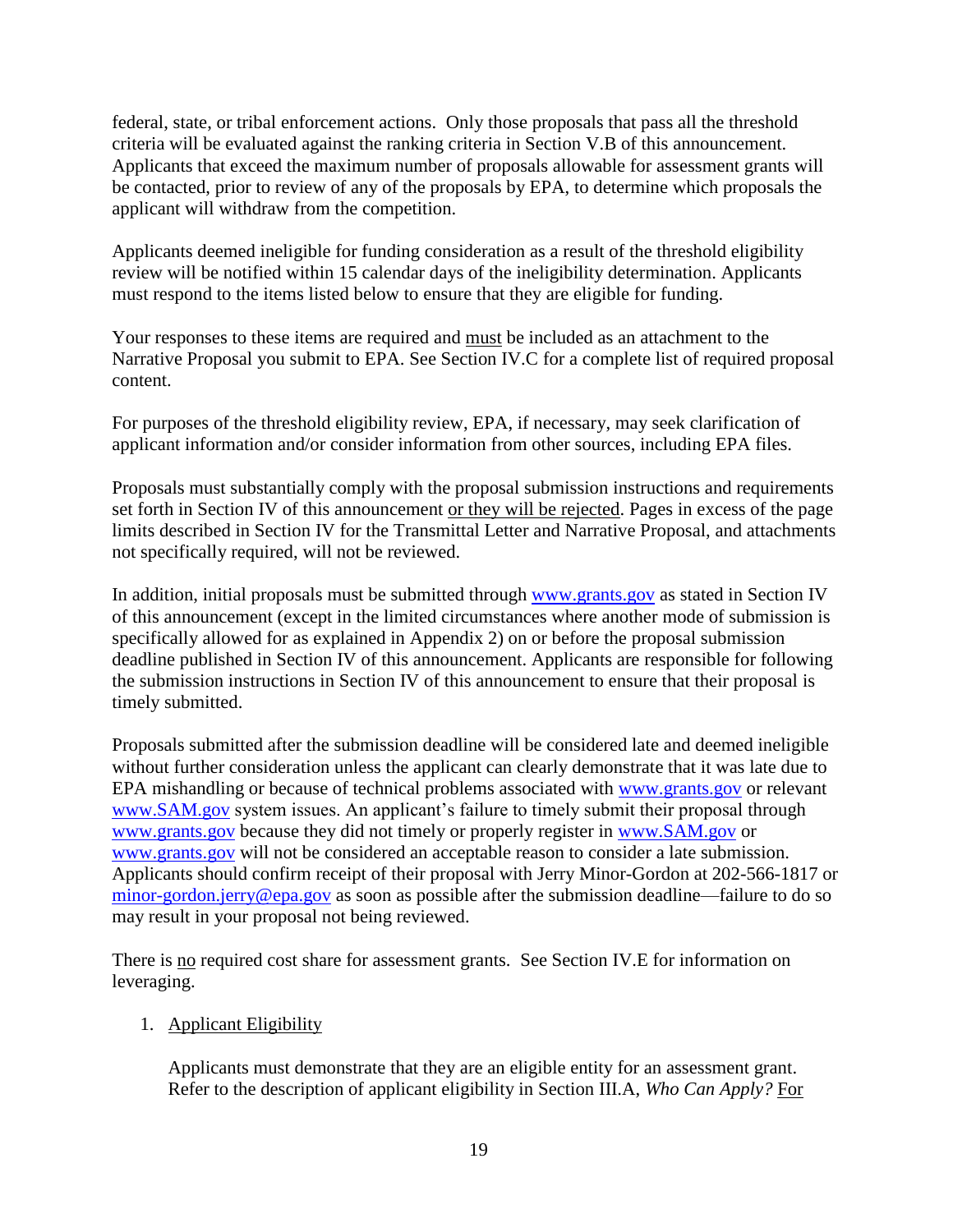entities other than cities, counties, tribes, or states, please attach documentation of your eligibility (e.g., resolutions, statutes, etc.).

Coalitions applying for assessment grants must document how all coalition members are eligible entities. All coalition members must submit a letter to the grant applicant (lead coalition member) in which they agree to be part of the coalition. Attach these letters to your proposal.

#### <span id="page-19-0"></span>2. Letter from the State or Tribal Environmental Authority

For an applicant other than a state or tribal environmental authority, attach a current letter from the appropriate state or tribal environmental authority acknowledging that the applicant plans to conduct assessment activities and is planning to apply for federal grant funds. Failure to submit this letter will result in the rejection of the proposal for further consideration. Letters regarding proposals from prior years are not acceptable. If you are applying for multiple types of grant program activities, you need to receive only one letter acknowledging the relevant grant activities. However, you must provide a copy of this letter as an attachment to each proposal. Please note that general correspondence and documents evidencing state involvement with the project (i.e., state enforcement orders or state notice letters) are not acceptable. It is the applicant's responsibility to provide advance notice to the appropriate state or tribal environmental authority to allow adequate time for you to obtain the acknowledgement letter and attach it to your proposal.

#### <span id="page-19-1"></span>3. Community Involvement

All applicants must demonstrate how they intend to inform and involve the community and other stakeholders during the planning, implementation and other brownfield assessment activities described in their proposal.

#### <span id="page-19-2"></span>4. Site Eligibility and Property Ownership Eligibility (Site-Specific Proposals Only)

If the site is a hazardous substances site, please respond to items a-h.

If the site is a petroleum site, please respond to items a-d and i, including the requirement to provide a petroleum determination letter.

If the site is commingled hazardous substance and petroleum, the applicant must determine whether the predominant contaminant is petroleum or hazardous substances, and respond to the corresponding items (as noted above).

If applicants are applying for petroleum and hazardous substances funding at the same site, and the hazardous substance and petroleum contaminated areas of the site are distinguishable, the proposal must respond to items  $a - i$ , including the requirement to provide a petroleum determination letter.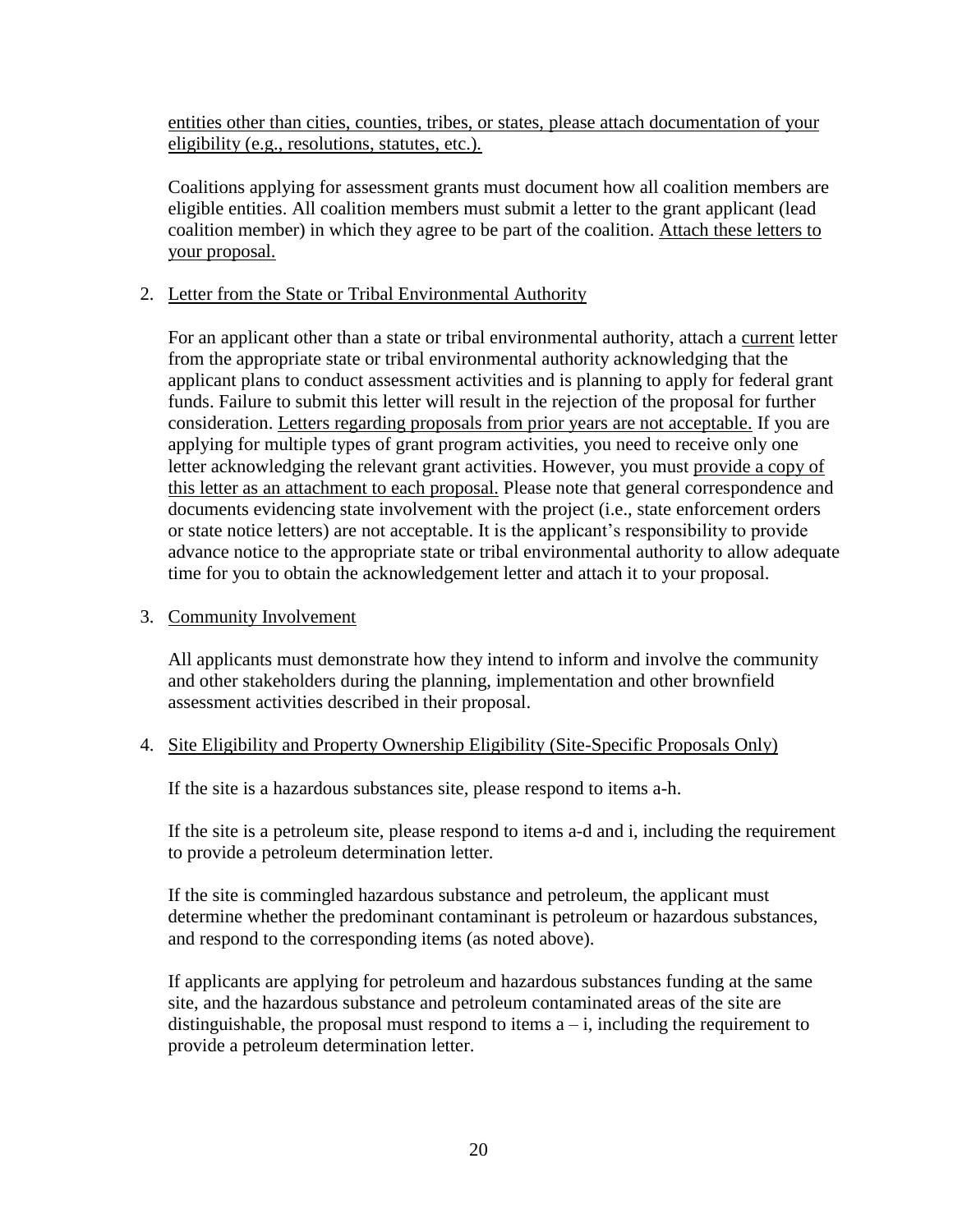Refer to III.B, *Site Eligibility (Site-Specific Proposals Only)* when responding to this section.

## **Site Eligibility**

- a. **Basic Site Information** Identify: (a) the name of the site; (b) the address of the site, including zip code; and (c) the current owner of the site.
- b. **Status and History of Contamination at the Site** Identify: (a) whether this site is contaminated by petroleum or hazardous substances; (b) the operational history and current use(s) of the site; (c) environmental concerns, if known, at the site; and (d) how the site became contaminated, and to the extent possible, describe the nature and extent of the contamination.
- c. **Sites Ineligible for Funding** Affirm that the site is: (a) not listed or proposed for listing on the National Priorities List; (b) not subject to unilateral administrative orders, court orders, administrative orders on consent, or judicial consent decrees issued to or entered into by parties under CERCLA; and (c) not subject to the jurisdiction, custody, or control of the U.S. government. (Note: Land held in trust by the U.S. government for an Indian tribe is eligible for brownfields funding.) Please refer to CERCLA §§ 101(39)(B)(ii), (iii), and (vii) and Appendix 1.
- d. **Sites Requiring a Property-Specific Determination** Certain types of sites require a property-specific determination in order to be eligible for funding. Please refer to Appendix 1, Section 1.5, to determine whether your site requires a property-specific determination. If your site requires a property-specific determination, then you must attach the information requested in the Brownfields FAQs, [http://www2.epa.gov/sites/production/files/2015-10/documents/fy16\\_faqs.pdf.](http://www2.epa.gov/sites/production/files/2015-10/documents/fy16_faqs.pdf)

### **Property Ownership Eligibility – Hazardous Substance Sites**

EPA grant funding may not be used to pay for response costs at a brownfield site for which the recipient of the grant is potentially liable under CERCLA §107. The following items are intended to help EPA ensure that you are not liable under CERCLA for response costs at the site designated in your proposal, or determine, if necessary, that your site is eligible for funding as a petroleum site. Please respond to the following items fully and in the order that they appear (note that based on your responses, EPA may need to obtain additional information to make this determination).

e. **CERCLA § 107 Liability** Affirm that you are not potentially liable for contamination at the site under CERCLA §107 (e.g., as a current owner or operator of a facility, an owner or operator of a facility at the time of disposal of a hazardous substance, a party that arranged for the treatment or disposal of hazardous substances, or a party that accepted hazardous substances for transport to disposal or treatment facilities at the site) by establishing that you are eligible for one of the CERCLA liability protections or defenses (see Section III.B.3) **and explain why**. *Please note that brownfields grant applicants*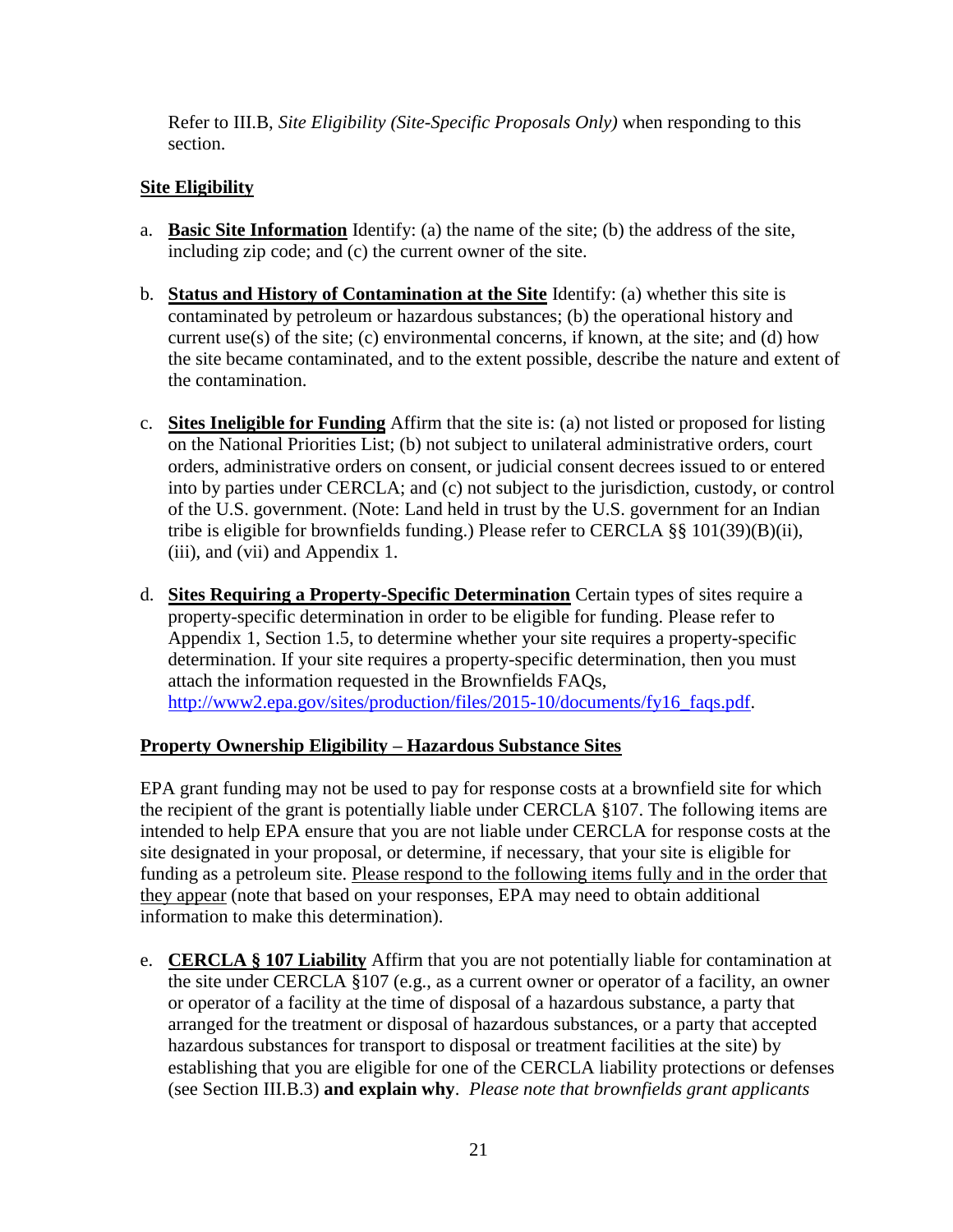*that otherwise meet the requirements for a bona fide prospective purchaser, except for having acquired the property prior to January 11, 2002, may still be eligible for brownfields grants. For further information, please see FAQs on All Appropriate Inquiries for more information at,* [http://www2.epa.gov/sites/production/files/2015-](http://www2.epa.gov/sites/production/files/2015-10/documents/fy16_faqs.pdf) [10/documents/fy16\\_faqs.pdf](http://www2.epa.gov/sites/production/files/2015-10/documents/fy16_faqs.pdf)*.*

- f. **Enforcement or Other Actions** Identify known ongoing or anticipated environmental enforcement or other actions related to the brownfield site for which funding is sought. Describe any inquiries, or orders from federal, state, or local government entities that the applicant is aware of regarding the responsibility of any party (including the applicant) for the contamination, or hazardous substances at the site, including any liens. The information provided in this section may be verified, and EPA may conduct an independent review of information related to the applicant's responsibility for the contamination or hazardous substances at the site.
- g. **Information on Liability and Defenses/Protections Where Applicant Does NOT Own the Site** If you, the applicant, do not own the site to be assessed, please:
	- i) affirm that you did not arrange for the disposal of hazardous substances at the site or transport hazardous substances to the site, and that you did not cause or contribute to any releases of hazardous substances at the site;
	- ii) describe your relationship with the owner and the owner's role in the work to be performed; and
	- iii) indicate how you will gain access to the site.
- h. **Information on Liability and Defenses/Protections Where Applicant Owns the Site or Will Own the Site During the Performance of the Grant** If you, the applicant, own the site to be assessed or will own the site at some point during the performance of the grant, please respond to the following:
	- i) Information on the Property Acquisition To save space, you may combine responses to the following into one response, though please be sure to answer each item fully. Describe:
		- 1. how you acquired or will acquire ownership (e.g., by negotiated purchase from a private individual, by purchase or transfer from another governmental unit, by foreclosure of real property taxes, by eminent domain, or other (describe);
		- 2. the date you acquired or will acquire the property;
		- 3. the name and identity of the party from whom you acquired or will acquire ownership (i.e., the transferor); and
		- 4. all familial, contractual, corporate, or financial relationships or affiliations you have or had with all prior owners or operators (or other potentially responsible parties) of the property (including the person or entity from which you acquired the property).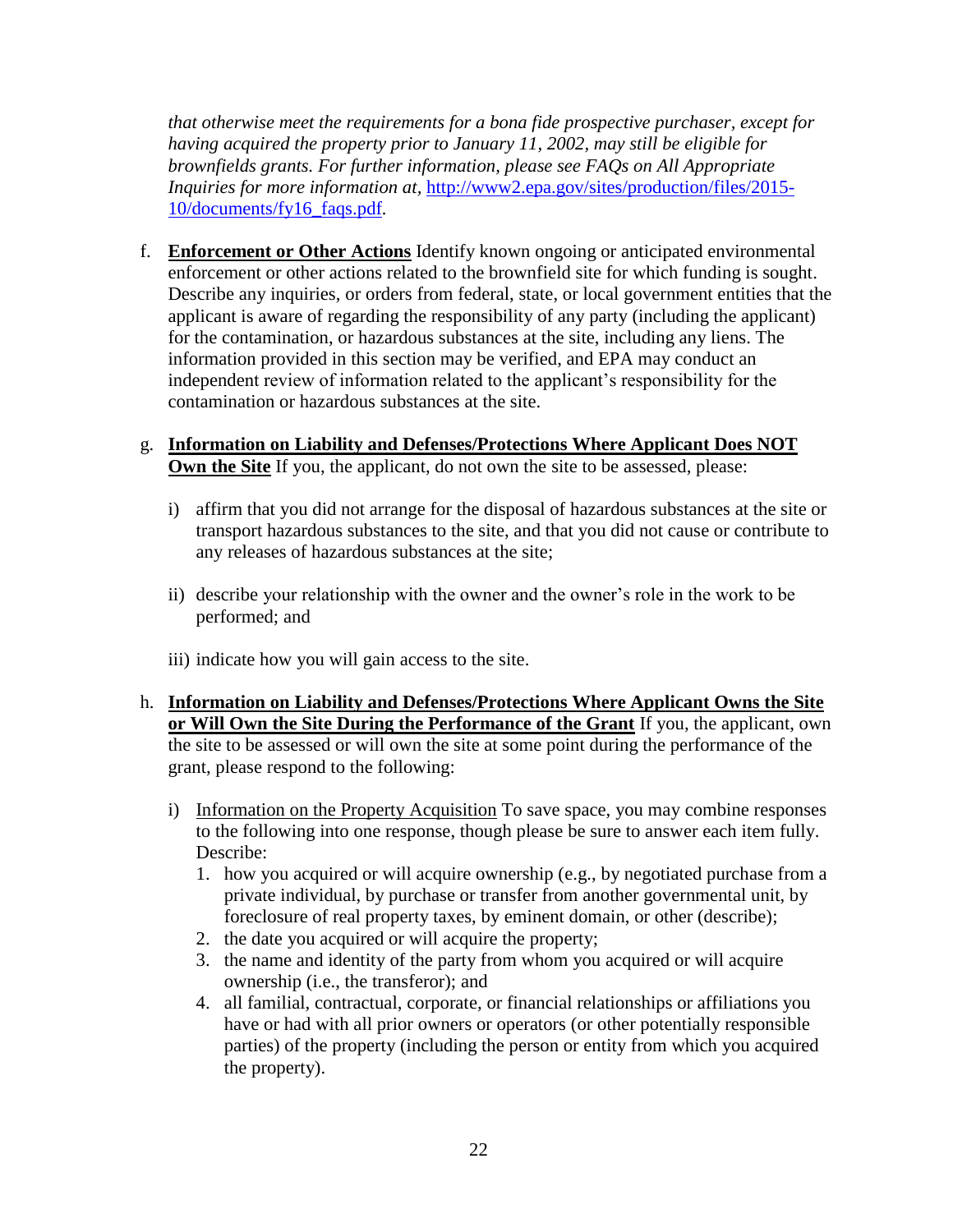- ii) Timing and/or Contribution Toward Hazardous Substances Disposal Identify whether all disposal of hazardous substances at the site occurred before you acquired (or will acquire) the property and whether you caused or contributed to any release of hazardous substances at the site. Affirm that you have not, at any time, arranged for the disposal of hazardous substances at the site or transported hazardous substances to the site.
- iii) Pre-Purchase Inquiry Describe any inquiry by you or others into the previous ownership, uses of the property, and environmental conditions conducted prior to taking ownership. Please include the following in your description.
	- 1. The types of site assessments performed (e.g., ASTM E1527-13 Phase I), the dates of each assessment, and the entity for which they were performed (state whether the assessment was performed specifically for you, or if not, the name of the party that had the assessment performed and that party's relationship to you). Please note that to be eligible for a brownfields grant, parties who may be potentially liable under CERCLA (which includes current owners of the property) must demonstrate they are not liable for contamination at the property. In most cases, this demonstration must include evidence that an AAI investigation, or Phase I Environmental Site Assessment in compliance with ASTM E1527-13 (or ASTM E2247-08) was conducted prior to property acquisition.
	- 2. Who performed the AAI investigation or Phase I environmental site assessments and identify his/her qualifications to perform such work.
	- 3. If your original AAI investigation or Phase I environmental site assessment was conducted more than 180 days prior to the date you acquired the property, affirm that you conducted the appropriate updates of the original assessment within 180 days prior to your acquisition of the property in order to take advantage of the bona fide prospective purchaser, innocent landowner, or contiguous property owner provision.
- iv) Post-Acquisition Uses Describe all uses to which the property has been put since you acquired ownership (or the uses that you anticipate once you acquire the property) through the present, including any uses by persons, or entities other than you. Please provide a timeline with the names of all current and prior users during the time of your ownership; the dates of all uses; the details of each use, including the rights or other reason pursuant to which the use was claimed or taken (e.g., lease, license, trespass); and your relationship to the current and prior users.
- v) Continuing Obligations<sup>3</sup> Describe in detail the specific appropriate care that you exercised (or if you have yet to acquire the property, that you will exercise upon

 $\overline{a}$ 

<sup>&</sup>lt;sup>3</sup> Applicants that own contaminated land should be aware that some CERCLA liability protections require that the site owner meet certain continuing obligations. For example, grantees must comply with land-use restrictions and institutional controls; take reasonable steps with respect to the hazardous substances on the property; cooperate with, assist, and allow access to authorized representatives; and comply with CERCLA information requests and subpoenas and provide legally required notices. For more information on the obligations of owners of contaminated property, see EPA's *Common Elements Reference Sheet* at, [http://www2.epa.gov/sites/production/files/documents/common-elem-ref.pdf.](http://www2.epa.gov/sites/production/files/documents/common-elem-ref.pdf)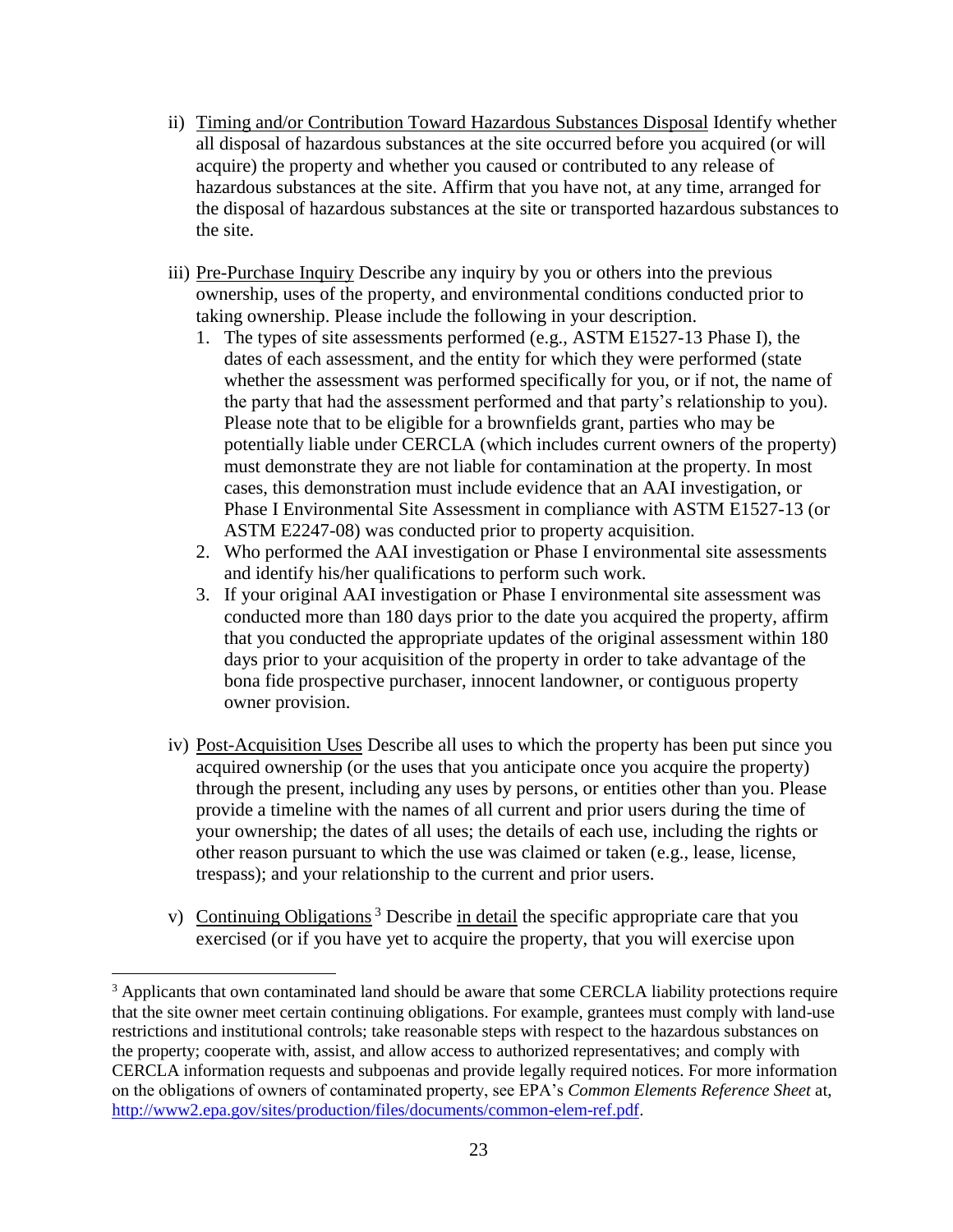acquiring the property) with respect to hazardous substances found at the site by taking **reasonable steps**<sup>4</sup> to:

- 1. stop any continuing releases;
- 2. prevent any threatened future release; and
- 3. prevent or limit exposure to any previously released hazardous substance.

Please confirm your commitment to:

- 1. comply with all land-use restrictions and institutional controls;
- 2. assist and cooperate with those performing the assessment and provide access to the property;
- 3. comply with all information requests and administrative subpoenas that have or may be issued in connection with the property; and
- 4. provide all legally required notices.

### i. **Property Ownership Eligibility - Petroleum Sites** (Disregard this item if you do not have a petroleum site.)

Non-tribal applicants must provide the information required for a petroleum site eligibility determination (listed below) to your state, so that the state can make the necessary determination on petroleum site eligibility. You must provide EPA with a copy of the state determination letter as an attachment to your proposal. If the state does not make the determination before the proposal due date or is unable to make the determination, please attach a copy of the request you sent to the state. (**Note**: You must provide EPA with the date you requested your state to make the petroleum site determination. EPA will make the petroleum site eligibility determination if a state is unable to do so following a request from an applicant.) Also in your letter to the state, please request that the state provide information regarding whether it applied EPA's guidelines in making the petroleum determination, or if not, what standard it applied.

Tribal applicants must submit the information required for a petroleum site eligibility determination (listed below) as an attachment to your proposal. EPA will make the petroleum site eligibility determinations for tribes.

Information required for a petroleum site eligibility determination:

 $\overline{a}$ 

- i) Current and Immediate Past Owners Identify the current and immediate past owner of the site. For purposes of petroleum eligibility determinations in these guidelines only, the current owner is the entity that will own the site at time of proposal submission.
- ii) Acquisition of Site Identify when and by what method the current owner acquired the property (e.g., purchase, tax foreclosure, donation, eminent domain).

<sup>&</sup>lt;sup>4</sup> Please note that reasonable steps may include actions such as limiting access to the property, monitoring known contaminants and complying with state and/or local requirements. The steps taken to prevent or limit exposure to previously released hazardous substances may depend, for example, on such things as the location of the site in relation to the public and whether the public has been known to use (or even trespass on) the site.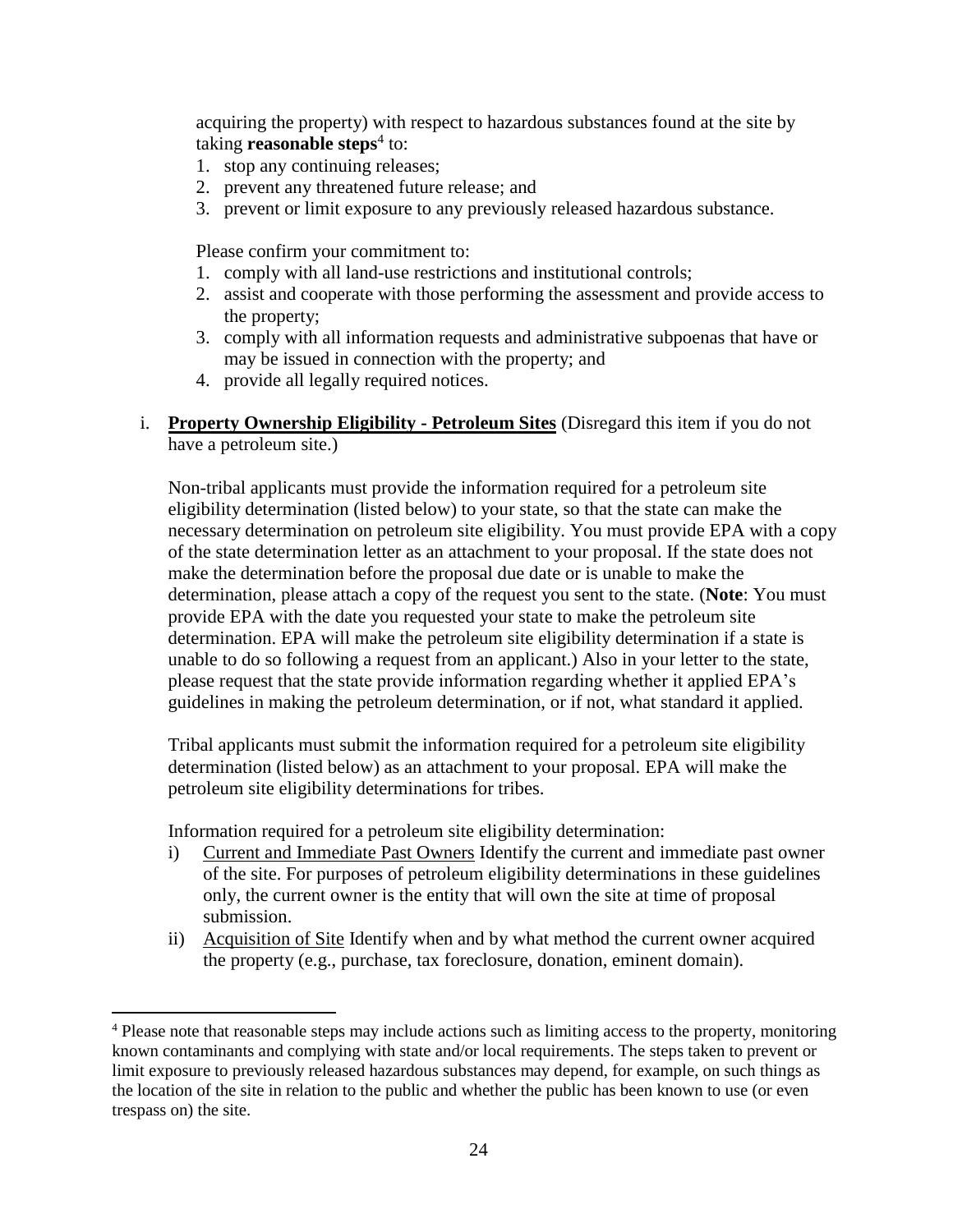- iii) No Responsible Party for the Site Identify whether the current and immediate past owner (which includes, if applicable, the applicant): (1) dispensed or disposed of petroleum or petroleum product contamination, or exacerbated the existing petroleum contamination at the site; and (2) owned the site when any dispensing or disposal of petroleum (by others) took place; and (3) took reasonable steps with regard to the contamination at the site.
- iv) Assessed by a Person Not Potentially Liable Identify whether you (the applicant) dispensed or disposed of petroleum or petroleum product, or exacerbated the existing petroleum contamination at the site, and whether you took reasonable steps with regard to the contamination at the site.
- v) Relatively Low Risk Identify whether the site is of "relatively low risk" compared to other petroleum or petroleum product-only contaminated sites in the state in which the site is located, including whether the site is receiving or using Leaking Underground Storage Tank (LUST) trust fund monies.
- vi) Judgments, Orders, or Third Party Suits Provide information that no responsible party (including the applicant) is identified for the site through, either:
	- 1. a judgment rendered in a court of law or an administrative order that would require any person to assess, investigate, or clean up the site; or
	- 2. an enforcement action by federal or state authorities against any party that would require any person to assess, investigate, or clean up the site; or
	- 3. a citizen suit, contribution action, or other third-party claim brought against the current or immediate past owner, that would, if successful, require the assessment, investigation, or cleanup of the site.
- vii) Subject to RCRA Identify whether the site is subject to any order under section 9003(h) of the Solid Waste Disposal Act.
- viii) Financial Viability of Responsible Parties For any current or immediate past owners identified as responsible for the contamination at the site, provide information regarding whether they have the financial capability to satisfy their obligations under federal or state law to assess, investigate, or clean up the site. **Note:** If no responsible party is identified in iii) or vi) above, then the petroleum-contaminated site may be eligible for funding. If a responsible party is identified above, EPA or the state must next determine whether that party is viable. If any such party is determined to be viable, then the petroleum-contaminated site may not be eligible for funding. For more information, see Appendix 1.

# <span id="page-24-0"></span>**SECTION IV - PROPOSAL SUBMISSION INFORMATION**

### <span id="page-24-1"></span>**IV.A How to Obtain a Proposal Package**

Electronic copies of these guidelines can be obtained from the EPA Brownfields Program website [\(www2.epa.gov/brownfields/apply-brownfields-grant-funding\)](http://www2.epa.gov/brownfields/apply-brownfields-grant-funding) or through [www.grants.gov.](http://www.grants.gov/) Hard copies may be requested by contacting your Regional Brownfields Contact listed in Section VII.

In order to maintain the integrity of the competition process, EPA staff cannot meet with individual applicants to discuss draft proposals, provide informal comments on draft proposals,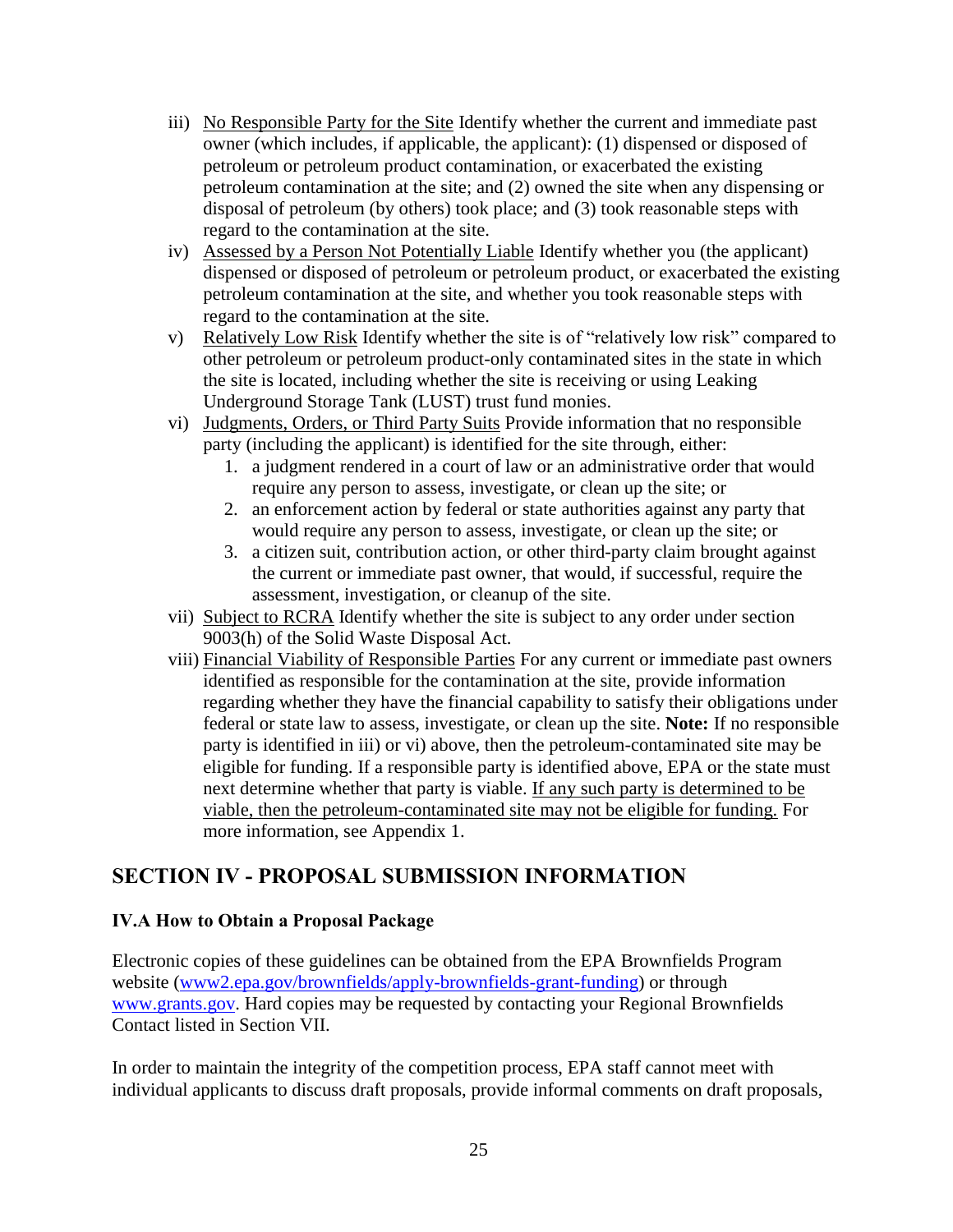or provide advice to applicants on how to respond to ranking criteria. EPA's limitations on staff involvement with grant applicants are described in EPA's Assistance Agreement Competition Policy (EPA Order 5700.5A1). However, EPA staff will respond to questions regarding threshold eligibility criteria, administrative issues related to the submission of the proposal, and requests for clarification about this announcement.

### <span id="page-25-0"></span>**IV.B Due Date and Submission Instructions**

Proposals are due December 18, 2015.

One complete proposal package must be electronically submitted through [www.grants.gov.](http://www.grants.gov/) This will be the official proposal submission. A second complete courtesy copy of the proposal should be emailed to the appropriate EPA Regional Brownfields Contact listed in Section VII.

Proposals must be received by [www.grants.gov](http://www.grants.gov/) by 11:59 p.m. Eastern Time on December 18, 2015. Proposals received after 11:59 p.m. Eastern Time on December 18, 2015, will not be considered for funding. Refer to Appendix 2 for specific instructions on the use of [www.grants.gov.](http://www.grants.gov/)

**Note:** There is a registration process to complete for electronic submission via [www.grants.gov.](http://www.grants.gov/) **The registration process may take a week or more to complete.** Occasionally, technical and other issues arise when using [www.grants.gov.](http://www.grants.gov/) EPA encourages applicants to submit their proposals early.

If an applicant does not have the technical capability to apply electronically through [www.grants.gov](http://www.grants.gov/) because of limited or no internet access which prevents them from being able to upload the required application materials to [www.grants.gov,](http://www.grants.gov/) please refer to the procedures in Appendix 2.

In the event that an applicant experiences difficulties transmitting their proposal(s) through [www.grants.gov,](http://www.grants.gov/) please refer to the procedures in Appendix 2.

Applications will be time and date stamped electronically. If you have not received a confirmation of receipt from EPA within 30 days of the proposal deadline, please contact Jerry Minor-Gordon at 202-566-1817 or [minor-gordon.jerry@epa.gov.](mailto:minor-gordon.jerry@epa.gov) Failure to do so may result in your proposal not being reviewed.

# <span id="page-25-1"></span>**IV.C Content and Form of Proposal Submission**

Refer to Section I.A for information on the number of assessment grants and amount of funding that may be requested. Applicants must submit separate proposals for community-wide and sitespecific assessment grants. Each proposal must stand on its own merits based on the responses given to the relevant criteria for that grant type and must not reference responses to criteria in another proposal.

Pages exceeding stated page limits will not be evaluated. The page limits indicated for the Transmittal Letter and Narrative Proposal do not include the required attachments described in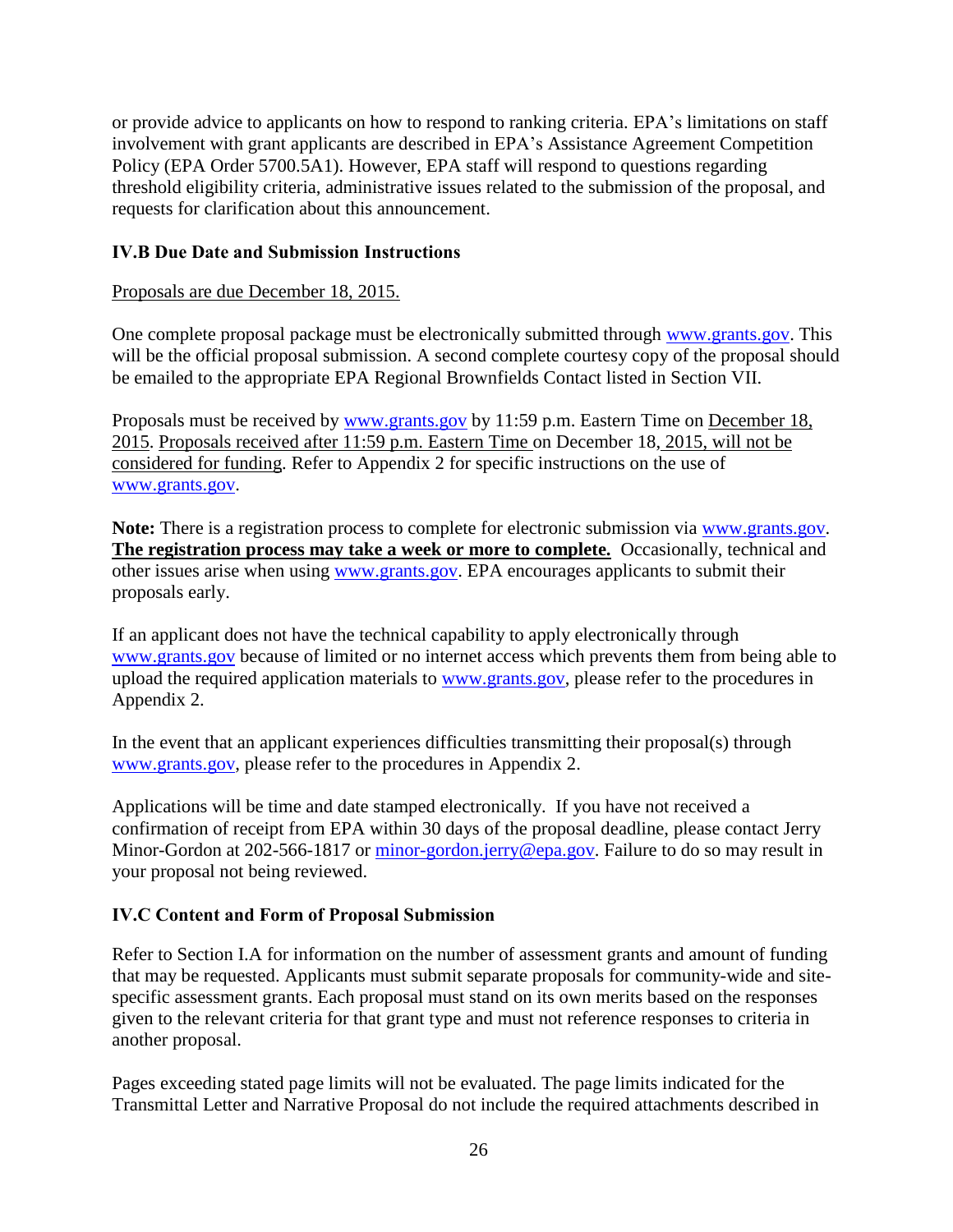item 3 in the Proposal Content below. There is no page limit for the attachments. Only required attachments are allowed – no other attachments will be considered.

All proposal materials must be in English. The Transmittal Letter, Narrative Proposal, and attachments must be typed, on letter-sized (8.5 x 11-inch) paper, and should use standard **12 point font and 1-inch margins**. While these guidelines establish the minimum type size requirements, applicants are advised that readability is of paramount importance. Applicants are responsible for submitting a complete proposal, as described below, by the due date.

Proposal Content: Refer to the sections indicated for detailed instructions on what to include in your proposal. (See Appendix 2 for [www.grants.gov](http://www.grants.gov/) instructions.)

- 1. Transmittal Letter (2 single-spaced page limit; attach Regional Priority Other Factor Form/Other Factors Checklist – not subject to page limit) – See No. 1 below.
- 2. The Narrative Proposal (i.e., responses to all ranking criteria in Section V.B; 15 singlespaced page limit) – See No 2 below.
- 3. Attachments (**Only** the listed attachments will be accepted all others will be removed from the proposal prior to review. There is no page limit for attachments.) – See No. 3 below.

#### **1. Transmittal Letter**

The transmittal letter shall identify the applicant and a contact for communication with EPA. The transmittal letter, including the applicant identification information, shall not exceed two single spaced pages. Any pages submitted over the page limit will not be considered. The transmittal letter must be written on the applicant's official letterhead, and signed by an official with the authority to commit your organization to the proposed project. Applicants are to submit separate transmittal letters for each proposal they submit. EPA does not consider information in transmittal letters to be responses to the ranking criteria. Each transmittal letter must also include the following.

- a. Applicant Identification Provide the name and full address of the entity applying for funds. This is the agency or organization that will be receiving the grant and will be accountable to EPA for the proper expenditure of funds.
- b. Applicant DUNS number [Refer to Section VI.G for more information if you do not have a DUNS number].

### c. Funding Requested

- i) Grant type Indicate "Assessment".
- ii) Federal Funds Requested \$\_\_\_\_\_\_ and whether you are requesting a waiver for a sitespecific proposal (please refer to funding limitations for each grant type).
- iii) Contamination Indicate "Hazardous Substances", "Petroleum", or both. **Note:** If both, provide a breakdown of the amount of funding you are requesting by contaminant type (e.g., \$200,000 hazardous substances and \$200,000 petroleum).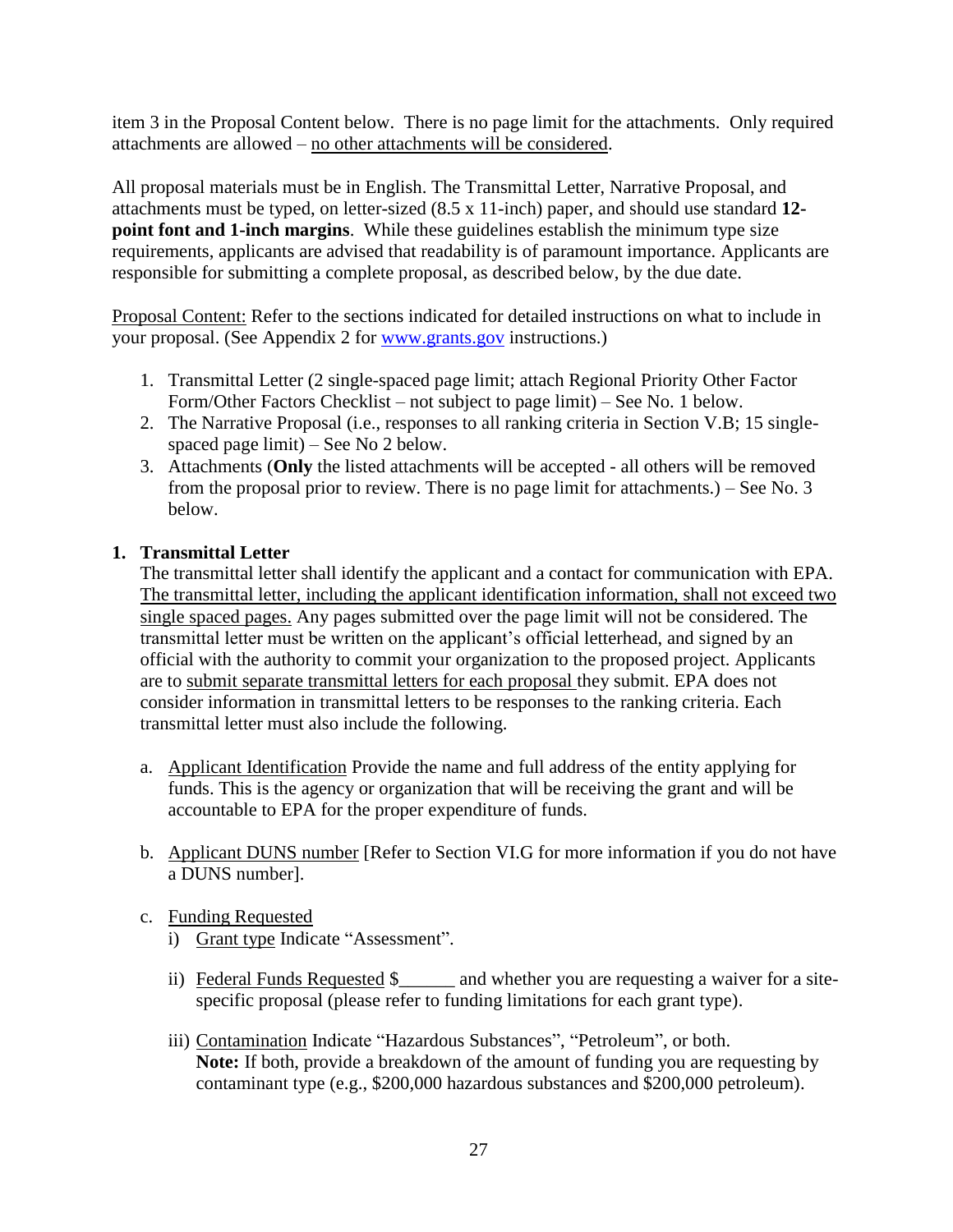iv) Indicate "Community-wide", "Site-specific", or "Coalition".

- d. Location City, county, and state or reservation, tribally owned lands, tribal fee lands, etc., of the brownfields community(ies) that you propose to serve. For assessment grant coalitions, list all jurisdictions covered under the proposal.
- e. Property information for site-specific proposals Please provide the property name and complete site address, including zip code.

### f. Contacts

- i) Project Director Provide name, phone/fax numbers, email address, and mailing address of the Project Director assigned to this proposed project. This person should be the main point of contact for the project, and should be the person responsible for the project's day-to-day operations. The Project Director may be contacted if other information is needed.
- ii) Chief Executive/Highest Ranking Elected Official Provide the name, phone/fax numbers, email address, and mailing address of the applicant's Chief Executive or highest ranking elected official. For example, if your organization is a municipal form of government, provide this information for the Mayor or County Commissioner. Otherwise, provide this information for your organization's Executive Director or President. These individuals may be contacted if other information is needed.
- g. Date Submitted The date your proposal is submitted electronically through [www.grants.gov.](http://www.grants.gov/)
- h. Project Period The project period must not exceed three years for assessment grants.

#### i. Population

- i) Provide the general population of your jurisdiction and the jurisdictions of any coalition partners, if applicable.
- ii) If you are not a municipal form of government, provide both the population of the target area and the jurisdiction to be addressed by this proposal. Tribes must provide the number of tribal/non-tribal members affected. Your jurisdiction's population can be found at [www.census.gov/.](http://www.census.gov/)
- j. Regional Priorities Form/Other Factors Checklist Attach the Regional Priority form/Other Factors Checklist in Appendix 3 to the transmittal letter identifying which, if any, of the items are applicable to your proposal. The Other Factors Checklist does not count towards the two-page limit for this section.

#### **2. The Narrative Proposal**

The narrative proposal must include responses to all ranking criteria (see Section V.B) and address the Regional Priority(ies) (see Section I.E) for the region in which the project is located. The narrative proposal (including citations) shall not exceed 15 single-spaced pages. Any pages submitted over the page limit will not be evaluated. The narrative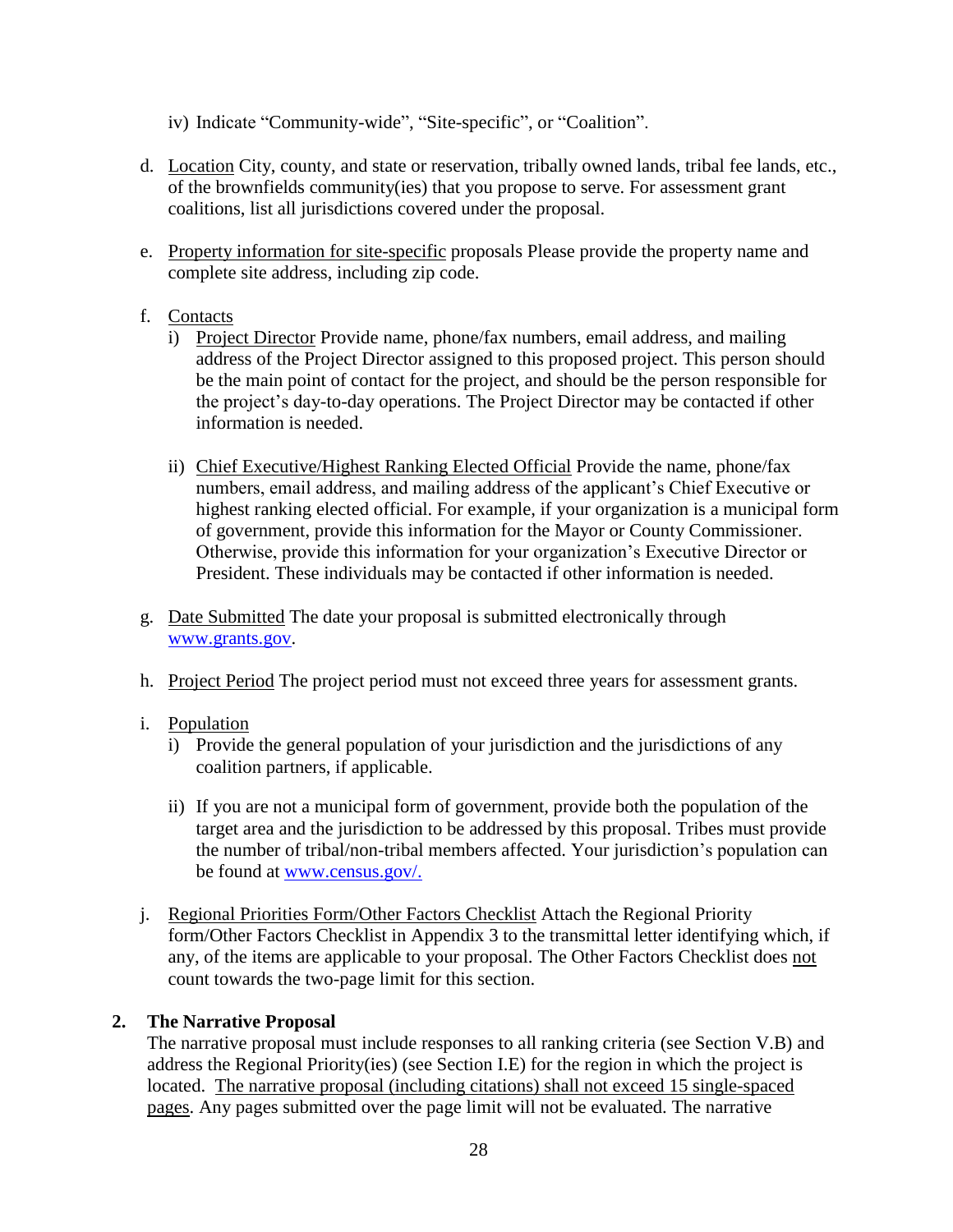proposal must be clear, concise, and specifically address all of the applicable ranking criteria. Responses to the criteria must include the criteria number and title but need not restate the entire text of the criteria. Proposals must provide sufficient detail to allow for an evaluation of the merits of the proposal. Factual information about your proposed project and community must be provided. Do not include discussions of broad principles that are not specific to the proposed work or project covered by your proposal.

## **3. Attachments**

- a. Threshold eligibility documentation (see Section III.B and C).
- b. Letter from the state or tribal environmental authority (see Section III.C.2).
- c. Documentation of applicant eligibility if other than city, county, state, or tribe (see Section III.C.1.).
- d. Letters of commitment from all community organizations identified in the community engagement and partnerships ranking criteria (see Section V.B.3.). You must attach commitment letters to your proposal. Letters not attached or sent separately will not be considered.
- e. Documentation indicating leveraged funds are committed to the project (see Section V.B.2.c.).
- f. Justification for requested waiver of the \$200,000 limit for a site-specific assessment, if applicable (see Section I.A.2.).
- g. Property-specific determination request, if applicable (see Section III.C.4.d)
- h. Letters of commitment from assessment coalition members, if applicable (see Section  $\text{III.C.1.}.$
- i. Petroleum eligibility determination information, if applicable (see Section III.C.4.i.).

# <span id="page-28-0"></span>**IV.D Intergovernmental Review**

The State Intergovernmental Review process will be needed if you are selected to receive a grant. As appropriate for your state, applicants are encouraged to contact their State Intergovernmental Review Office early to start the required intergovernmental review process. This effort is separate from the threshold criteria related to a state environmental letter attachment (see Section III.C.2). Contact your Regional Brownfields Contact listed in Section VII for assistance.

# <span id="page-28-1"></span>**IV.E Voluntary Cost Share/Leveraging**

Although cost-sharing or matching is not required as a condition of eligibility under this competition, under Section V.B.2.c. of this announcement, EPA will evaluate proposals based on a leveraging criterion. Leveraging is generally when an applicant proposes to provide its own additional funds/resources or those from third party sources to support or complement the project they are awarded under the competition which are above and beyond the EPA grant funds awarded. Any leveraged funds/resources, and their source, must be identified in the proposal. Leveraged funds and resources may take various forms as noted below.

**Voluntary cost share is a form of leveraging**. Voluntary cost sharing is when an applicant voluntarily proposes to legally commit to provide costs or contributions to support the project when a cost share is not required or when it is beyond the required cost share requirements.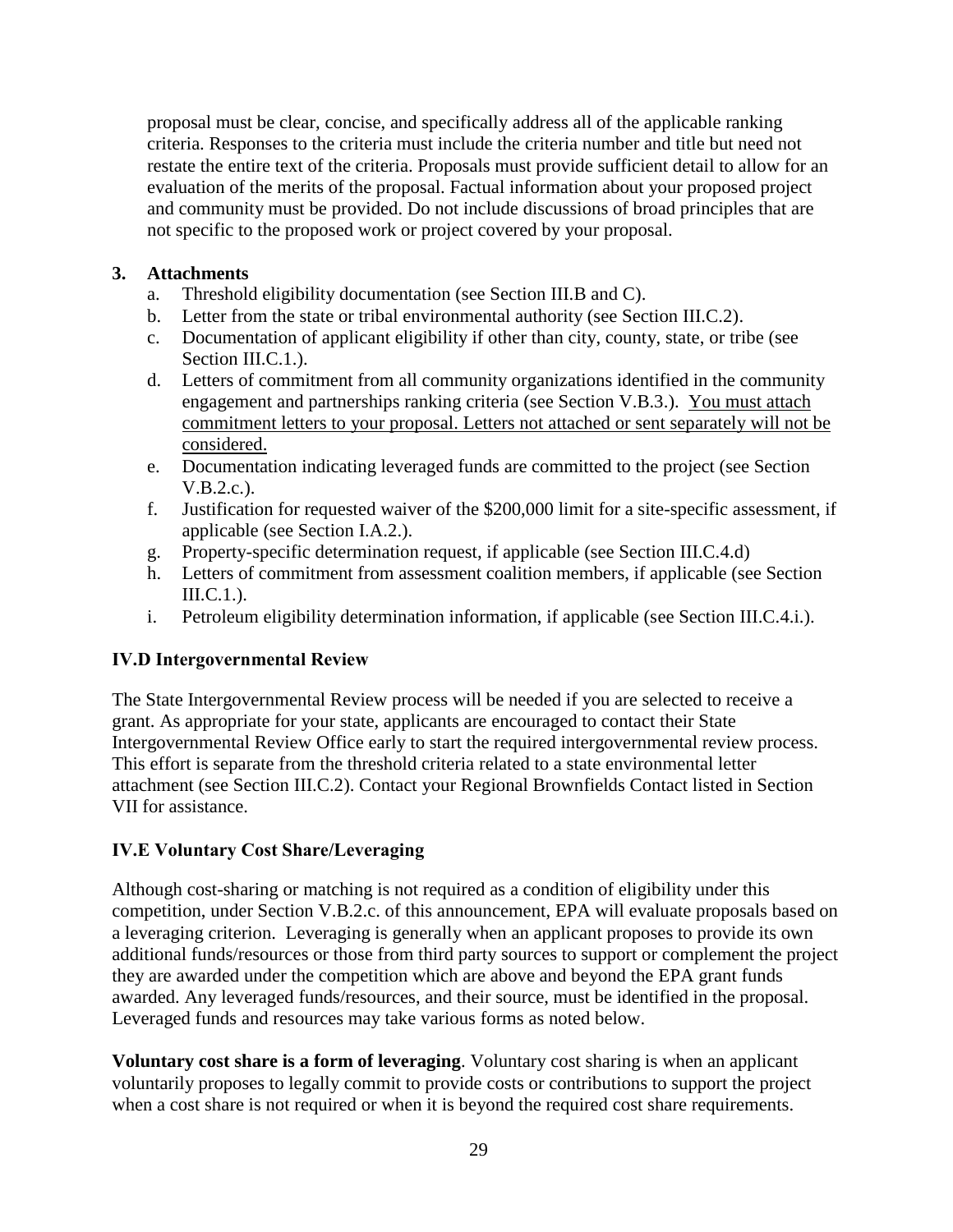Applicants who propose to use a voluntary cost share must include the costs or contributions for the voluntary cost share in the project budget on the Standard Form 424.

A voluntary cost share is subject to the match provisions in the grant regulations (2 CFR Section 200.306). A voluntary cost share may only be met with eligible and allowable costs. The recipient may not use other sources of federal funds to meet a voluntary cost share unless the statute authorizing the other federal funding provides that the federal funds may be used to meet a cost share requirement on a federal grant. The recipient is legally obligated to meet any proposed voluntary cost share that is included in the approved project budget. If the proposed voluntary cost share does not materialize during grant performance, then EPA may reconsider the legitimacy of the award and/or take other appropriate action as authorized by CFR 200 and/or 1500, as applicable.

**Other leveraged funding/resources that are not identified as a voluntary cost share**. This form of leveraging may be met by funding from another federal grant, from an applicant's own resources, or resources from other third party sources. This form of leveraging should not be included in the budget and the costs need not be eligible and allowable project costs under the EPA assistance agreement. While this form of leveraging should not be included in the budget, the grant workplan should include a statement indicating that the applicant is expected to produce the proposed leveraging consistent with the terms of the announcement and the applicant's proposal. If applicants propose to provide this form of leveraging, EPA expects them to make the effort to secure the leveraged resources described in their proposals. If the proposed leveraging does not materialize during grant performance, then EPA may reconsider the legitimacy of the award and/or take other appropriate action as authorized by 2 CFR Parts 200 or 1500.

### <span id="page-29-0"></span>**IV.F Additional Provisions for Applicants Incorporated Into the Solicitation**

<span id="page-29-1"></span>Additional provisions that apply to this solicitation and/or awards made under this solicitation, including but not limited to those related to confidential business information, contracts and subawards under grants, and proposal assistance and communications, can be found at [http://www2.epa.gov/grants/epa-solicitation-clauses.](http://www2.epa.gov/grants/epa-solicitation-clauses) These, and the other provisions that can be found at the website link, are important, and applicants must review them when preparing proposals for this solicitation. If you are unable to access these provisions electronically at the website above, please communicate with the EPA contact listed in this solicitation to obtain the provisions.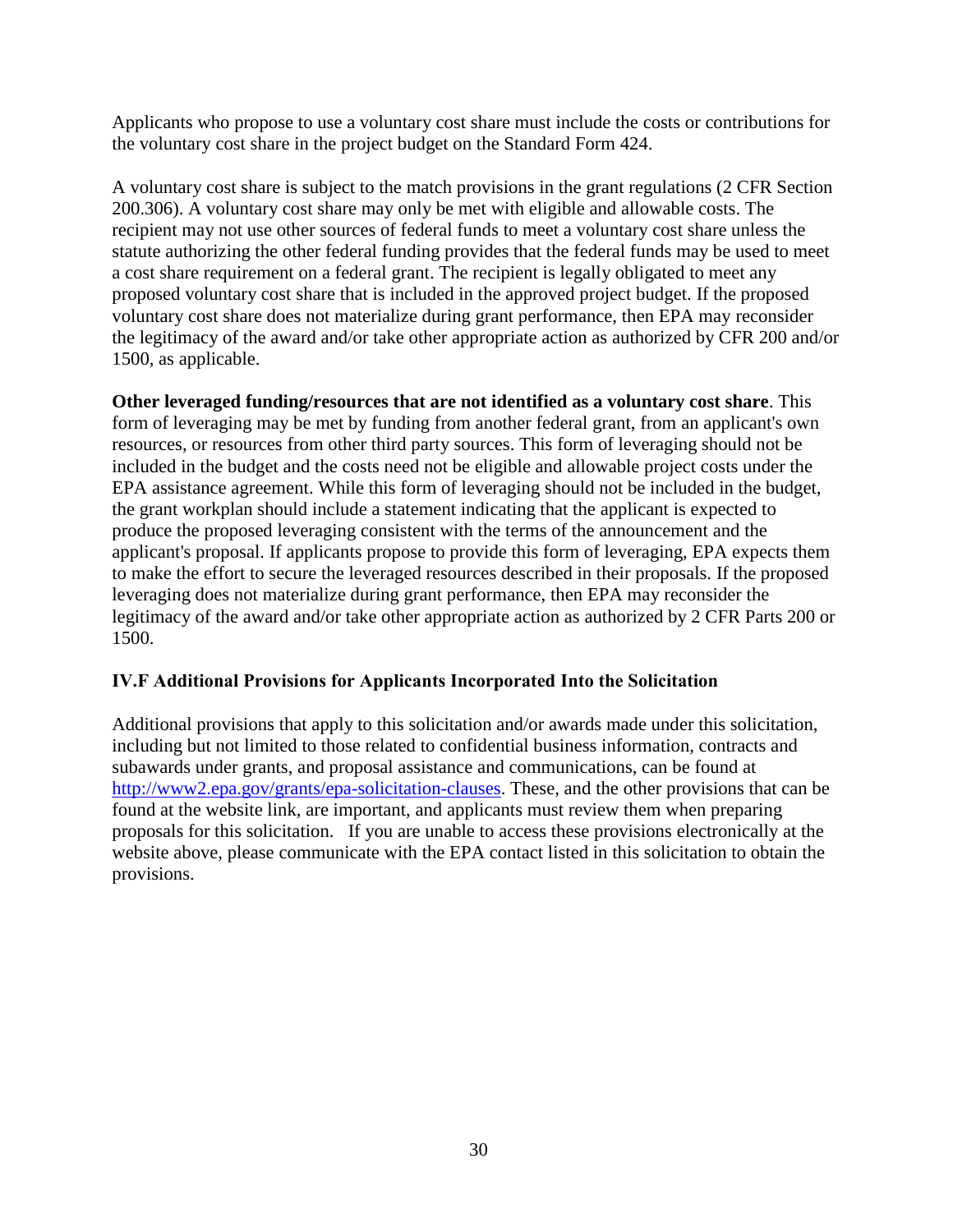# **SECTION V - PROPOSAL REVIEW INFORMATION**

# <span id="page-30-0"></span>**V.A Review and Selection Process**

Timely submitted proposals will initially be reviewed by the appropriate EPA Regional Office to determine compliance with the applicable threshold criteria for assessment grants (Section III.C). The threshold criteria are pass/fail. Applicants deemed ineligible for funding consideration as a result of the threshold criteria review will be notified within 15 calendar days of the ineligibility determination. All proposals that pass the threshold criteria review will then be evaluated by national evaluation panels chosen for their expertise in the range of activities associated with the brownfield assessment. The national evaluation panels will be composed of EPA staff and potentially other federal agency representatives. Eligible proposals will be evaluated based on the criteria below and ranking lists of applicants will be developed.

For evaluation and selection purposes, EPA's Office of Brownfields and Land Revitalization (OBLR) will prepare two ranked lists of eligible proposals.

One list will be comprised of "new applicants" for brownfield agreements defined as:

- applicants who have never received an EPA brownfields grant, or
- applicants who were awarded a brownfields grant that closed in 2007 or earlier.

A second list will be comprised of "existing and recent recipients" defined as:

- applicants who have a current brownfields grant, or
- applicants who were awarded a brownfields grant that closed in 2008 or later.

The Agency expects to select approximately 151 of the highest ranked proposals for award. Of these selections, the Agency expects to select at least two high ranking proposals from each region that address the regional priorities identified by the region in Section I.E. If among the highest approximately 151 ranked proposals that are selected there are not at least two grants from each region that address the regional priorities identified by the Region in Section I.E, then the agency intends to make additional awards until this requirement is satisfied, depending on the number of proposals received, funding availability, the quality of proposals, and other applicable considerations. In addition, the Agency intends to use approximately 50% of the total amount of funding available under this announcement for grants to "new applicants". This percentage is an estimate and is subject to change based on funding levels, the quality of proposals received and other applicable considerations.

The program will provide both lists to the Selection Official, who is responsible for further consideration of the proposals and final selection of grant recipients. Proposals will be selected for award by this Official based on their evaluated point scores, the regional priority issue described above, the availability of funds, and, if and as appropriate, the other factors described in Section V.C.

### <span id="page-30-1"></span>**V.B Ranking Criteria for Assessment Grants**

If your proposal passes the threshold eligibility review (see Section III.C), your responses and the information you provide in response to the ranking criteria below will be evaluated and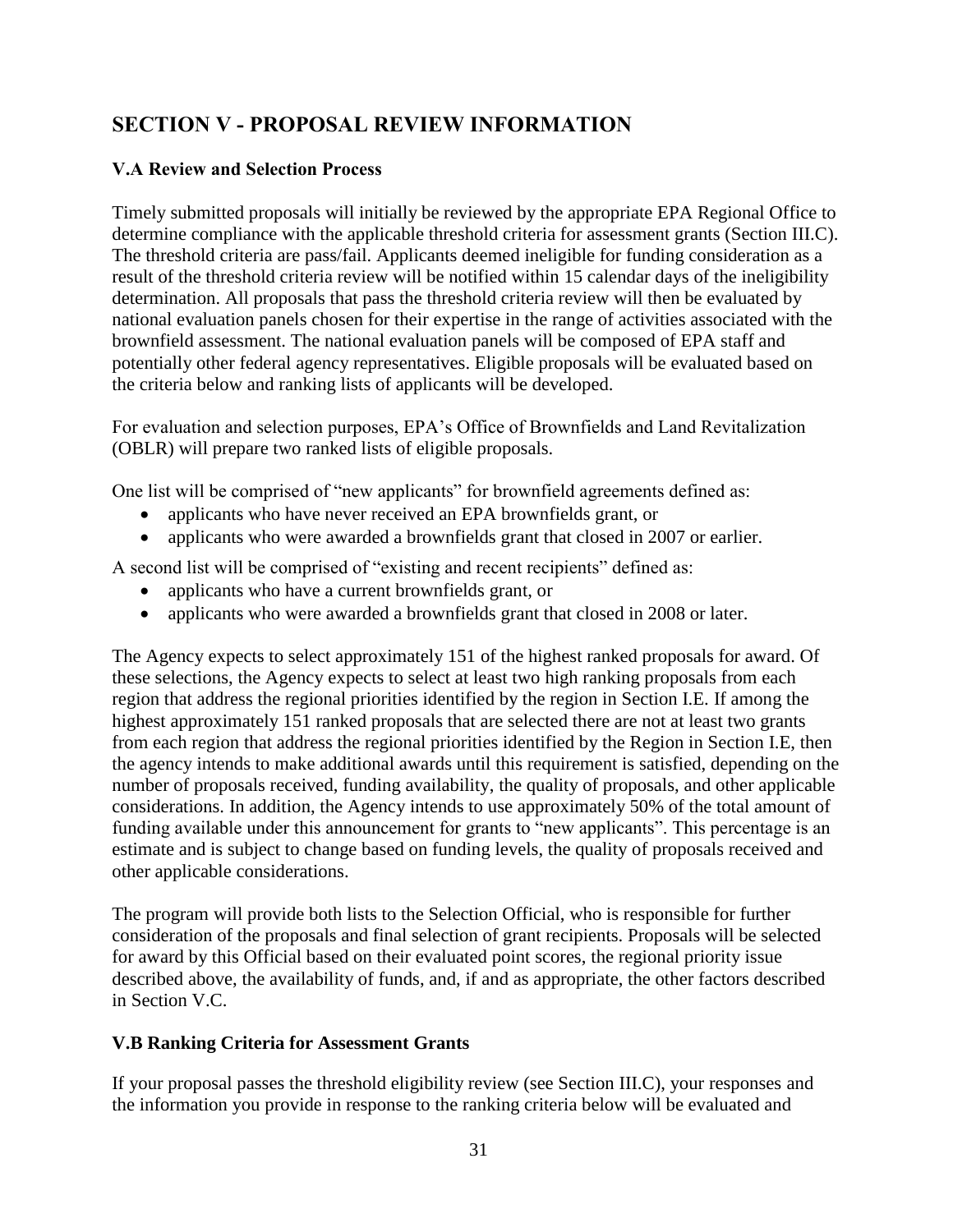scored by national evaluation panels. Your proposal may be assigned up to 200 points based on the ranking criteria. Respond to the following ranking criteria below in your proposal.

### **Please respond to all ranking criteria and sub-ranking criteria below regardless of whether the criterion applies to your application. Any criterion left unanswered may result in zero points given for that criterion.**

### <span id="page-31-0"></span>**1. Community Need [50 Points]**

This section of your proposal provides the context for your project. The needs defined in this section should provide the foundation of your later discussion of the brownfields project, planned community engagement and partnerships, and the ways the project will ultimately benefit your targeted community (both outputs and outcomes). This section of your narrative should identify your targeted community, as well as the community's brownfield issues and the impacts they have on the targeted community in which they are located. This section should also present the environmental, health and/or welfare, and economic challenges faced by the targeted community as related to its brownfields. Proposals will be evaluated on the quality and extent to which you have presented a compelling picture of your brownfield(s) and the needs of your targeted community.

All proposals should demonstrate how the grant will serve a community(ies) to address or facilitate the identification and reduction of threats to the health or welfare of children, pregnant women, minority or low-income communities, or other sensitive populations; and will serve a community(ies) that is unable to draw on other sources of funding because of the small population or low income of the community.

**Coalition proposals** should demonstrate how the grant will serve coalition partners and communities that would otherwise not have access to resources to address brownfields. For example, a state or county may put together a coalition that includes small communities that do not have the capacity to apply for brownfields funding on their own.

EPA anticipates selecting proposals which demonstrate that the identified targeted community(ies) experience significant socio-economic challenges (e.g., high percent lowincome, high percent poverty, increased health disparities) and where the assessment could be an anchor of transformation for the community(ies).

### **a. Targeted Community and Brownfields [25 points]**

### i. Targeted Community Description (5 points)

Include a brief description of your city, town, or geographic area to provide the reader some background on its cultural and industrial history that establishes the context for your brownfield challenges.

Within this geographic area, identify and describe the targeted community where you plan to perform assessment activities, such as a neighborhood, district, corridor, census tract, or other locality around which your project will focus.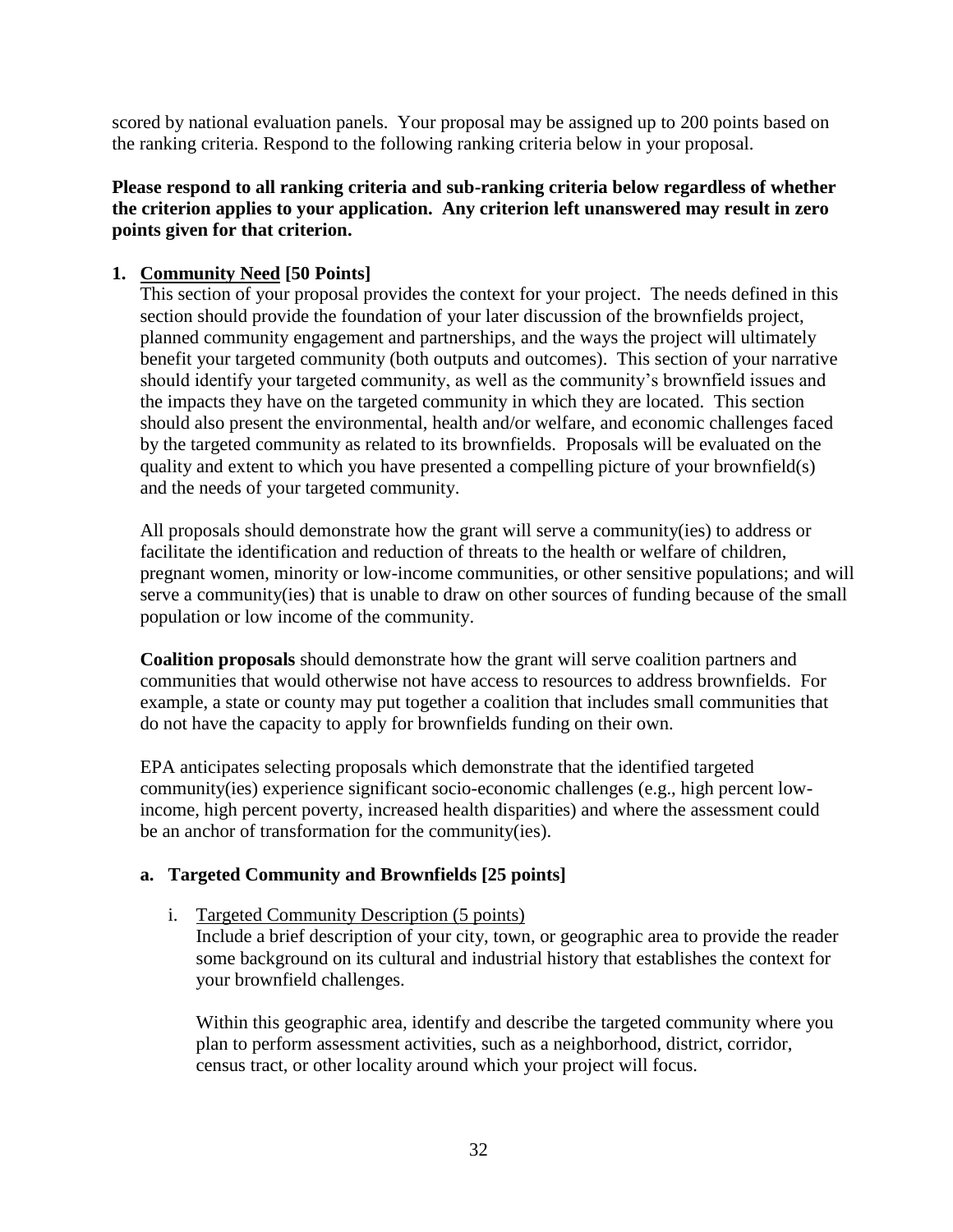#### ii. Demographic Information (5 points)

Provide demographic information about your targeted community including pertinent indicators of population, unemployment, poverty, minorities, and income such as those shown in the suggested table below, and clearly cite the sources of your data.

|                                                                                                                                                                                                                                | Targeted         | City/Town or | Statewide | National                   |  |
|--------------------------------------------------------------------------------------------------------------------------------------------------------------------------------------------------------------------------------|------------------|--------------|-----------|----------------------------|--|
|                                                                                                                                                                                                                                | Community (e.g., | County       |           |                            |  |
|                                                                                                                                                                                                                                | Census Tract)    |              |           |                            |  |
| Population:                                                                                                                                                                                                                    |                  |              |           | $311,536,594$ <sup>1</sup> |  |
| Unemployment:                                                                                                                                                                                                                  |                  |              |           | $5.3\%$ <sup>2</sup>       |  |
| <b>Poverty Rate:</b>                                                                                                                                                                                                           |                  |              |           | $11.3\%$ <sup>1</sup>      |  |
| Percent Minority:                                                                                                                                                                                                              |                  |              |           | $36.7\%$ <sup>1</sup>      |  |
| Median Household                                                                                                                                                                                                               |                  |              |           | $$53,046$ <sup>1</sup>     |  |
| Income:                                                                                                                                                                                                                        |                  |              |           |                            |  |
| Other:                                                                                                                                                                                                                         |                  |              |           |                            |  |
| $1$ Data are from the $2009 - 2013$ American Community Survey and are available on American FactFinder at                                                                                                                      |                  |              |           |                            |  |
| http://factfinder.census.gov/faces/tableservices/jsf/pages/productview.xhtml?pid=ACS_13_5YR_DP03&src=pt and<br>http://factfinder.census.gov/faces/tableservices/jsf/pages/productview.xhtml?pid=ACS_13_5YR_DP05&prodType=table |                  |              |           |                            |  |
| <sup>2</sup> Data are from the Bureau of Labor Statistics and are available at www.bls.gov.                                                                                                                                    |                  |              |           |                            |  |

#### Sample Format for Demographic Information (supplement as appropriate)

For resources to gather demographic information, please go the FAQs at [http://www2.epa.gov/sites/production/files/2015-10/documents/fy16\\_faqs.pdf.](http://www2.epa.gov/sites/production/files/2015-10/documents/fy16_faqs.pdf)

#### iii. Description of Brownfields (10 points)

Describe the brownfields sites in your targeted community. Include information on the:

- nature and extent of your brownfields (such as past land uses and site activities, potentially related environmental issues or contaminants, and current conditions);
- real or perceived negative environmental impacts associated with the brownfields; and
- brownfields' proximity to the targeted community.

#### iv. Cumulative Environmental Issues (5 points)

In addition to the presences of brownfield sites, provide a summary (using available information) of other various cumulative environmental issues (e.g. siting of power plants, incinerators, industry, landfills, congested highways, or other sources of air, water and land pollution) or other environmental justice concerns (such as overburdening from existing sources of pollution) which may be present.

#### **b. Impacts on Targeted Community [10 points]**

Using existing available information, please respond to the items below.

 Discuss impacts the brownfields have on public health or welfare of your targeted community.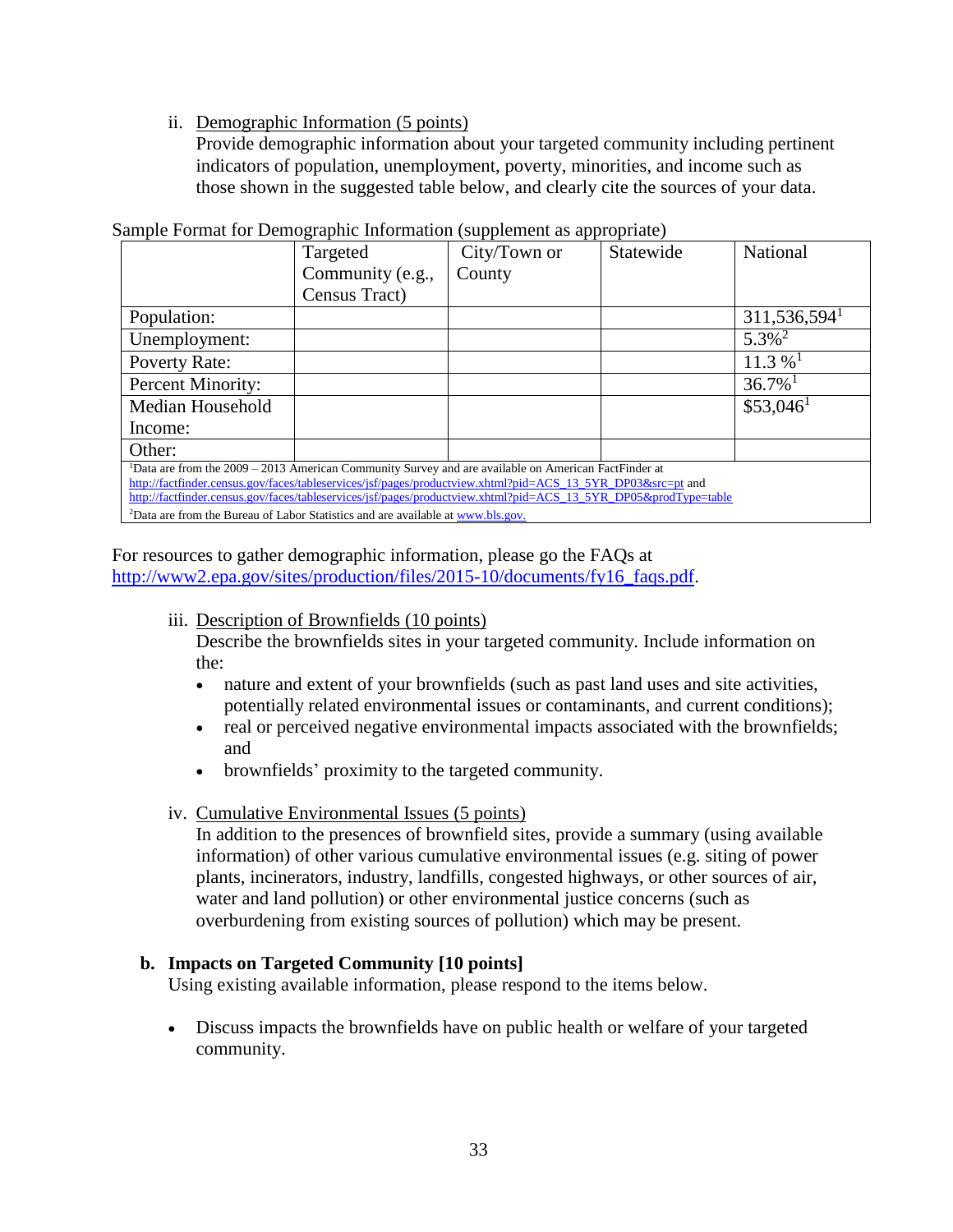- Provide information describing the threats to health and welfare to sensitive groups in the targeted community who are potentially subject to the environmental exposures, including brownfields. (Please refer to FAQs for information on sensitive populations, [http://www2.epa.gov/sites/production/files/2015-](http://www2.epa.gov/sites/production/files/2015-10/documents/fy16_faqs.pdf) [10/documents/fy16\\_faqs.pdf.](http://www2.epa.gov/sites/production/files/2015-10/documents/fy16_faqs.pdf))
- Describe how cumulative environmental and/or brownfield issues have disproportionately impacted your targeted community.

## **c. Financial Need [15 points]**

i. Economic Conditions (5 points) Describe why you, as the applicant, need this funding and are unable to draw on other sources of funding because of a small population, low income or other factors of the targeted community.

Describe how local economic conditions may have been made worse due to industrial decline, plant closures, natural disasters, or other significant economic disruptions.

ii. Economic Effects of Brownfields (10 points)

Elaborate on the demographic table above (Section V.B.1.a) and discuss the key economic effects (e.g. reduced tax base, lost jobs and business opportunities, depressed property values, ongoing costs to secure vacant properties, etc.) of the brownfields on the targeted community.

Describe other economic effects associated with brownfields such as blight, property vacancy, community disinvestment, burden on municipal services etc. To the extent that this discussion may include quantitative estimates and statistics, clearly cite the sources of such data.

### <span id="page-33-0"></span>**2. Project Description and Feasibility of Success [50 Points]**

This section of your proposal describes your project and how it will be implemented. This section should demonstrate the feasibility of the project you will fund with this grant, and the extent to which the grant will stimulate the availability of other funds for environmental assessment or remediation, and the subsequent reuse of the target area in which the brownfield site(s) is located.

Proposals will be evaluated, as further described below, on the quality and extent to which you demonstrate:

- How your project will further the targeted community's land use and revitalization plans or vision;
- a reasonable approach and methodology to achieve project goals, and expend funds in a timely and effective manner;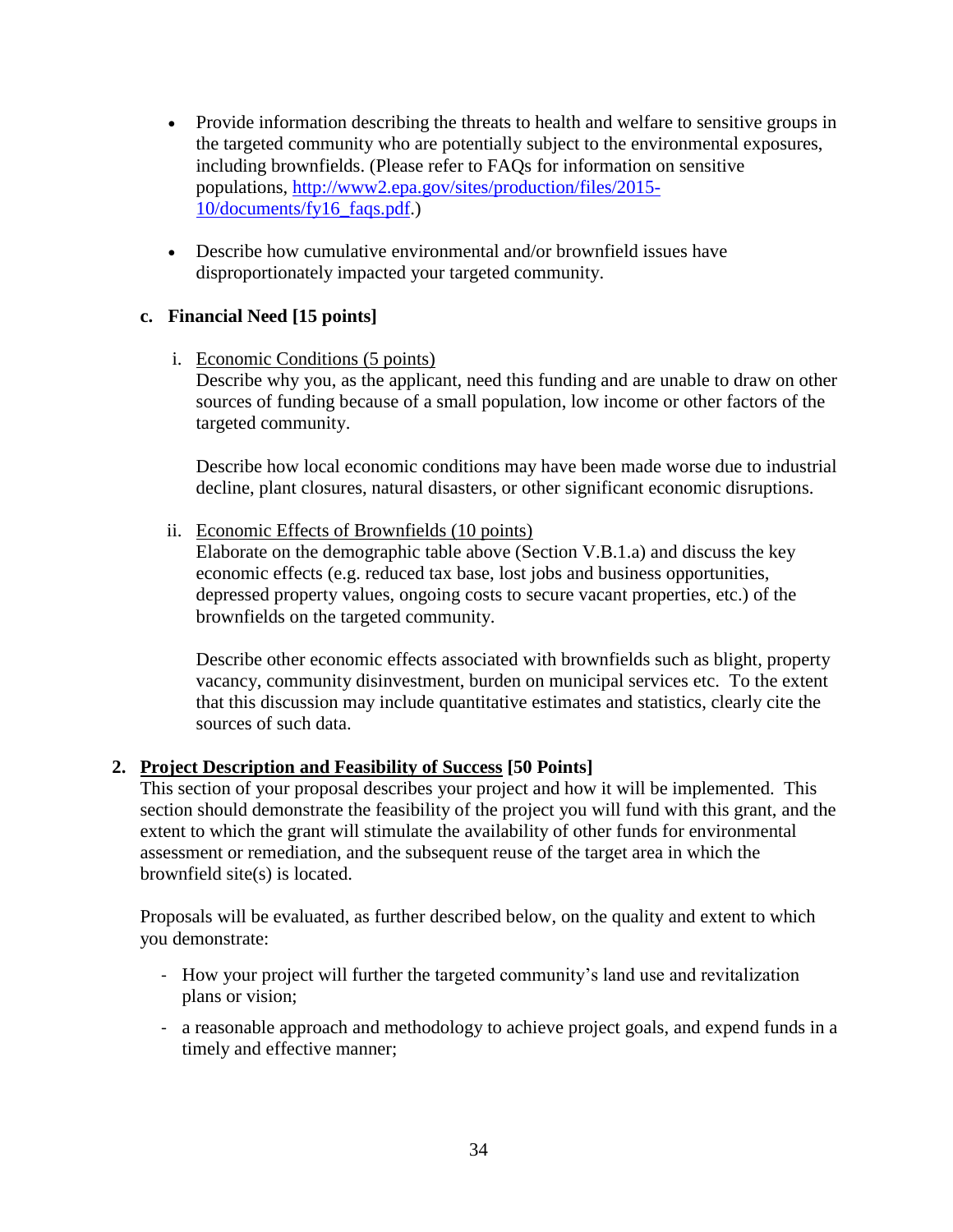- a realistic basis for project costs;
- a reasonable plan to track and measure project progress; and
- the availability of, and access to, sufficient resources to complete the project.

**All proposals** should demonstrate that the majority of grant funds are allocated for tasks directly associated with environmental site assessments.

**Site-specific proposals** should demonstrate how the task descriptions and budget justify the need for the amount of funding requested for the proposed site.

**Coalition proposals** should demonstrate how the grant funds will address a minimum of five sites as well as sites located in each coalition member's jurisdiction.

Refer to Section VI.D, *Brownfields Programmatic Requirements*, to read EPA expectations of projects funded with brownfields assessment grants.

### **a. Project Description, Project Timing and Site Selection [25 points]**

i. Project Description (15 points)

Describe the project that will be funded under this grant and how the project aligns with the targeted community's land use and revitalization plans. In addition to the description of the grant-funded assessment work, describe the redevelopment strategy or projected redevelopment for the property or properties that are assessed.

#### ii. Project Timing (5 points)

Describe your approach for implementing and executing key project activities within the three year period of performance. Specifically address the timing of key project activities (including contractor procurement, site selection, and securing site access) and state who will be responsible for implementing/completing those activities.

#### iii. Site Selection (5 points)

For community-wide proposals, describe the process for prioritizing and selecting sites to assess, and for obtaining access to those sites.

#### **OR**

For assessment coalition proposals, describe the proposed governance structure amongst your coalition partners which be implemented to prioritize and select sites to assess, and the process for obtaining access to those sites.

### **OR**

For site-specific assessment proposals describe the existing conditions of the subject property including anticipated levels of contamination, size, and/or status of ownership of the site.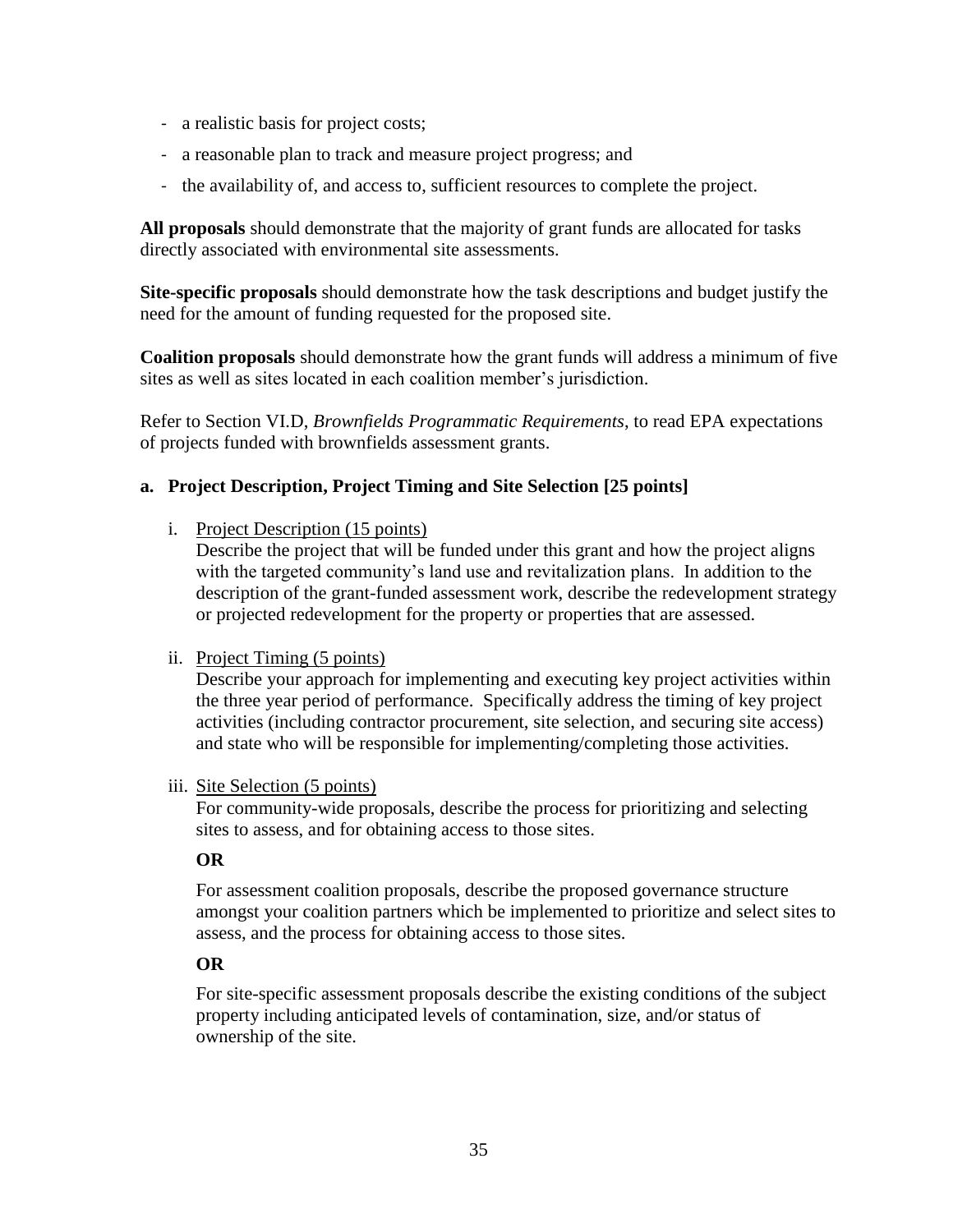#### **b. Task Descriptions and Budget Table [20 points]**

#### i. Task Descriptions (15 points)

List the tasks required to implement the proposed project, including the work that will take place under each grant-funded task and any additional work or services necessary to carry out the project that will be funded by sources other than this grant. Identify and enumerate specific outputs from the project, which may include, but are not limited to, Phase I environmental site assessments, Phase II environmental site assessments, site cleanup plans, area-wide plans, or site inventories. [Refer to Section I.F.1 for an explanation of outputs.]

Provide a cost estimate for each **grant-funded** task, which describes the basis for the estimated costs, and specifies costs by the budget categories shown in the table below. Applicants requesting hazardous substance and petroleum funding in the same proposal must distinguish hazardous substance related tasks from petroleum related tasks. Where appropriate, present unit costs and quantify work products (e.g., Contractual Costs: Conduct Phase 1 assessments on five sites at a cost of \$2,500 each for a total of \$12,500). Explain any costs that appear to be atypical (i.e., unusually high or low).

Do not include tasks for activities that are ineligible uses of funds under EPA's assessment grant (e.g., land acquisition, building demolition that is not necessary to assess contamination at the site, building or site preparation, or administrative costs, such as indirect costs). Please refer to the Brownfields FAQs at [http://www2.epa.gov/sites/production/files/2015-10/documents/fy16\\_faqs.pdf](http://www2.epa.gov/sites/production/files/2015-10/documents/fy16_faqs.pdf) for additional examples of ineligible uses of funds. For questions not covered by the FAQs, contact your Regional Brownfields Contact listed in Section VII.

Discuss how you plan to track and measure your progress in achieving the project results (outcomes and outputs).

ii. Budget Table (5 points)

The table format below can be used to present the allocation of EPA grant funds to the specific tasks described above. Specify the costs by budget category. Include ONLY EPA grant funds in this table. Activities not supported by the grant **should not** be included in the budget table.

Applicants requesting hazardous substance and petroleum funding in the same proposal must provide either two separate budget tables, or two separate line items within one budget table, which distinguish hazardous substance funds from petroleum funds.

Note: EPA encourages the use of the table format below.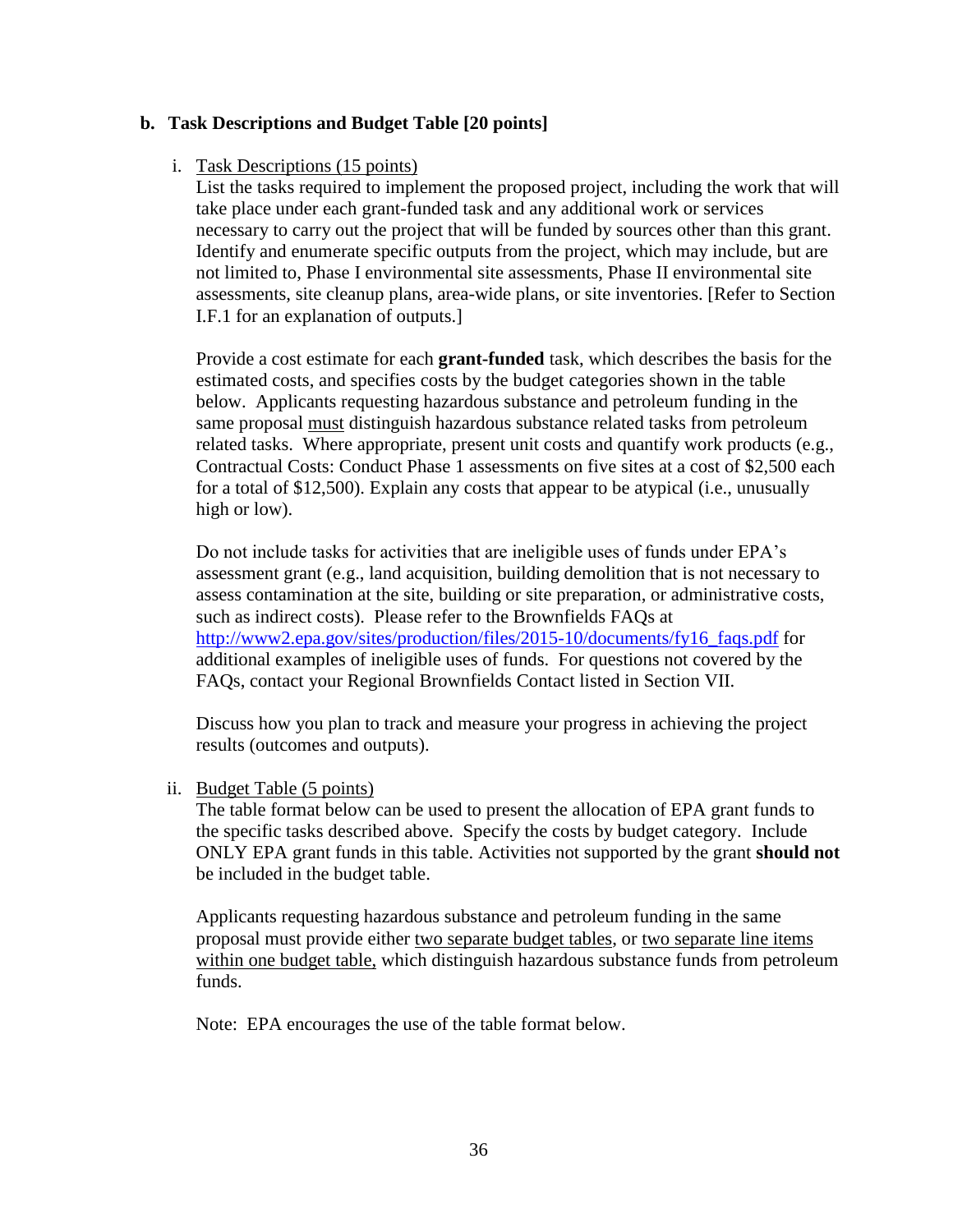|                                                                                                          | Project Tasks (\$) [programmatic costs only] |                          |                          |          |              |
|----------------------------------------------------------------------------------------------------------|----------------------------------------------|--------------------------|--------------------------|----------|--------------|
| <b>Budget Categories</b>                                                                                 | $\lceil \text{Task } 1 \rceil$               | $\text{Task } 2\text{]}$ | $\text{Task } 3\text{]}$ | [Task 4] | <b>Total</b> |
| Personnel                                                                                                |                                              |                          |                          |          |              |
| <b>Fringe Benefits</b>                                                                                   |                                              |                          |                          |          |              |
| Travel <sup>1</sup>                                                                                      |                                              |                          |                          |          |              |
| Equipment <sup>2</sup>                                                                                   |                                              |                          |                          |          |              |
| Supplies                                                                                                 |                                              |                          |                          |          |              |
| Contractual                                                                                              |                                              |                          |                          |          |              |
| Other (specify)                                                                                          |                                              |                          |                          |          |              |
| <b>Total Budget</b>                                                                                      |                                              |                          |                          |          |              |
| $\frac{1}{1}$ Travel to brounfields related training conformed is an ecceptable use of these graps funds |                                              |                          |                          |          |              |

#### **Sample Format for Budget**

<sup>1</sup> Travel to brownfields-related training conferences is an acceptable use of these grant funds.

<sup>2</sup> EPA defines equipment as items that cost \$5,000 or more with a useful life of more than one year. Items costing less than \$5,000 are considered supplies. Generally, equipment is not required for assessment grants.

Reminder: Administrative costs, such as indirect costs, of grant administration with the exception of financial and performance reporting costs are ineligible grant activities.

### **c. Ability to Leverage [5 points]**

Describe other sources of funding or resources that you have, or may be seeking, to ensure the successful revitalization of brownfields sites assessed with this grant. This should include public or private resources (beyond this grant) to achieve the assessment, cleanup, and/or redevelopment needs of the brownfields sites. Attach copies of any letters or documentation to substantiate firm commitments of leveraged funding.

If you are not yet able to identify sources of leveraged funding needed for this project, then provide a recent example where you or your project partners have successfully leveraged resources to achieve an environmental or revitalization goal of your community (not necessarily on a brownfields site). See the Brownfields FAQs at [http://www2.epa.gov/sites/production/files/2015-10/documents/fy16\\_faqs.pdf](http://www2.epa.gov/sites/production/files/2015-10/documents/fy16_faqs.pdf) for more information on how to demonstrate leveraging commitments.

#### <span id="page-36-0"></span>**3. Community Engagement and Partnerships [35 Points]**

This section of your proposal demonstrates how you will inform involve and inform the community and other stakeholders during the planning and implementation of your project. Your responses to the criteria will also explain how your proposed community engagement plan will meet the needs of the targeted community identified in the Community Need (Section V.B.1) portion of your proposal and identify the stakeholders and partners necessary to achieve the benefits discussed in Project Benefits (Section V.B.4).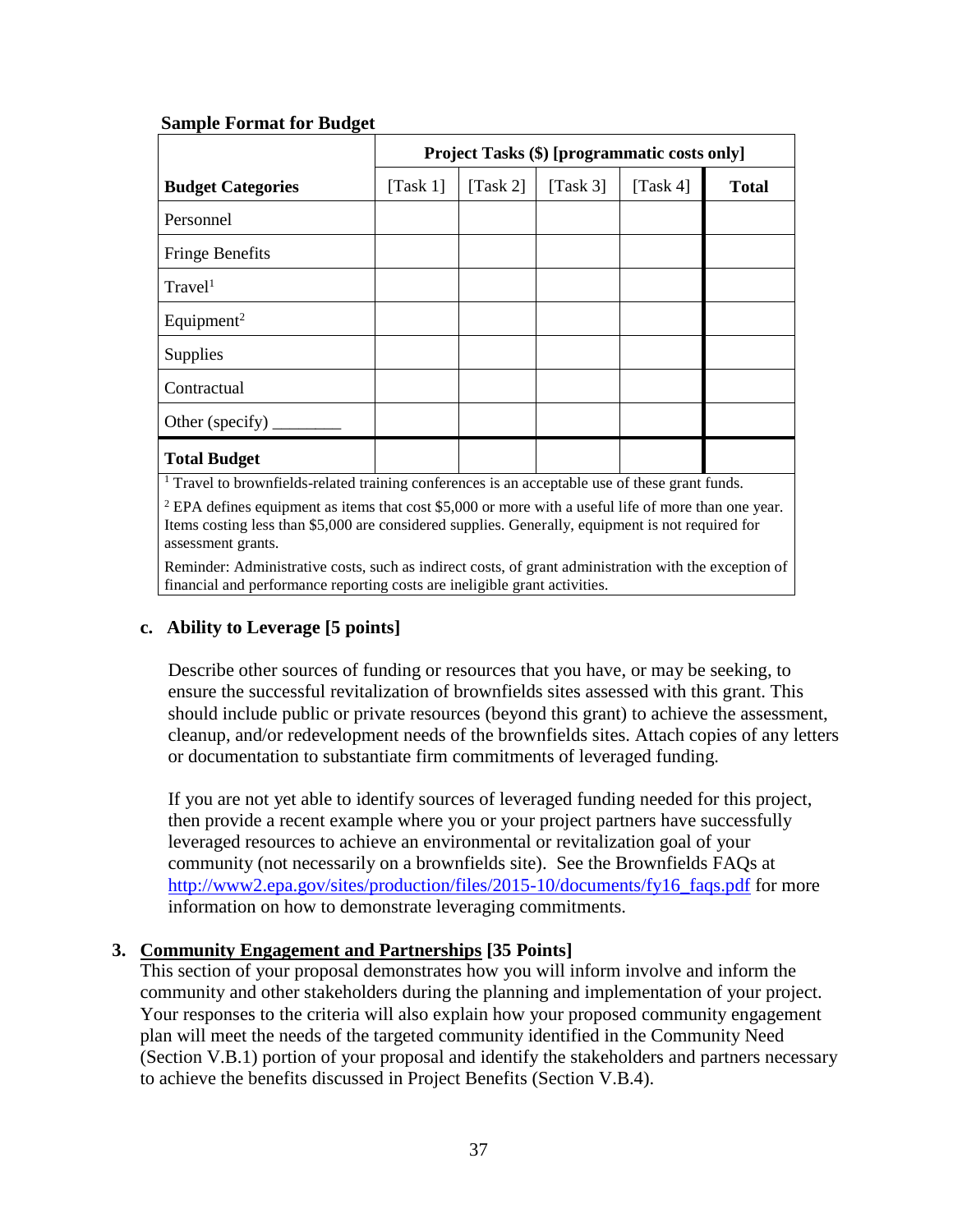Proposals will be evaluated on the quality and extent to which they:

- demonstrate actions or plans to effectively involve and inform the targeted community and relevant stakeholders;
- identify the relevancy of the local/state/tribal environmental authority to the project;
- identify roles of other relevant governmental partnerships; and
- identify the relevant roles of community organizations and affirm their involvement in the project through commitment letters.

**Community-wide proposals** should demonstrate how the whole community, not just localized groups directly affected by a site or sites, has provided input from the project inception and will be engaged throughout the project.

**Site-Specific proposals** should discuss and demonstrate meaningful efforts to involve and inform community groups or representatives directly affected by the site, in addition to the broader community.

**Coalition proposals** should demonstrate how all communities addressed through this project have provided input from the beginning of the project, and will be engaged and informed throughout the project. Coalition proposals should demonstrate that the grant recipient will ensure that community engagement is tailored specifically to the needs of each targeted community and coalition member.

### **a. Plan for Involving Targeted Community & Other Stakeholders; and Communicating Project Progress [15 points]**

i. Community Involvement Plan (10 points)

Discuss your plan for involving the targeted community and other stakeholders (such as neighborhood organizations, citizens groups, property owners, lenders, business organizations and developers) in the planning and implementation of your project (which may include project planning, site selection for assessments, cleanup decisions, and reuse planning).

ii. Communicating Progress (5 points)

Describe your plans for communicating the progress of your project to community members. Also, describe how the identified communication plans are appropriate and effective for the targeted community(ies).

*Note: Applicants may address this criterion by various means that show meaningful public engagement where information is shared and views and input are actively solicited, including public meetings, webinars, use of media, and internet forums. Applicants must demonstrate how they will engage the targeted community in meaningful ways to ensure success of the proposed project.*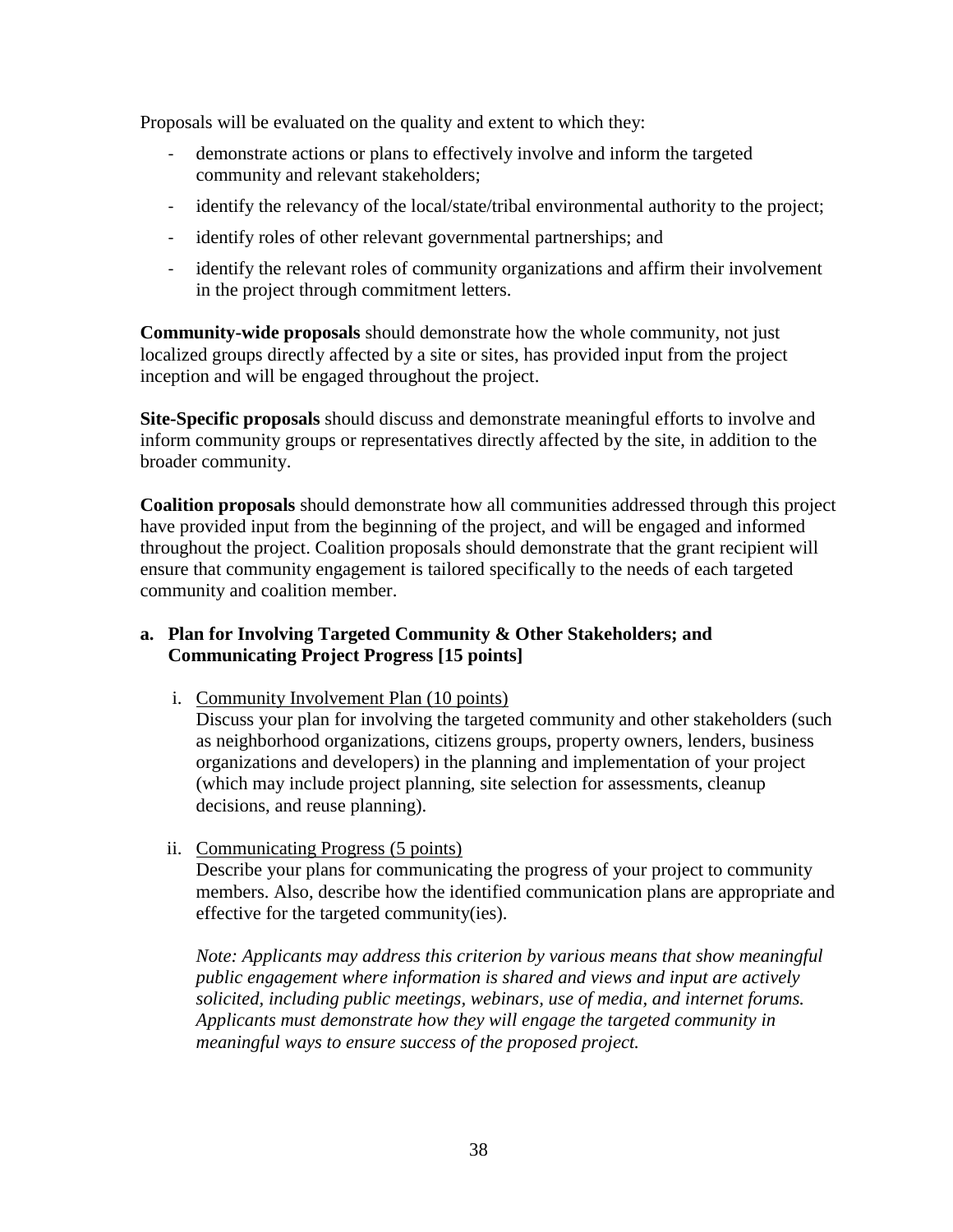#### **b. Partnerships with Government Agencies [10 points]**

Describe your current efforts and plans to initiate and develop new partnerships or to develop your existing partnerships with relevant governmental entities; including a description of the role they may play to ensure your brownfields project is successful.

- i. Local/State/Tribal Environmental Authority (5 points) Please identify and provide information on the agency which runs the relevant brownfields, voluntary cleanup or other similar program at the local/state/tribal level (i.e., the environmental agency and/or health agency).
- ii. Other Governmental Partnerships (5 points) Identify and provide information on other relevant federal, state, and/or local governmental agencies with which you will partner during your assessment project (e.g., EPA, DOT, HUD, a health agency).

#### **c. Partnerships with Community Organizations [10 points]**

Describe your current efforts and plans to initiate and develop partnerships with community organizations and discuss how they will be involved in the planning and implementation of your project.

i. Community Organization Description & Role (5 points)

Include a description of each community organization involved in your project, as well as, their role in and commitments to the planning and implementation of the project. EPA may conduct reference checks to ensure that organizations identified are supportive and involved with the brownfields project.

#### ii. Letters of Commitment (5 points)

Attach current letters to the proposal from all of the community organizations you have discussed. These letters should discuss their support for the project, and describe and affirm their roles and commitments to the planning and implementation of the project. The numbers of partners is not as important as the contributions and the relevance of their organization.

*Note:* Community organizations do **not** include local government departments, the local planning department/district/office, local contractors, the mayor's office, or other elected officials. See FAQs [\(http://www2.epa.gov/sites/production/files/2015-](http://www2.epa.gov/sites/production/files/2015-10/documents/fy16_faqs.pdf) [10/documents/fy16\\_faqs.pdf\)](http://www2.epa.gov/sites/production/files/2015-10/documents/fy16_faqs.pdf) for more information about Community Organizations.

*Note:* Letters of commitment must be addressed to the applicant and be included with the applicant's proposal package. Letters should not be sent directly to EPA.

*Note*: If there are no community organizations in your community, then state this and demonstrate how the community is engaged and will continue to be involved in your project. This can be done by including support letters from residents, letters from residents to the editors of local newspapers, attendance lists at public meetings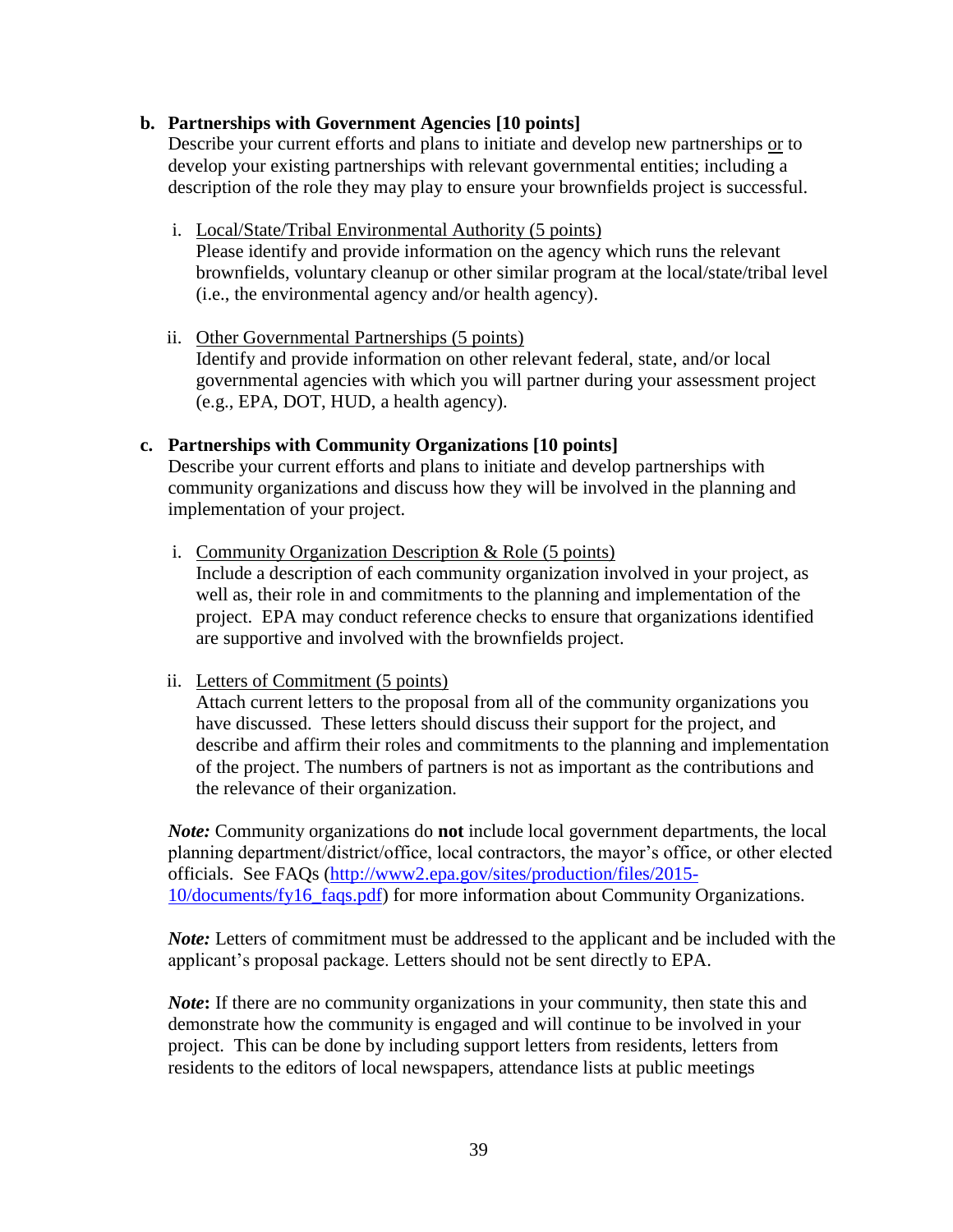concerning the project, comments from local citizens received on the plans and implementation of the project, etc.

### <span id="page-39-0"></span>**4. Project Benefits [25 Points]**

This section of your proposal describes the anticipated outcomes and benefits expected from your project in the context of the needs you discussed in the Community Need (Section V.B.1), the broader planning efforts as discussed in the Project Description (Section V.B.2), including sustainable redevelopment and the near-term efforts to support sustainable environmental practices in the community. It will also describe how the outcomes of this assessment work will contribute to the community plan for the revitalization of brownfields sites. Proposals will be evaluated on the quality and extent to which they demonstrate the potential of the project, or the development plan for the project area, to realize significant outcomes and benefits to the health/welfare and environment of the community, facilitate environmentally sustainable redevelopment planning and equitable development, and stimulate economic or non-economic benefits.

Note that most of these sub-criteria present an either/or option for response – allowing some portion of each sub-criteria to apply to all applicants.

### **a. Health and/or Welfare and Environmental Benefits [10 points]**

i. Health and/or Welfare Benefits (5 points)

Describe the health and/or welfare benefits anticipated from this grant (or broader project), and how these benefits will address the health and/or welfare challenges discussed in the Community Need section of your narrative (Section V.B.1).

ii. Environmental Benefits (5 points)

Describe the environmental benefits anticipated from this grant (or broader project), and how these benefits will address the environmental challenges discussed in the Community Need section of your narrative (Section V.B.1).

### **b. Environmental Benefits from Infrastructure Reuse/Sustainable Reuse [8 points]**

i. Policies, Planning, and Other Tools (5 points)

Provide examples of how you will use your community or organization's policies, ordinances, planning or other tools to foster and implement sustainable development outcomes, including the use of existing infrastructure, for sites addressed with this grant. Examples of sustainable development practices are listed in Section I.D of these guidelines.

ii. Integrating Equitable Development or Livability Principles (3 points) Describe how your approach to address and revitalize brownfield sites will incorporate equitable development practices or the HUD-DOT-EPA Livability Principles; such as improved transportation choices, affordable housing, and other considerations as described in Section I.D of these guidelines.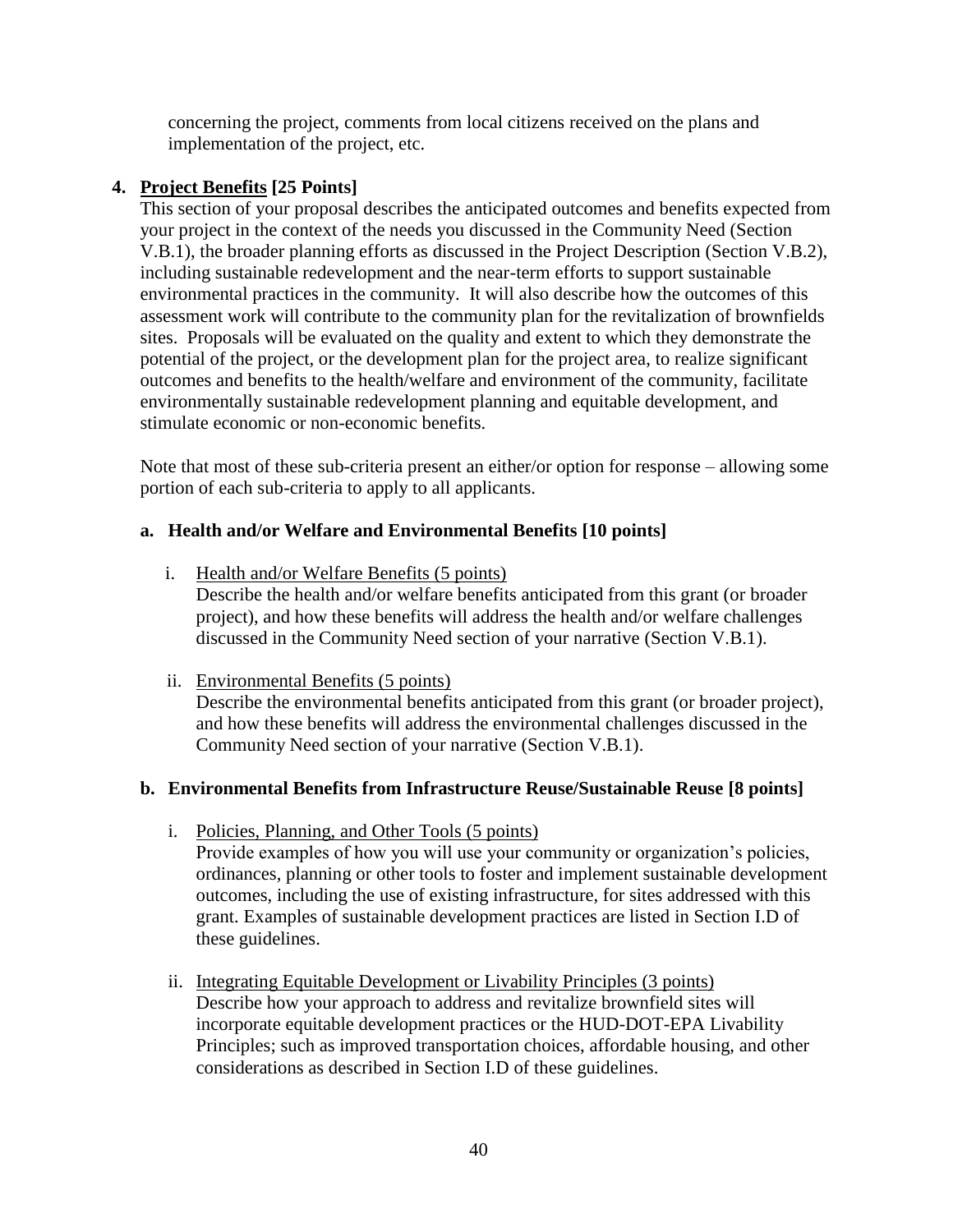#### **c. Economic and Community Benefits (long-term benefits) [7 points]**

#### i. Economic or Other Benefits (5 points)

Discuss potential outcomes and economic benefits, such as increased employment and expanded tax base, which may be achieved through the redevelopment of sites assessed under this grant (be as specific as possible);

or

discuss non-economic benefits associated with sites to be reused for greenspace or other not-for-profit activities. Examples may include areas redeveloped for uses such as parks, recreation areas, greenways, environmental buffers and other not-for-profit, governmental or charitable organization spaces libraries, schools, health centers, community centers, fire stations, etc.

#### ii. Job Creation Potential: Partnerships with Workforce Development Programs (2 points)

Describe any planned efforts to promote local hiring and procurement or link members of the community to potential employment opportunities in brownfields assessment, cleanup, or redevelopment related to your proposed projects. Such efforts may include, but are not limited to partnering with local workforce development entities or Brownfields job training grantees. A list of Brownfields job training grantees can be found at

[cfpub.epa.gov/bf\\_factsheets/#\\_ga=1.179644452.1468935873.1432832844.](http://cfpub.epa.gov/bf_factsheets/#_ga=1.179644452.1468935873.1432832844)

### <span id="page-40-0"></span>**5. Programmatic Capability and Past Performance [40 Points]**

This section of your proposal demonstrates that your organization ("the applicant"/lead coalition member) has programmatic capability (experience, knowledge and resources, or ability to obtain them) necessary to ensure successful completion of all required aspects of this project and grant as discussed in the previous section of your proposal and Section VI of the these guidelines. Proposals will be evaluated on the quality and extent to which your proposal demonstrates the ability of your organization to successfully manage and complete the project, considering your programmatic and administrative capacity, and your past and/or current performance under federally and/or non-federally funded assistance agreements (past and current).

*Note:* In evaluating an applicant's response to this criterion, in addition to the information provided by the applicant, EPA may consider relevant information from other sources including information from EPA files and/or from other federal or non-federal grantors to verify or supplement information provided by the applicant.

### **a. Programmatic Capability [28 points]**

Describe the organizational structure you will utilize to ensure the timely and successful expenditure of funds and completion of all technical, administrative and financial requirements of the project and grant. Include a brief discussion of the key staff including their roles, expertise, qualifications, and experience.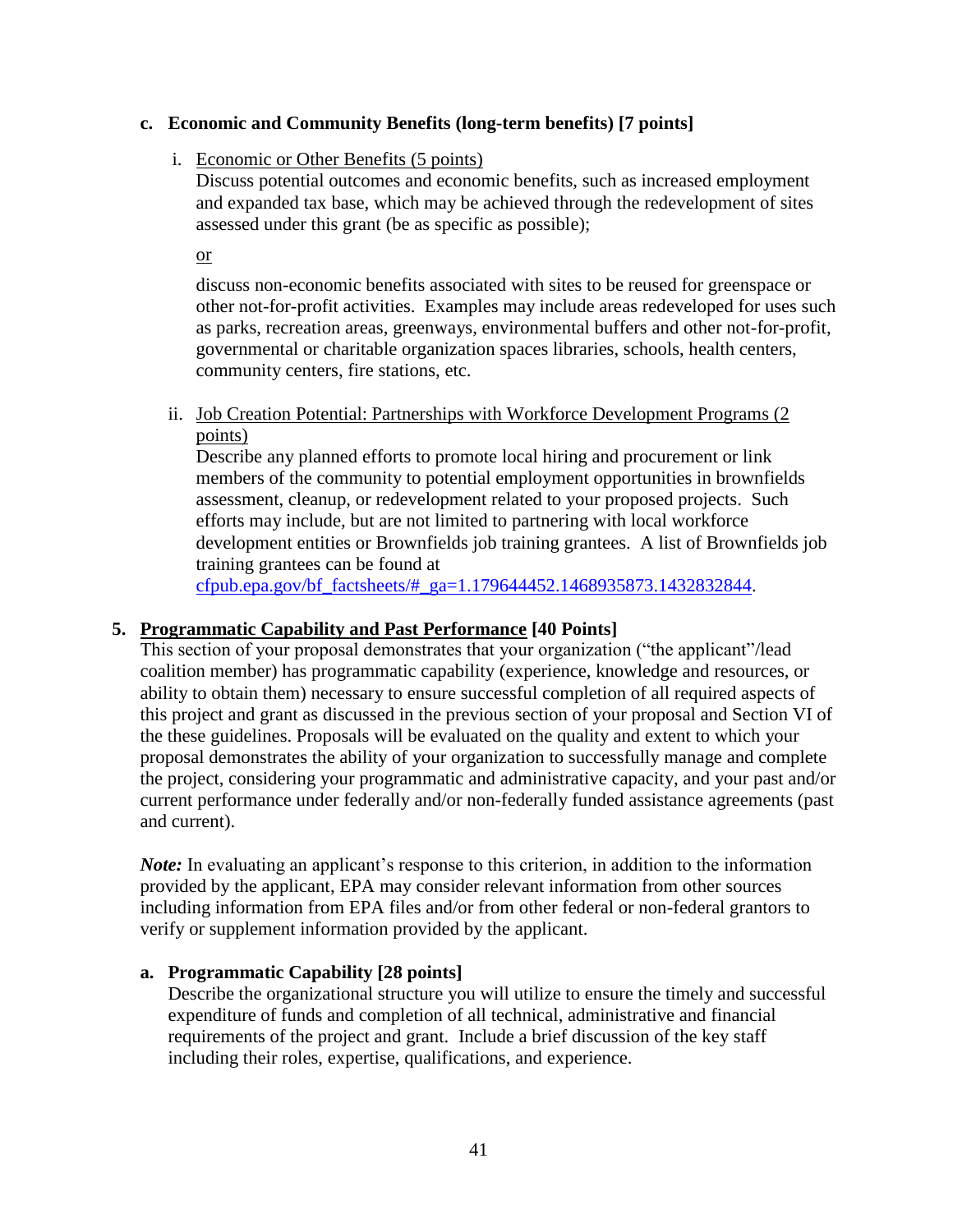Describe the system(s) you have in place to appropriately acquire any additional expertise and resources (e.g. contractors or subawardees) required to successfully complete the project. Please refer to Section IV.F regarding contractors and subawards.

#### **b. Audit Findings [2 points]**

Describe any adverse audit findings. If you have had problems with the administration of any grants (e.g., compliance reporting, expenditure of funds), please describe how you have corrected, or are correcting, the problems. If you have not, please affirm that you have not had any adverse audit findings. Respond to this criterion regardless of whether or not you have had a federal or non-federal assistance agreement. [*Failure to address this section may result in zero points for this factor.*]

### **c. Past Performance and Accomplishments [10 points]**

If you have ever received an EPA Brownfields grant (including Assessment, Cleanup, Revolving Loan Fund, and 128(a) grants; excluding Targeted Brownfields Assessments), please respond to **item i** below.

If you have never received an EPA Brownfields grant, but have received other federal or non-federal assistance agreements (such as a grant or cooperative agreement), please respond to **item ii** below.

If you have never received any type of federal or non-federal assistance agreements please indicate this in response to **item iii** below, and you will receive a neutral score of 5 points for this factor.

**i. Currently or Has Ever Received an EPA Brownfields Grant [10 points]** Identify and provide information regarding each of your current and most recent EPA brownfields grant(s) (but no more than five). Demonstrate how you successfully

managed the grant(s), and successfully performed all phases of work under each grant by providing information on the items listed below.

1. Compliance with Grant Requirements (5 points)

Discuss your compliance with the work plan, schedule and terms and conditions. Include whether you have made, or are making, progress towards achieving the expected results of the grant in a timely manner. If you are not, please explain why. Discuss what corrective measures you took, or are taking, and how the corrective measures were documented and communicated.

Discuss your history of timely and acceptable quarterly performance and grant deliverables, as well as, ongoing Assessment, Cleanup and Redevelopment Exchange System (ACRES) reporting.

If you have an open EPA Brownfields grant(s), please explain your need for additional funding. Additionally, for all open grant(s) indicate the grant period (start and end date), if there are funds remaining, and the plan to expend funds by the end of the grant period.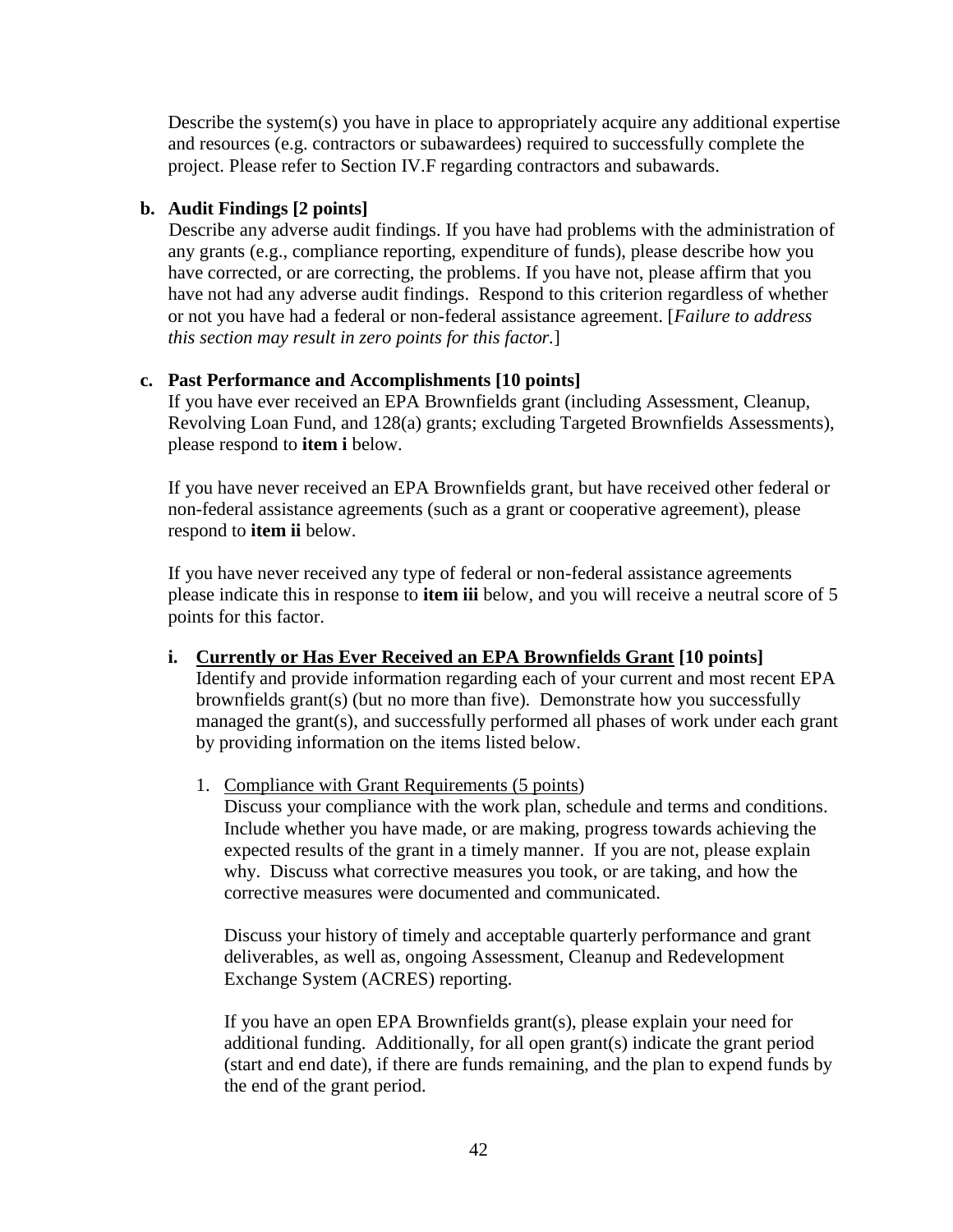For all closed EPA Brownfields grant(s), indicate if there were funds remaining at the time of closure, the amount of remaining funds and a brief explanation of why the funds were not expended.

2. Accomplishments (5 points)

Describe the accomplishments (including specific outputs and outcomes) of your grant funded program, including at minimum, the number of sites assessed and/or cleaned up. Discuss whether these outputs and outcomes were accurately reflected in ACRES at the time of this proposal submission, and if not, please explain why.

#### **– OR –**

#### **ii. Has Not Received an EPA Brownfields Grant but has Received Other Federal or Non-Federal Assistance Agreements [10 points]**

Identify and describe each of your current and/or most recent federally and nonfederally funded grants (no more than five) that are most similar in size, scope, and relevance to the proposed project. Demonstrate how you successfully managed the grant(s), and successfully performed all phases of work under each grant by providing the following information.

1. Purpose and Accomplishments (5 points)

Describe the awarding agency/organization, amount of funding, and purpose of the grant(s) you have received.

Discuss the accomplishments (including specific outputs and outcomes) of the project supported by these grants, including specific measures of success for the project supported by each type of grant received.

2. Compliance with Grant Requirements (5 points)

Describe your compliance with the work plan, schedule and terms and conditions. Include whether you made, or are making, progress towards achieving the expected results of the grant in a timely manner. Discuss what corrective measures you took, or are taking, and how the corrective measures were documented and communicated.

Discuss your history of timely and acceptable reporting, as required by the awarding agency/organization.

#### **– OR –**

#### **iii. Has Never Received Any Type of Federal or Non-Federal Assistance Agreements [5 points]**

Affirm that your organization has never received any type of federal or non-federal assistant agreement (grant). [*Failure to indicate anything in response may result in zero points for this factor.*]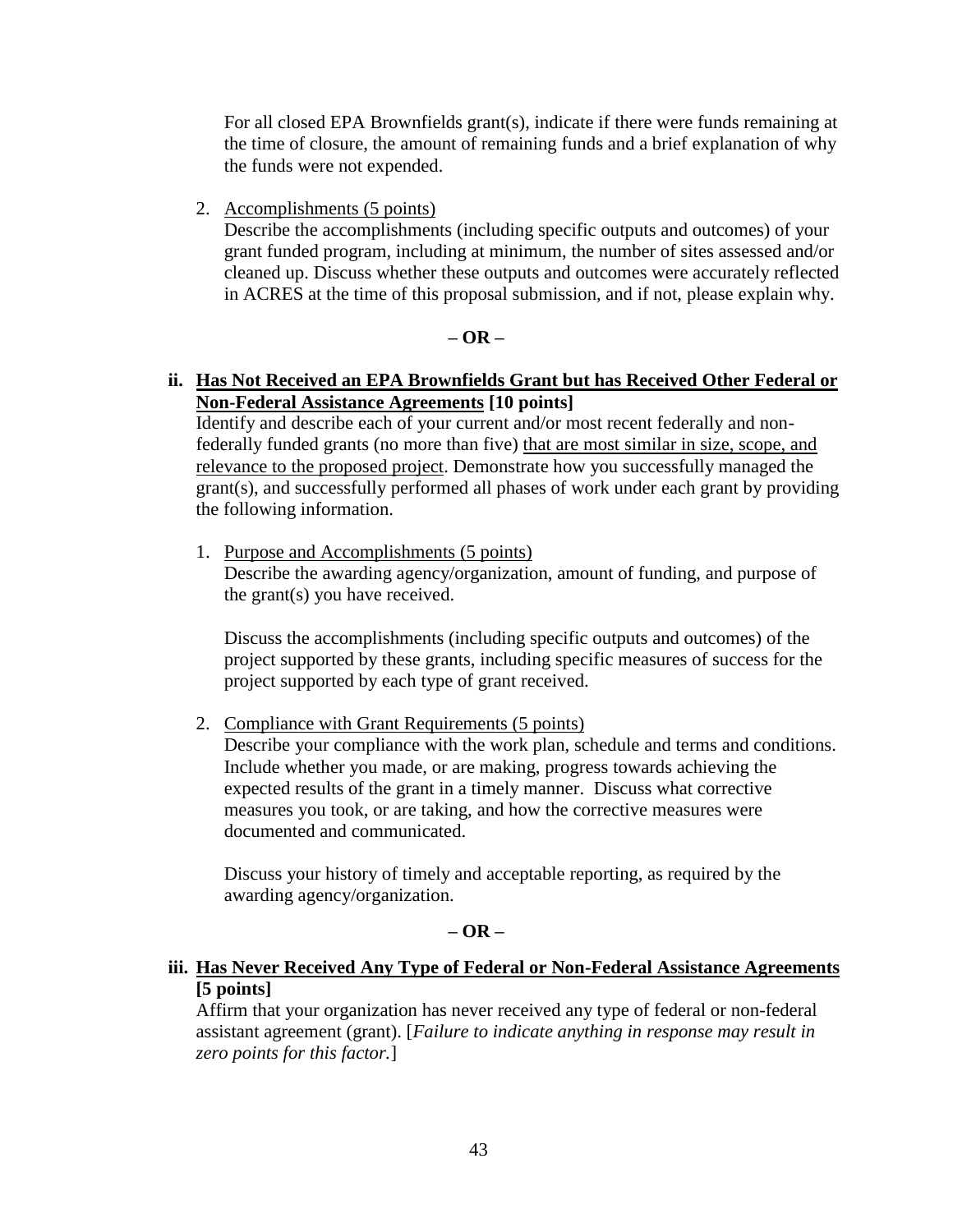## <span id="page-43-0"></span>**V.C Considerations and Other Factors**

In making final selection recommendations from among the most highly ranked applicants on each of the lists discussed in Section V.A, EPA's Selection Official may consider the following factors if appropriate. In their proposals, applicants should provide a summary on whether and how any of these potentially applicable other factors apply:

- the proposed assessment project advances the applicable Region's regional priority;
- fair distribution of funds between urban and non-urban areas including an equitable distribution to "micro" communities (those communities with populations of 10,000 or less). EPA strongly encourages non-urban communities, including "micro" communities to apply;
- the distribution of funds among EPA's ten Regions and among the states and territories;
- compliance with the 25 percent statutory petroleum funding allocation;
- whether the applicant is a federally recognized Indian tribe or United States territory or whether the project is assisting a Tribe or territory;
- whether targeted brownfield sites are impacted by mine-scarred land;
- whether the project primarily focuses on Phase II assessments;
- demonstrated firm leveraging commitments for facilitating brownfield project completion by identifying amounts and contributors of funding in the proposal and have included documentation that tie directly to the project;
- recent (2008 or later) significant economic disruption has occurred within community, resulting in a significant percentage loss of community jobs and tax base;
- whether the applicant is one of the 24 recipients or a core partner/implementation strategy party of a "manufacturing community" designation provided by the Economic Development Administration (EDA) under the Investing in Manufacturing Communities Partnership. Applicants must clearly demonstrate there is a nexus between their IMCP designation and the proposed Brownfields activities;
- whether the applicant is a recipient or a core partner of a HUD-DOT-EPA Partnership for Sustainable Communities (PSC) grant that is directly tied to the project area, and can demonstrate that funding from a PSC grant has or will benefit the project area. To be considered**, the applicant must attach documentation** which demonstrates this connection to a HUD-DOT-EPA PSC grant; and/or
- whether the applicant is a recipient of an EPA Brownfields Area-Wide Planning grant.

# <span id="page-43-1"></span>**V.D Proposal Checklist for Assessment Grants**

Before you submit your proposal(s) for assessment grants, please ensure the following documents are included in your proposal package.

|                         | $\Box$ Transmittal Letter (2-page limit)                                                                       |  |
|-------------------------|----------------------------------------------------------------------------------------------------------------|--|
| $\overline{\mathbf{z}}$ | Regional Priorities Form/Other Factors Checklist (located in Appendix 3) attached to<br>the Transmittal Letter |  |
|                         | $\triangleright$ The Narrative Proposal, which includes the responses to ranking criteria (15-page limit)      |  |
|                         | $\triangleright$ Documentation of all applicable threshold criteria (see Section III. B and C)                 |  |
|                         | $\Box$ Letter from the state or tribal environmental authority (see Section III.C.2)                           |  |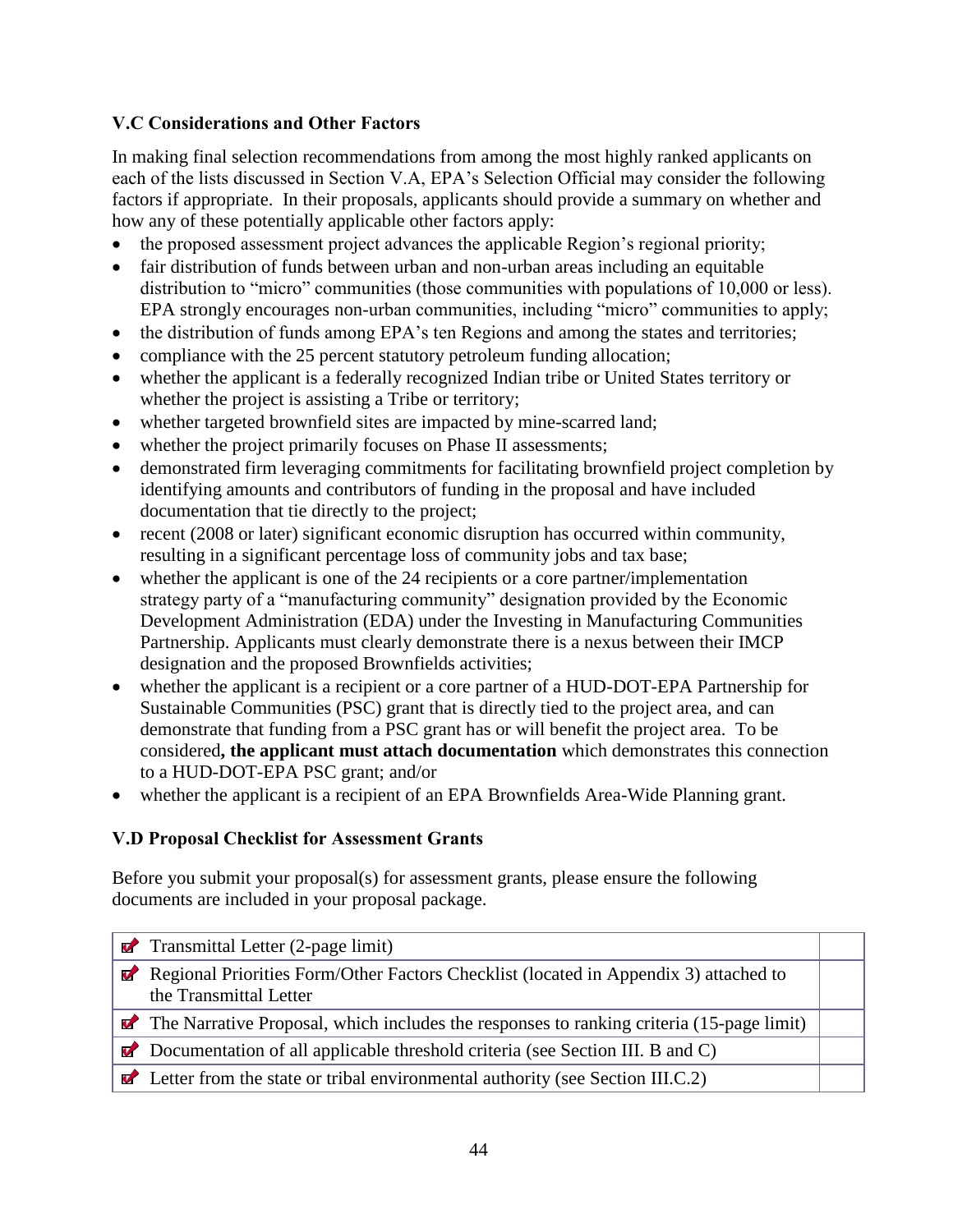|          | <b>Z</b> Documentation of applicant eligibility if other than city, county, state, or tribe (see<br>Section III.C.1)                                                   |  |
|----------|------------------------------------------------------------------------------------------------------------------------------------------------------------------------|--|
| V        | Documentation indicating committed firm leveraged resources, if applicable (see<br>Section V.B.2.c)                                                                    |  |
|          | $\blacksquare$ Letters of Commitment from all community organizations identified in the Community<br>Engagement and Partnerships ranking criterion (see Section V.B.3) |  |
|          | $\blacksquare$ Justification for requested waiver of the \$200,000 limit for a site-specific assessment, if<br>applicable (see Section I.A.2)                          |  |
| Ø        | Property-Specific Determination request, if applicable (see Section III.C.4.d)                                                                                         |  |
| $\sigma$ | Letters of commitment from assessment coalition members, if applicable (see section<br>III.C.1)                                                                        |  |
|          | $\triangleright$ Petroleum eligibility determination information, if applicable (see Section III.C.3.i)                                                                |  |

Please also remember to complete the following items

Register on [www.grants.gov](http://www.grants.gov/) and [www.sam.gov](http://www.sam.gov/) as soon as possible. Submit your complete proposal package through [www.grants.gov](http://www.grants.gov/) no later than December 18, 2015 at 11:59 p.m. Eastern Time. **Email a courtesy copy of your proposal package to the appropriate Regional Brownfields** Contact listed in Section VII.

# **SECTION VI - AWARD ADMINISTRATION INFORMATION**

# <span id="page-44-1"></span>**VI.A Award Notices**

<span id="page-44-0"></span>.

EPA Regions will notify applicants who fail threshold eligibility requirements within 15 calendar days of the Agency's determination of ineligibility. EPA will notify applicants who have not been selected for award based on the ranking criteria and other factors within 15 calendar days of EPA's final decision on selections for this competition.

EPA anticipates notification to successful applicants will be made via telephone or electronic or postal mail by Spring 2016. The notification will be sent to the original signer of the proposal or the project contact listed in the proposal. This notification, which informs the applicant that its proposal has been selected and is being recommended for award, is not an authorization to begin work. The official notification of an award will be made by Regional Grants Management Official for regional awards. Applicants are cautioned that only a grants officer is authorized to bind the Government to the expenditure of funds; selection does not guarantee an award will be made. For example, statutory authorization, funding or other issues discovered during the award process may affect the ability of EPA to make an award to an applicant. The award notice, signed by an EPA grants officer, is the authorizing document and will be provided through electronic or postal mail. The successful applicant may need to prepare and submit additional documents and forms (e.g., work plan), which must be approved by EPA, before the grant can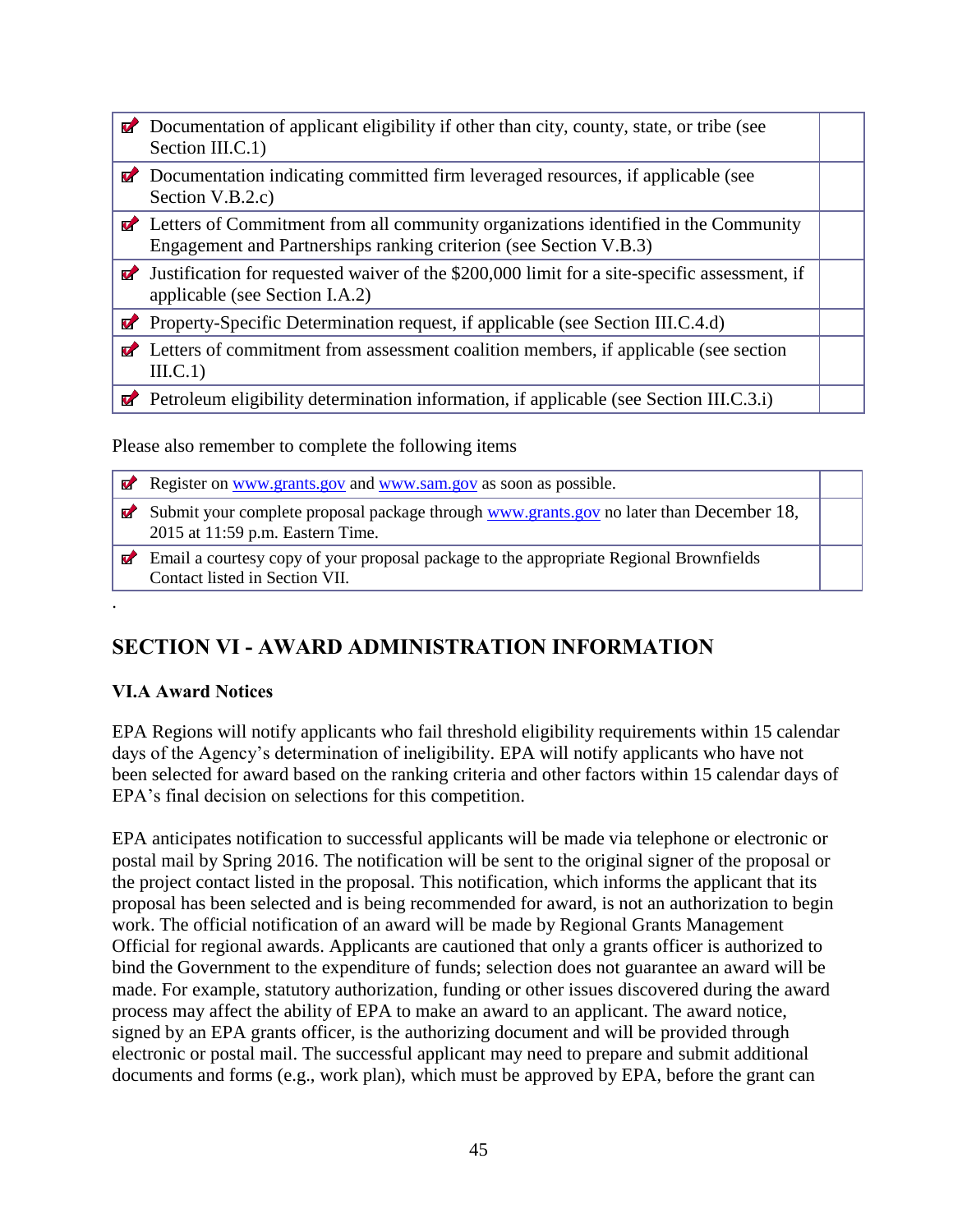officially be awarded. The time between notification of selection and award of a grant can take up to 90 days or longer.

### <span id="page-45-0"></span>**VI.B Administrative and National Policy Requirements**

- 1. Funding will be awarded as a cooperative agreement. The applicants whose proposals are selected will be asked to submit a cooperative agreement application package to their EPA Regional Office. This package will include the application (Standard Form 424), a proposed work plan, a proposed budget, and other required forms. An EPA Project Officer will work with you to finalize the budget and work plan. It is EPA's expectation that the selected applicants will complete the award process within six months of the announcement.
- 2. Approved cooperative agreements will include terms and conditions that will be binding on the grant recipient. Terms and conditions specify what grantees must do to ensure that grantrelated and Brownfields Program-related requirements are met. Applicants also will be required to submit progress reports in accordance with grant regulations found in 2 CFR 200.328.

## <span id="page-45-1"></span>**VI.C Reporting Requirements**

During the life of the cooperative agreement, recipients are required to submit progress reports to the EPA Project Officer within 30 days after each reporting period. The reporting period (i.e., quarterly, annually) is identified in the terms and conditions of the cooperative agreement. These reports cover work status, work progress, difficulties encountered, an accounting of financial expenditures, preliminary data results, anticipated activities, and any changes of key personnel involved with the project. Site-specific accomplishments are reported on Property Profile Forms and can be submitted electronically to EPA's ACRES reporting system. Information provided in the quarterly reports and submitted in ACRES helps EPA monitor the community's progress with implementing their project and also directly supports the continuation of the Brownfields program by highlighting measurable site-specific accomplishments to the public and Congress.

At the end of the cooperative agreement, a final project report also is required. The final report will summarize accomplishments, expenditures, outcomes, outputs, lessons learned, and any other resources leveraged during the project and how they were used.

### <span id="page-45-2"></span>**VI.D Brownfields Programmatic Requirements**

Brownfields grantees must comply with all applicable federal and state laws to ensure that the assessment and cleanup protects human health and the environment. Brownfields grantees also must comply with the program's technical requirements, which may include, but are not limited to, the following requirements below.

### 1. Quality Assurance (QA) Requirements

When environmental samples are collected as part of any brownfields cooperative agreement (e.g., assessment and site characterization, cleanup verification sampling, post-cleanup confirmation sampling), recipients shall submit to EPA for approval a Quality Assurance Project Plan (QAPP) prior to the collection of environmental samples. The QAPP must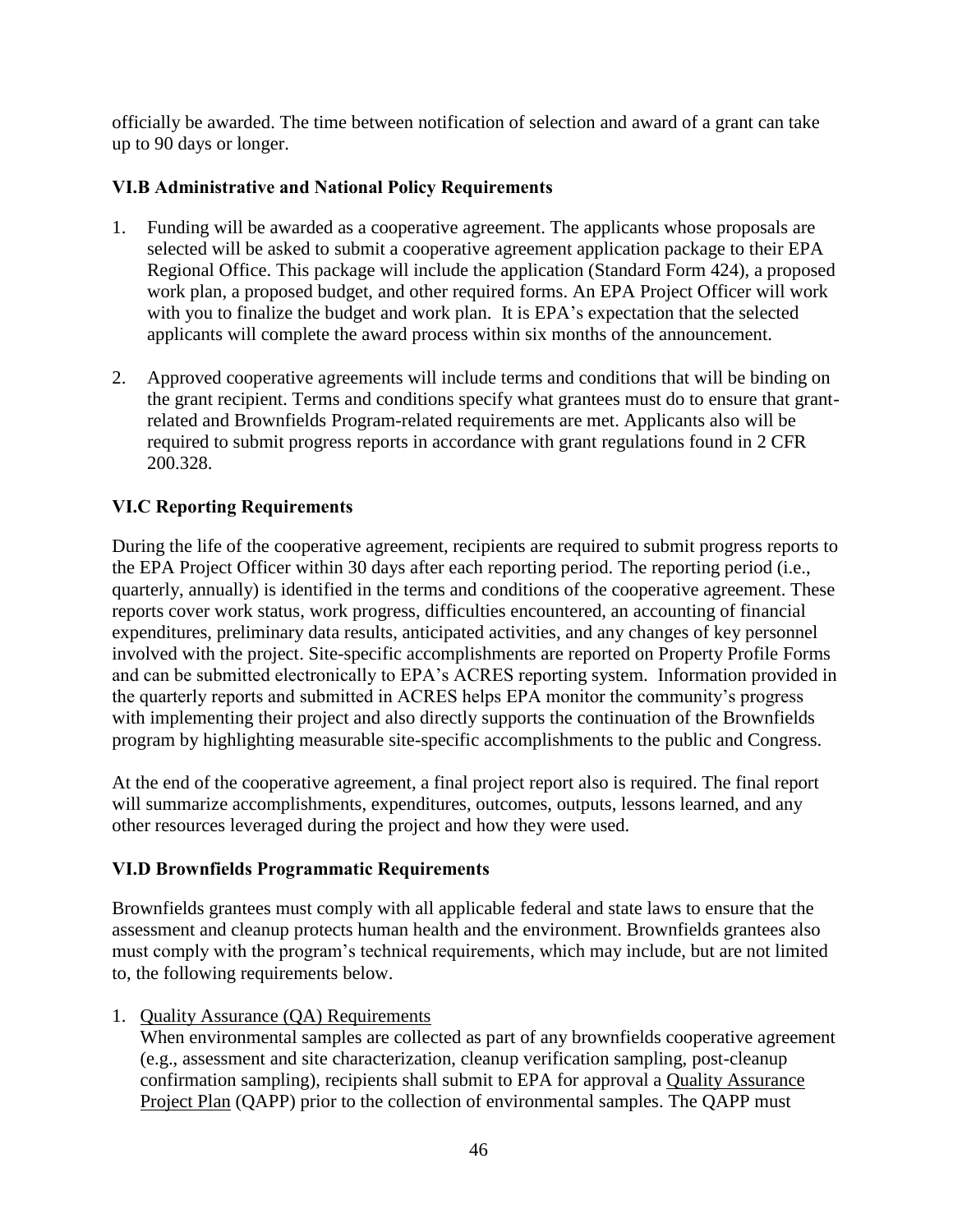document quality assurance practices sufficient to produce data adequate to meet project objectives and minimize data loss. Compliance with the Quality Assurance requirements is an eligible use of grant funds for assessment grants.

2. Historic Properties or Threatened and Endangered Species

If historic properties or threatened or endangered  $(T&E)$  species may be impacted by the assessment or cleanup of a site, the requirements of the National Historic Preservation Act (NHPA) or the Endangered Species Act (ESA) may apply, respectively. Grantees are required to consult with EPA prior to conducting any on-site activity (such as invasive sampling or cleanup) that may affect historic properties or T&E species to ensure that the requirements of Section 106 of NHPA and Section  $7(a)(2)$  of the ESA are met. Assessment grantees should plan for these consultation requirements.

# 3. All Appropriate Inquiries

All Appropriate Inquiries (AAI) must comply with 40 CFR Part 312 and must, at a minimum, include the information below. All AAI reports submitted to EPA Project Officers as deliverables under this assessment cooperative agreement must be accompanied by a completed "Reporting Requirements Checklist" that EPA's Project Officer will provide to the recipient. The checklist also is available to grantees on the EPA website at [www2.epa.gov/brownfields/brownfields-all-appropriate-inquiries.](http://www2.epa.gov/brownfields/brownfields-all-appropriate-inquiries) They must include the information below.

- a. An *opinion* as to whether the inquiry has identified conditions indicative of releases or threatened releases of hazardous substances, and as applicable, pollutants and contaminants, petroleum or petroleum products, or controlled substances, on, at, in, or to the subject property.
- b. An identification of *"significant" data gaps* (as defined in 40 CFR 312.10), if any, in the information collected for the inquiry. Significant data gaps include missing or unattainable information that affects the ability of the environmental professional to identify conditions indicative of releases or threatened releases of hazardous substances, and as applicable, pollutants and contaminants, petroleum or petroleum products, or controlled substances, on, at, in, or to the subject property. The documentation of significant data gaps must include information regarding the significance of these data gaps.
- c. *Qualifications* **and** *signature* of the environmental professional(s). The environmental professional must place the statements below in the document and sign the document.
	- *''[I, We] declare that, to the best of [my, our] professional knowledge and belief, [I, we] meet the definition of Environmental Professional as defined in §312.10 of this part.''*
	- *''[I, We] have the specific qualifications based on education, training, and experience to assess a property of the nature, history, and setting of the subject property. [I, We] have developed and performed the all appropriate inquiries in conformance with the standards and practices set forth in 40 CFR Part 312.''*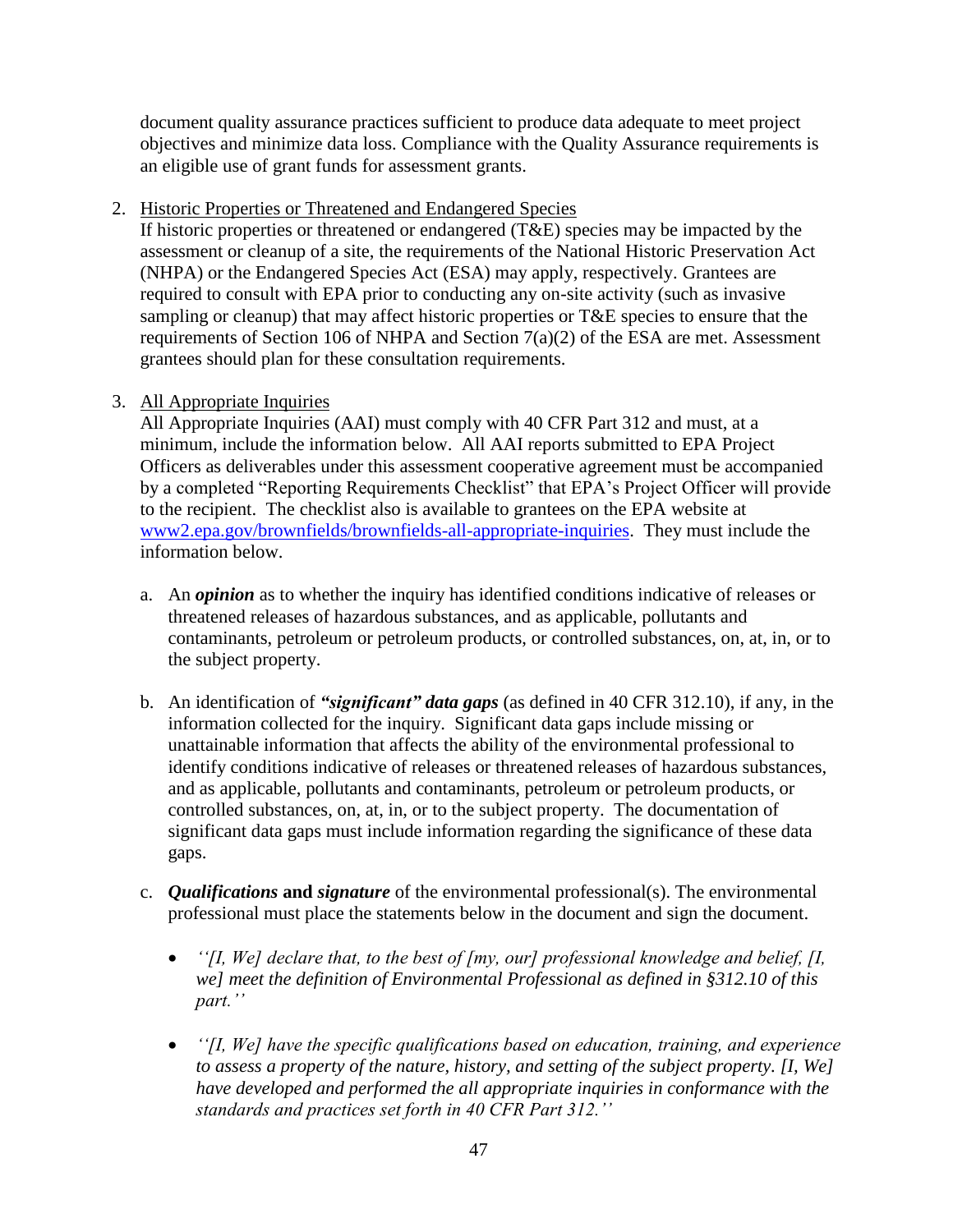#### **Note: Please use either "I" or "We."**

d. In compliance with §312.31(b), the environmental professional must include in the final report an *opinion regarding additional appropriate investigation*, if the environmental professional has such an opinion.

EPA may review checklists and AAI final reports for compliance with the AAI regulation documentation requirements at 40 CFR Part 312 (or comparable requirements for those using ASTM Standard 1527-13). Any deficiencies identified during an EPA review of these documents must be corrected by the recipient within 30 days of notification. Failure to correct any identified deficiencies may result in EPA disallowing the costs for the entire AAI report as authorized by 2 CFR 200.338 (b). If a recipient willfully fails to correct the deficiencies, the Agency may consider other available remedies under 2 CFR 200.338 – 2 CFR 200.342 and 2 CFR Part 180.

#### 4. Sufficient Progress

EPA will evaluate whether the recipient has made sufficient progress 18 months from the date of award. For purposes of assessment grants, the recipient demonstrates "sufficient progress" when 35% of funds have been drawn down and obligated to eligible activities; for assessment coalition grants "sufficient progress" is demonstrated when a solicitation for services has been released, sites are prioritized or an inventory has been initiated if necessary, community involvement activities have been initiated and a Memorandum of Agreement is in place. If EPA determines that the recipient has not made sufficient progress, the recipient must implement a corrective action plan approved by EPA. Failure to comply with the reporting requirements may result in an early termination of the grant and return of grant funds to the EPA.

### 5. Collection of Post-Grant Information

Under the Government Performance and Results Act, EPA reports on the many benefits of brownfields funding. One such measure provides information on additional resources leveraged as a result of using brownfields grant funds. These leveraged, non-EPA funds may include additional cleanup funds or redevelopment funding from other federal agencies, state, tribal, and local governments, or private organizations. As many of these activities occur beyond the grant period, please note that EPA may contact you well after the grant period of performance to collect this information.

#### 6. Protection of Nearby and Sensitive Populations

Grantees are required to protect all nearby populations, including sensitive populations in the targeted community from contaminants during assessment work conducted on brownfield sites under this grant. Activities include implementing procedures necessary to mitigate any potential exposure from the contamination.

### <span id="page-47-0"></span>**VI.E Use of Funds**

An applicant that receives an award under this announcement is expected to manage assistance agreement funds efficiently and effectively and make sufficient progress towards completing the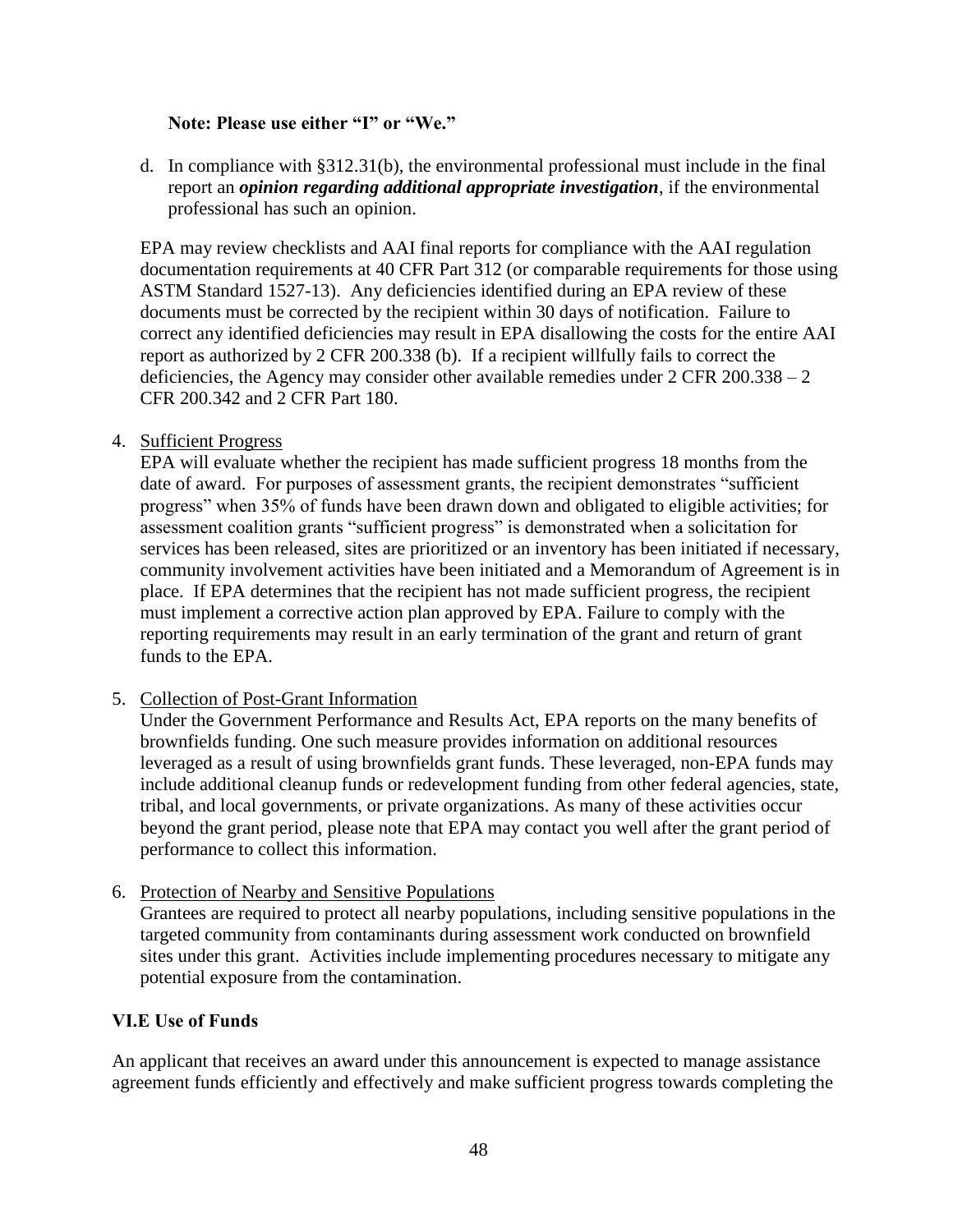project activities described in the work-plan in a timely manner. The assistance agreement will include terms/conditions implementing this requirement.

# <span id="page-48-0"></span>**VI.F Disputes**

Assistance agreement competition-related disputes will be resolved in accordance with the dispute resolution procedures published in 70 FR (Federal Register) 3629, 3630 (January 26, 2005) which can be found at [http://www2.epa.gov/grants/dispute-resolution-procedures.](http://www2.epa.gov/grants/dispute-resolution-procedures) Copies of these procedures may also be requested by contacting the person listed in Section VII of the announcement.

# <span id="page-48-1"></span>**VI.G Additional Provisions for Applicants Incorporated Into the Solicitation**

Additional provisions that apply to this solicitation and/or awards made under this solicitation, including but not limited to those related to DUNS, SAM, copyrights, disputes, and administrative capability, can be found at [http://www2.epa.gov/grants/epa-solicitation-clauses.](http://www2.epa.gov/grants/epa-solicitation-clauses) These, and the other provisions that can be found at the website link, are important, and applicants must review them when preparing proposals for this solicitation. If you are unable to access these provisions electronically at the website above, please communicate with the EPA contact listed in this solicitation to obtain the provisions.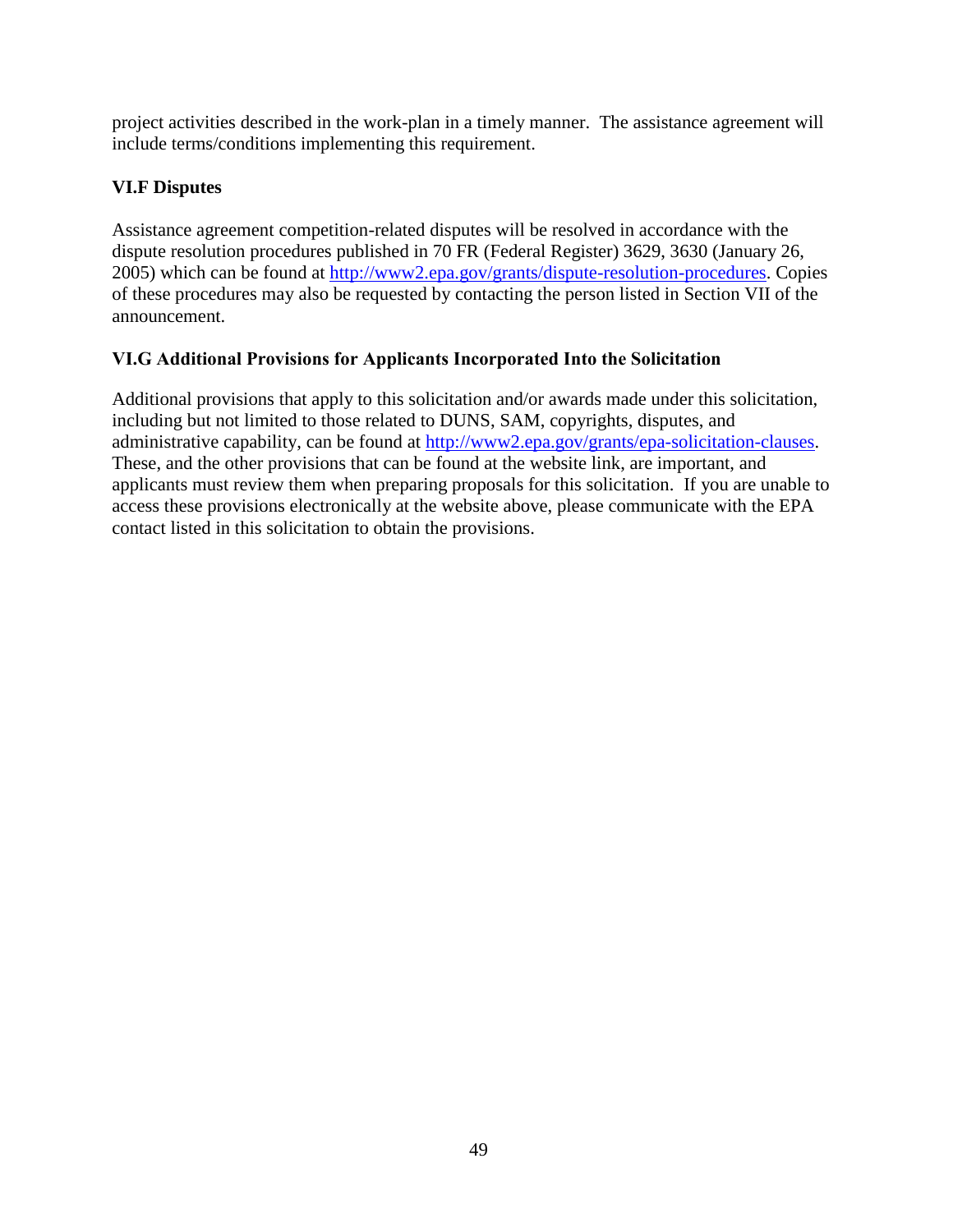<span id="page-49-0"></span>

| <b>SECTION VII – AGENCY CONTACTS – Regional Brownfields Contacts</b> |  |  |  |
|----------------------------------------------------------------------|--|--|--|
|----------------------------------------------------------------------|--|--|--|

| <b>REGIONAL CONTACTS &amp; STATES</b>                                                                |                                                                | <b>EMAILS FOR COURTESY COPY OF</b><br><b>PROPSALS/ADDRESS</b>                                                                           |
|------------------------------------------------------------------------------------------------------|----------------------------------------------------------------|-----------------------------------------------------------------------------------------------------------------------------------------|
| <b>EPA Region 1</b>                                                                                  |                                                                | Email proposals to R1Brownfields.gov                                                                                                    |
| <b>Frank Gardner</b><br>Gardner.Frank@epa.gov<br>Phone (617) 918-1278                                | CT, ME, MA,<br>NH, RI, VT                                      | 5 Post Office Square<br>Suite 100, Mail code: OSRR7-2<br>Boston, MA 02109-3912                                                          |
| <b>EPA Region 2</b><br><b>Lya Theodoratos</b><br>Theodoratos.Lya@epa.gov<br>Phone (212) 637-3260     | NJ, NY, PR, VI                                                 | Email proposals to Theodoratos. Lya@epa.gov<br>290 Broadway; 18th Floor<br>New York, NY 10007                                           |
| <b>EPA Region 3</b><br><b>Tom Stolle</b><br>Stolle.Tom@epa.gov<br>Phone (215) 814-3129               | DE, DC, MD,<br>PA, VA, WV                                      | Email proposals to <b>R3 LR Update@epa.gov</b><br>1650 Arch Street<br>Mail Code 3HS51<br>Philadelphia, PA 19103                         |
| <b>EPA Region 4</b><br><b>Barbara Alfano</b><br>Alfano.Barbara@epa.gov<br>Phone (404) 562-8923       | AL, FL, GA,<br>KY, MS, NC,<br>SC, TN                           | Email proposals to Alfano.Barbara@epa.gov<br>Atlanta Federal Center<br>61 Forsyth Street, S.W. 10th FL<br>Atlanta, GA 30303-8960        |
| <b>EPA Region 5</b><br><b>Matthew Didier</b><br>Didier.Matthew@epa.gov<br>Phone (312) 353-2112       | IL, IN, MI, MN,<br>OH, WI                                      | Email proposals to Didier. Matthew@epa.gov<br>77 West Jackson Boulevard<br>Mail Code SE-7J<br>Chicago, IL 60604-3507                    |
| <b>EPA Region 6</b><br><b>Paul Johnson</b><br>Johnson.Paul@epa.gov<br>Phone (214) 665-2246           | AR, LA, NM,<br>OK, TX                                          | Email proposals to Kemp.Mary@.epa.gov<br>1445 Ross Avenue<br>Suite 1200 (6SF-VB)<br>Dallas, TX 75202-2733                               |
| <b>EPA Region 7</b><br><b>Susan Klein</b><br>Klein.Susan@epa.gov<br>Phone (913) 551-7786             | IA, KS, MO, NE                                                 | Email proposals to Klein.Susan@epa.gov<br>11201 Renner Blvd<br>Lenexa, KS 66219                                                         |
| <b>EPA Region 8</b><br><b>Daniel Heffernan</b><br>Heffernan.Daniel@epa.gov<br>Phone (303) 312-7074   | CO, MT, ND,<br>SD, UT, WY                                      | Email proposals to Heffernan. Daniel@epa.gov<br>1595 Wynkoop Street (EPR-B)<br>Denver, CO 80202-1129                                    |
| <b>EPA Region 9</b><br><b>Noemi Emeric-Ford</b><br>Emeric-Ford.Noemi@epa.gov<br>Phone (213) 244-1821 | AZ, CA, HI, NV,<br><b>Pacific Island</b><br><b>Territories</b> | Email proposals to <b>Emeric-Ford. Noemi@epa.gov</b><br>75 Hawthorne Street, SFD6-1<br>San Francisco, CA 94105                          |
| <b>EPA Region 10</b><br><b>Susan Morales</b><br>Morales.Susan@epa.gov<br>Phone (206) 553-7299        | AK, ID, OR, WA                                                 | Email proposals to Brownfields.R10@epa.gov<br>1200 Sixth Avenue, Suite 900<br>Mailstop: ECL-112<br>Seattle, WA 98101 Fax (206) 553-0124 |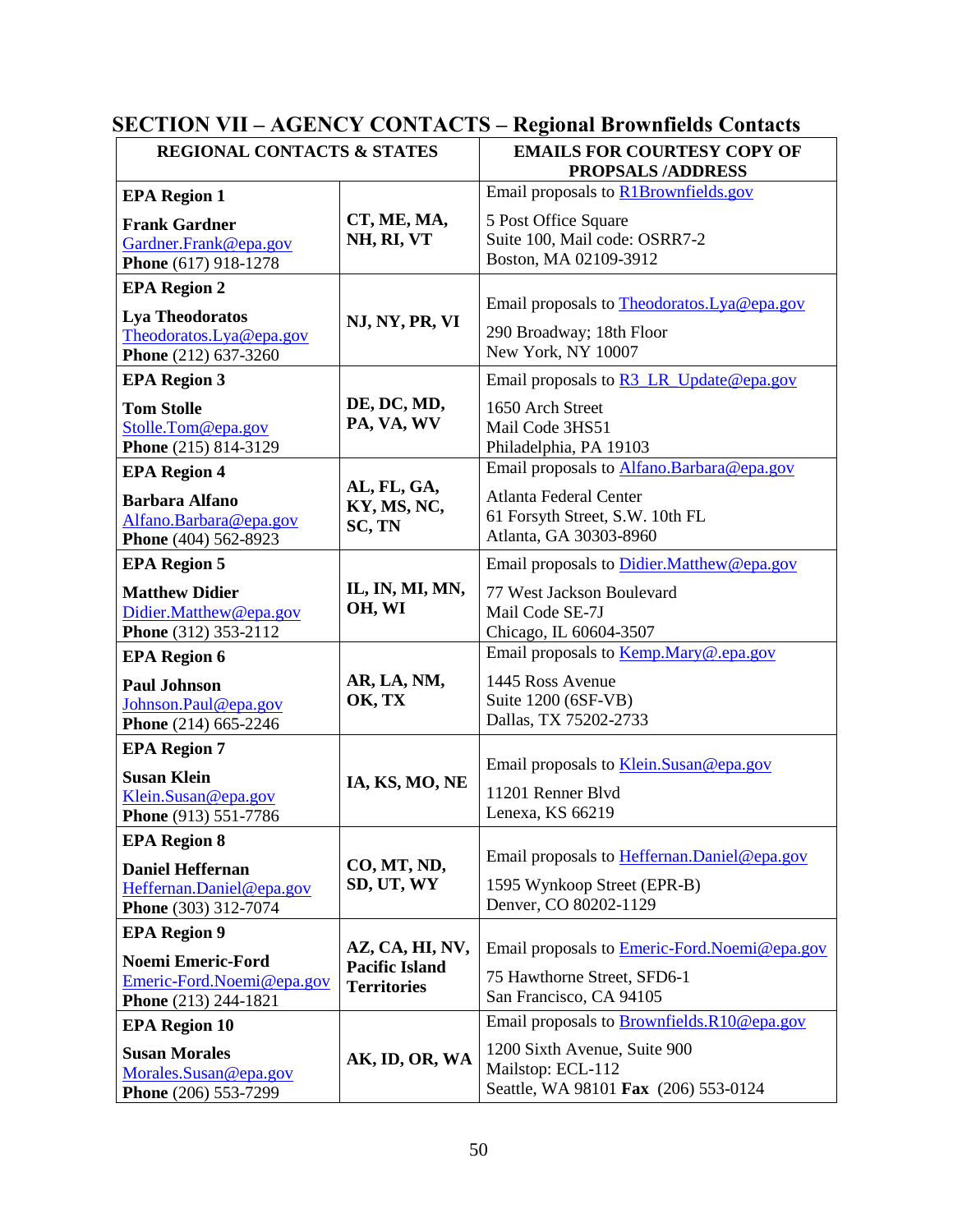# **Appendix 1 Information on Sites Eligible for Brownfields Funding Under CERCLA §104(k)**

### <span id="page-50-0"></span>**1.1 Introduction**

The information provided in this Appendix will be used by EPA in determining the eligibility of any property for brownfields grant funding. The Agency is providing this information to assist you in developing your proposal for funding under CERCLA §104(k) and to apprise you of information that EPA will use in determining the eligibility of any property for brownfields grant funding.

**This information is used by EPA solely to make applicant and site eligibility determinations for Brownfields grants and is not legally binding for other purposes including federal, state, or tribal enforcement actions.** 

# **1.2 General Definition of Brownfield Site**

## **The Brownfields Law defines a "Brownfield Site" as:**

"...real property, the expansion, redevelopment, or reuse of which may be complicated by the presence or potential presence of a hazardous substance, pollutant, or contaminant."

Brownfield sites include all "real property," including residential, as well as commercial and industrial properties.

# **1.3 Additional Areas Specifically Eligible for Funding**

The Brownfields Law also identifies three additional types of properties that are specifically eligible for funding:

- 1. Sites contaminated by **controlled substances**.
- 2. Sites contaminated by **petroleum or a petroleum product**.
- 3. **Mine-scarred lands**.

See below for guidance on determining the scope of each of these three types of sites. Applicants should identify properties included within their funding proposals that fall within the scope of any of the following three areas.

# **1.3.1 Contamination by Controlled Substance**

Sites eligible for funding include real property, including residential property, that is contaminated by a controlled substance. A "controlled substance" is defined under the Controlled Substances Act as "a drug or other substance, or immediate precursor, included in schedule I, II, III, IV, or V of part B of this title (21 USC Section 812). The term does not include distilled spirits, wine, malt beverages, or tobacco..." For example, sites eligible for brownfields funding may include private residences formerly used for the manufacture and/or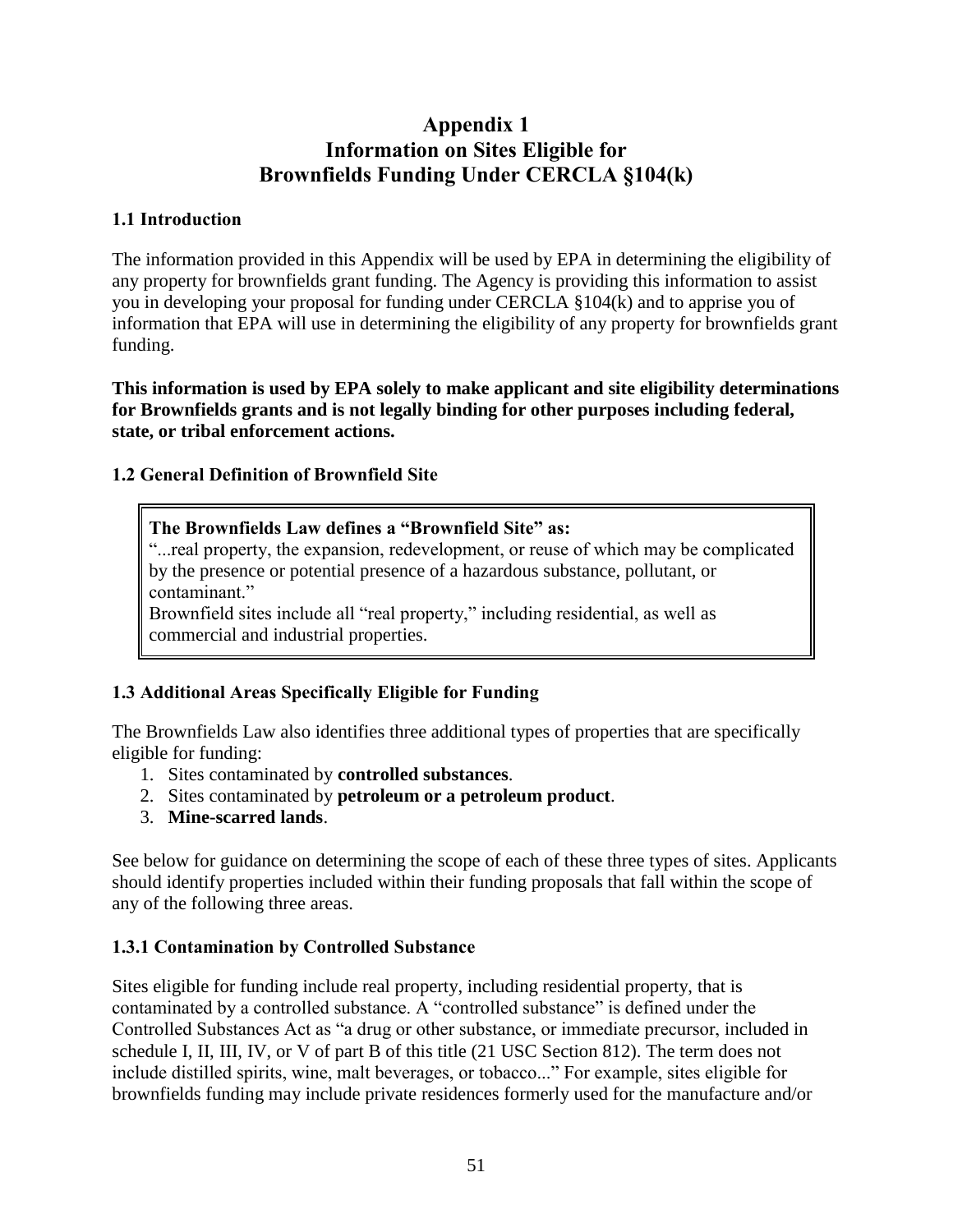distribution of methamphetamines or other illegal drugs where there is a presence or potential presence of controlled substances or pollutants, contaminants, or hazardous substances (e.g., red phosphorous, kerosene, acids).

## **1.3.2 Contamination by Petroleum or Petroleum Product**

Petroleum-contaminated sites must meet certain requirements to be eligible for brownfields funding. Petroleum is defined under CERCLA as "crude oil or any fraction thereof which is not otherwise specifically listed or designated as a hazardous substance under that section."

For a petroleum-contaminated site(s) that otherwise meets the definition of a brownfield site to be eligible for funding, EPA or the state must determine:

- 1. The site is of "relatively low risk" compared with other "petroleum-only" sites in the state; and
- 2. There is no viable responsible party.
- 3. The site will not be assessed, investigated, or cleaned up by a person that is potentially liable for cleaning up the site.
- 4. The site must not be subject to a corrective action order under the Resource Conservation and Recovery Act (RCRA) §9003(h).

Site-specific assessment or cleanup grant proposals for petroleum-contaminated sites must provide information in their proposal indicating whether the site meets each of the criteria listed above. If EPA awards an applicant a revolving loan fund grant, the state or EPA must make the same determinations for site(s) that will be cleaned up under a loan or subgrant. These criteria are explained below.

**Please note that states may, but are not required to, use this guidance to determine whether sites contaminated by petroleum or petroleum products are eligible for brownfields grant funding. States may apply their own laws and regulations, if applicable, to eligibility determinations under this section.** 

**Note: A petroleum eligibility determination by the EPA or a state under CERCLA section 101(39)(D) for the purpose of brownfields funding does not release any party from obligations under any federal or state law or regulation, or under common law, and does not impact or limit EPA or state enforcement authorities against any party.** 

#### "Relatively Low Risk"

Applicants whose brownfield site(s) include properties or portions of properties contaminated with petroleum or petroleum products must provide information in their proposal indicating that the property represents a relatively low risk (compared to other petroleum-only sites). EPA's view is that the following types of petroleum-contaminated sites are high-risk sites, or are not of "relatively low risk:"

- 1. "High risk" sites currently being cleaned up using LUST trust fund monies.
- 2. Any petroleum-contaminated site that currently is subject to a response under the Oil Pollution Act (OPA).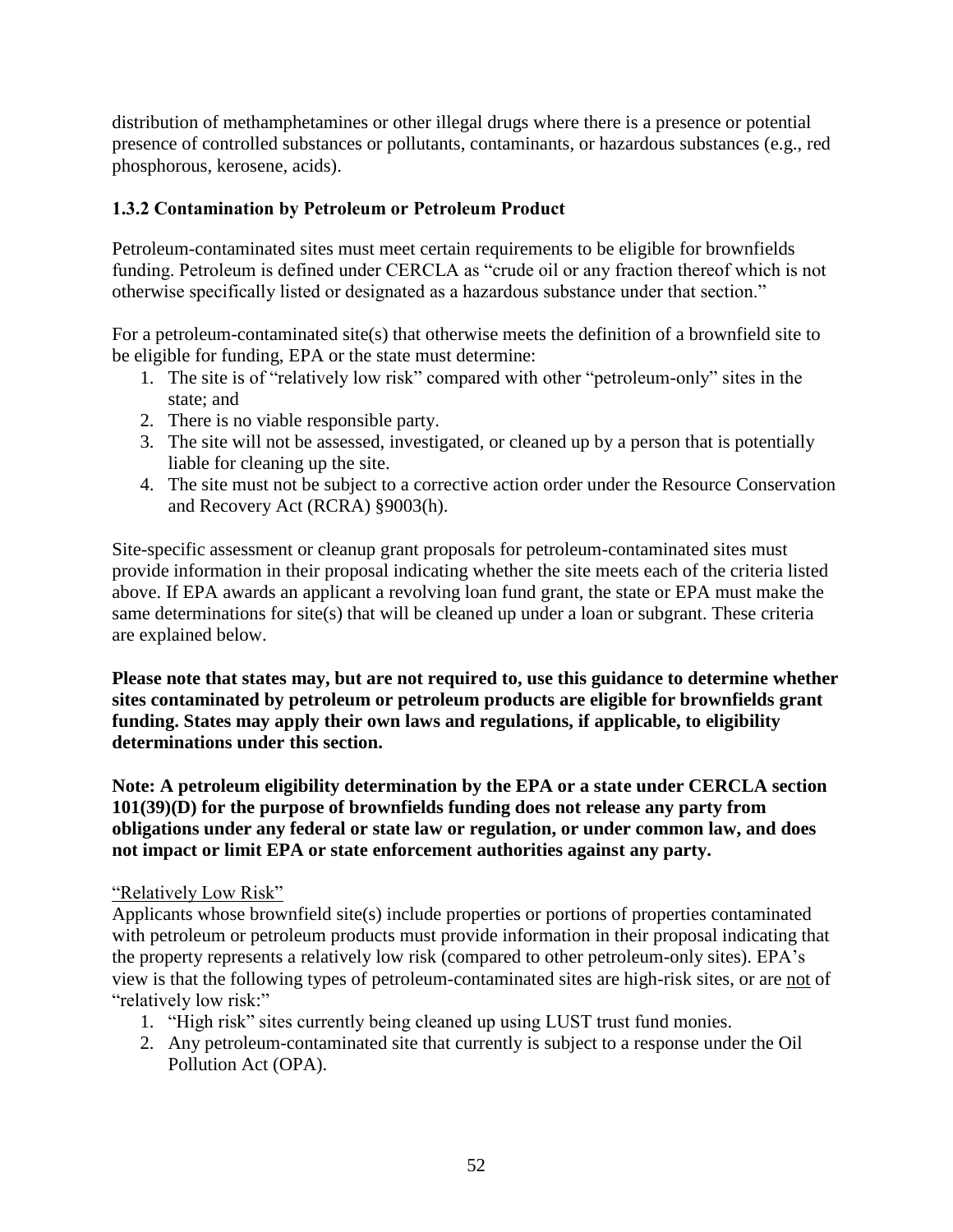#### **Note: Any site that does not fall under any of the provisions listed above would be considered to be of relatively low risk for purposes of determining eligibility for a brownfields grant.**

### "A Site for Which There is No Viable Responsible Party"

EPA or the state is required to determine that there is no viable responsible party that can address the petroleum contamination at the site. If EPA, or the state, identifies a party that is responsible for the activities contemplated by the grant proposal, and that party is financially viable, then the site is not eligible for funding and EPA cannot award the grant. This analysis is twofold – EPA or the state must first determine whether a responsible party exists and, if a responsible party is identified, then determine whether that party is viable for the activities identified in the grant proposal. Applicants are responsible for providing information in their proposal that demonstrates that the activities for which they seek funding have no viable responsible party.

A petroleum-contaminated site may be determined to have no responsible party if the site was last acquired (regardless of whether the site is owned by the applicant) through tax foreclosure, abandonment, or equivalent government proceedings, and that the site meets the criteria in (1) below. Any petroleum-contaminated site not acquired by a method listed above will be determined to have a responsible party if the site fails to meet the criteria in both (1) and (2) below.

1. No responsible party has been identified for the site through:

 $\overline{a}$ 

- a. an unresolved judgment rendered in a court of law or an administrative order that would require any party (including the applicant) to conduct the activities (including assessment, investigation or cleanup) contemplated by the grant proposal;
- b. an unresolved enforcement action by federal or state authorities that would require any party (including the applicant) to conduct the activities (including assessment, investigation, or cleanup) contemplated by the grant proposal; or
- c. an unresolved citizen suit, contribution action, or other third party claim brought against the current or immediate past owner for the site that would, if successful, require the activities (including assessment, investigation, or cleanup) contemplated by the grant proposal to be conducted.
- 2. The current and immediate past owner did not dispense or dispose of, or own the subject property during the dispensing or disposal of, any contamination at the site, did not exacerbate the contamination at the site, and took reasonable steps with regard to the contamination at the site. $1$

If no responsible party is identified above, then the petroleum-contaminated site may be eligible for funding. If a responsible party is identified above, EPA or the state must next

<sup>&</sup>lt;sup>1</sup> For purposes of determining petroleum brownfield grant eligibility, "reasonable steps with regard to contamination at the site" includes, as appropriate: stopping continuing releases, preventing threatened future releases, and preventing or limiting human, environmental, or natural resource exposure to earlier petroleum or petroleum product releases. Reasonable steps are discussed in more detail on pages 9-12 of EPA's March 6, 2003, "*Common Elements*" guidance.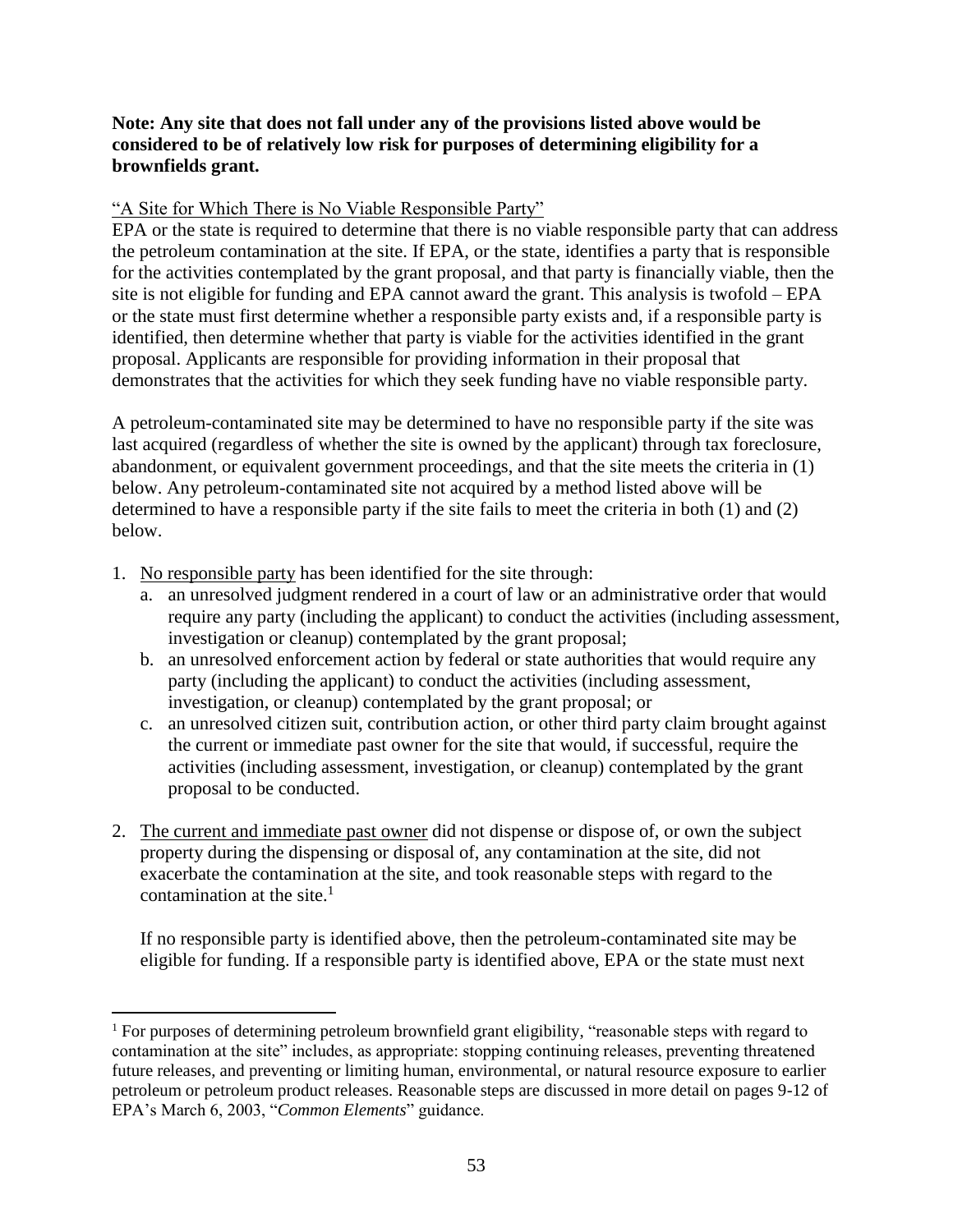determine whether that party is viable. If any such party is determined to be viable, then the petroleum-contaminated site is not eligible for funding.

If there is a responsible party for the site, the applicant should explain in its application what steps it took to determine a responsible party's financial status, and why the information presented indicates that the responsible party is not viable. A state making the "viable responsible party" determination for the applicant may use the standards contained in this Appendix or its own standard. If a state is not making the determination or a tribe is the applicant, EPA will follow the standard set forth in this Appendix. Note that any viability determination made by EPA is for purposes of the CERCLA Section 104(k) grant program only.

EPA will consider a party to be viable if the party is financially capable of conducting the activity (i.e., assessment, investigation, or cleanup) identified in the grant proposal.

Generally, EPA will consider ongoing businesses or companies (corporations, LLCs, partnerships, etc.) and government entities to be viable. EPA will generally deem a defunct or insolvent company and an individual responsible party to be not viable. EPA will apply these assumptions to its petroleum grant viability determinations, unless there is information suggesting that the assumption is not appropriate in a particular case (e.g., if there is information that an individual has adequate financial resources to address contamination at a site, or if there is information indicating an ongoing business is not, in fact, viable). An applicant should indicate if one of the above assumptions applies and provide support for the assertion. In circumstances not covered by one of the above assumptions, the applicant should explain why the responsible party is not viable.

An applicant seeking to determine the financial status (i.e., the viability) of a responsible party should consider consulting the following resources and any other resources it may deem to be useful to make this determination:

- 1. **Responsible Party**: Ask the responsible party for its financial information (tax returns, bank statements, financial statements, insurance policies designed to address environmental liabilities, etc.), especially if the responsible party is still associated with the site or is the applicant, and, therefore, will receive the benefit of the grant. An applicant that is a responsible party and claiming it is not viable should provide conclusive information, such as an INDIPAY or MUNIPAY analysis, on its inability to pay for the assessment or cleanup.
- 2. **Federal, State, and Local Records**: Federal, state, and local (i.e., county and city) records often provide information on the status of a business. An applicant that is a state or local government should at the very least search its own records for information on a responsible party. Examples of such resources include regulatory records (e.g., state hazardous waste records), Secretary of State databases, and property/land records.
- 3. **Public and Commercial Financial Databases**: Applicants also may obtain financial data from publicly available and commercial sources. Listed below are examples of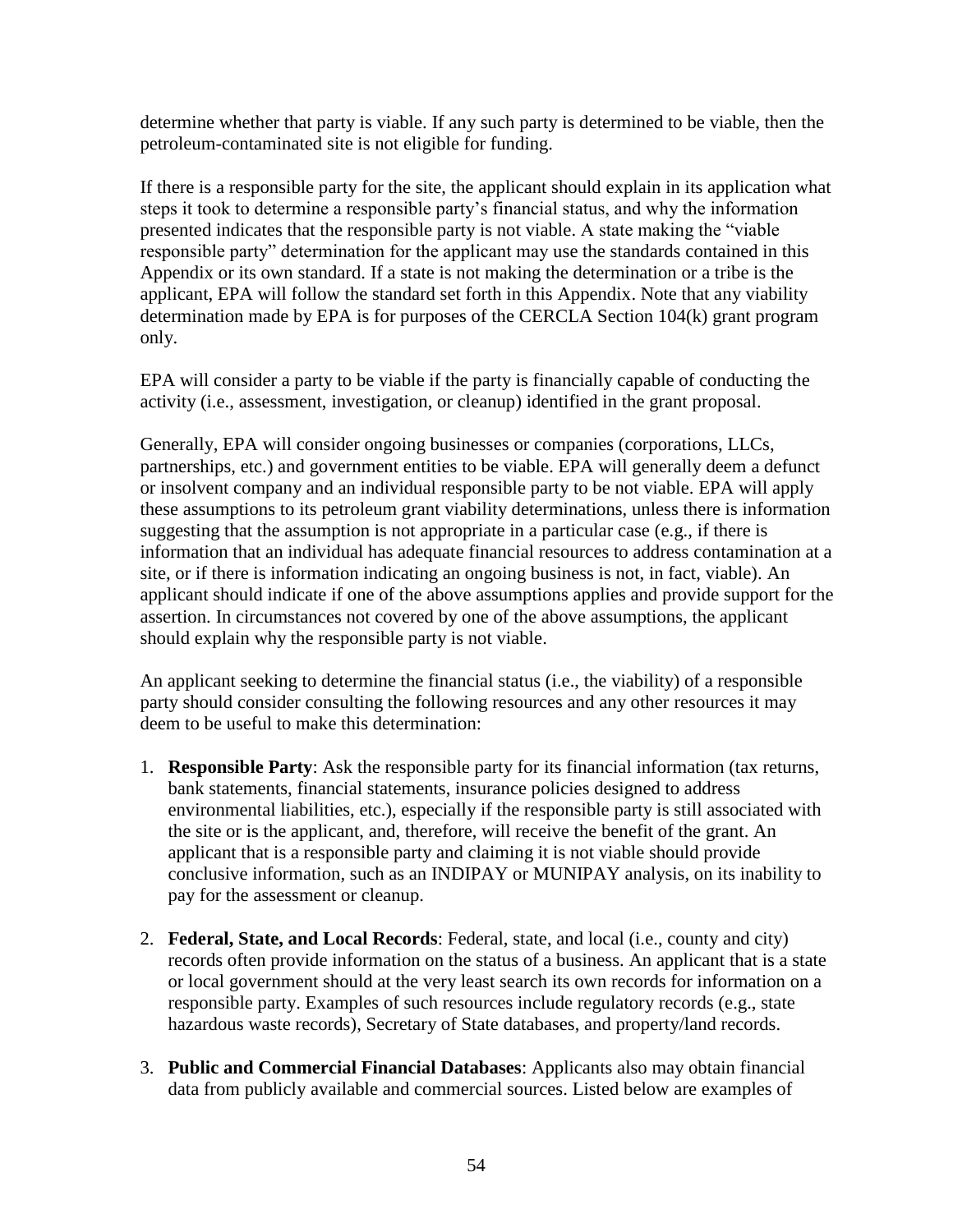sources for financial data that applicants may consider. Please note that some commercial sources may charge fees. EPA does not endorse the use of any specific sources, and EPA will accept reliable data from other sources as part of a proposal for funding.

Examples of sources: Lexis/Nexus, Dun & Bradstreet reports, Hoover's Business Information, Edgar Database of Corporate Information, Thomas Register of American Manufacturers, The Public Register, Corporate Annual Reports, Internet search engines (Google, Ask).

## "Cleaned Up by a Person Not Potentially Liable"

Brownfields funding may be awarded for the assessment and cleanup of petroleum-contaminated sites provided they meet the requests below.

- 1. The applicant has not dispensed or disposed of or owned the property during the dispensing or disposal of petroleum or petroleum product at the site, and
- 2. The applicant did not exacerbate the contamination at the site and took reasonable steps with regard to the contamination at the site.

"Is not subject to any order issued under §9003(h) of the Resource Conservation and Recovery Act (RCRA)"

Proposals that include requests for an assessment or direct cleanup grant to address petroleumcontaminated sites must not be subject to a corrective action order under RCRA §9003(h). If EPA awards an applicant a revolving loan fund grant, the state or EPA must make the same determination for site(s) that will be cleaned up under a loan or subgrant.

# **1.3.3 Mine-Scarred Lands**

Mine-scarred lands are eligible for brownfields funding. EPA's view is that "mine-scarred lands" are those lands, associated waters, and surrounding watersheds where extraction, beneficiation, or processing of ores and minerals (including coal) has occurred. For the purposes of this section, the definition of extraction, beneficiation, and processing is the definition found at 40 CFR 261.4(b)(7).

Mine-scarred lands include abandoned coal mines and lands scarred by strip mining.

Examples of coal mine-scarred lands may include, but are not limited to:

- abandoned surface coal mine areas;
- abandoned deep coal mines;
- abandoned coal processing areas;
- abandoned coal refuse areas;
- acid or alkaline mine drainage; and
- associated waters affected by abandoned coal mine (or acid mine) drainage or runoff, including stream beds and adjacent watersheds.

Examples of non-coal hard rock mine-scarred lands may include, but are not limited to:

- abandoned surface and deep mines;
- abandoned waste rock or spent ore piles;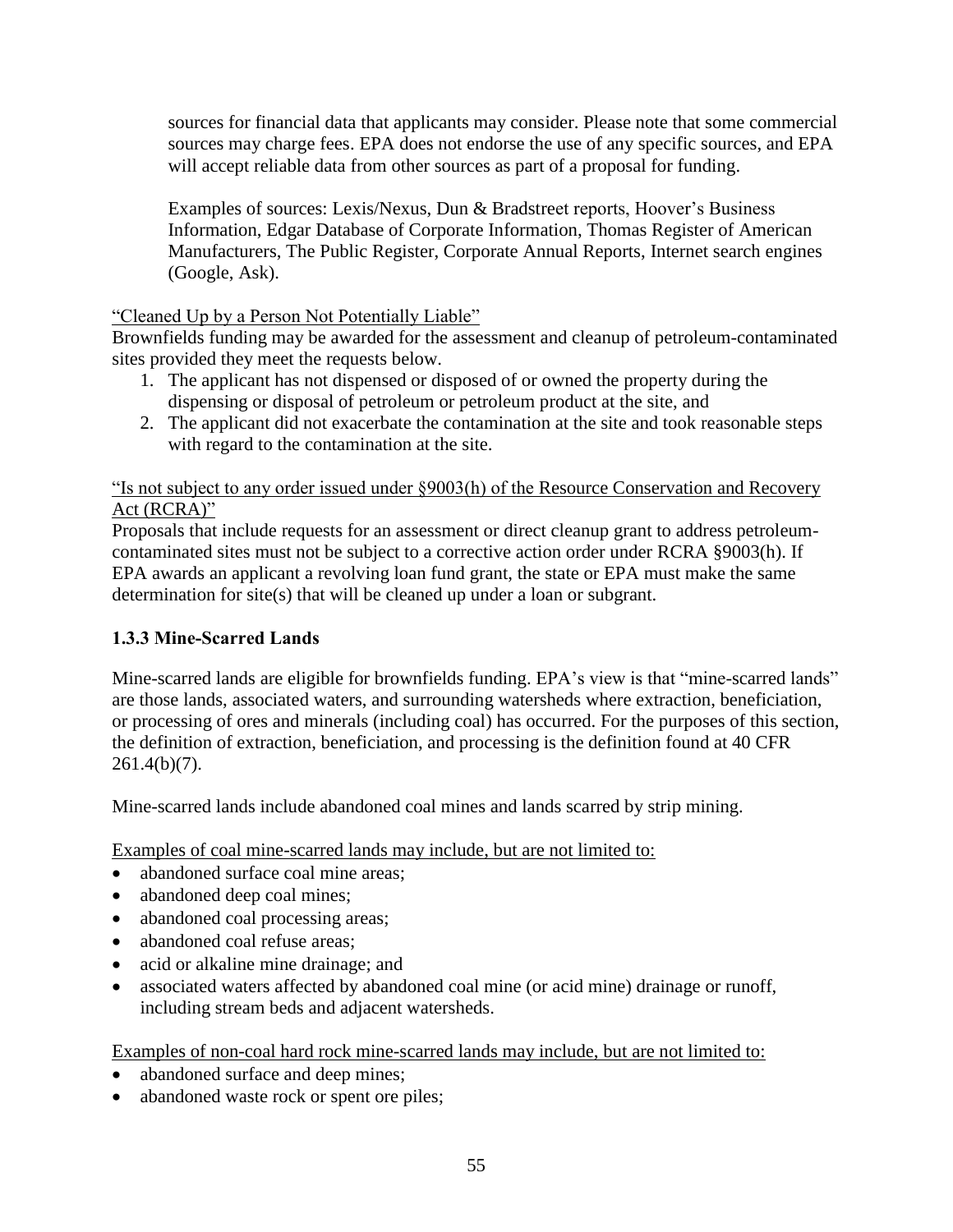- abandoned roads constructed wholly or partially of waste rock or spent ore;
- abandoned tailings, disposal ponds, or piles;
- abandoned ore concentration mills;
- abandoned smelters:
- abandoned cyanide heap leach piles;
- abandoned dams constructed wholly or partially of waste rock, tailings, or spent ore;
- abandoned dumps or dump areas used for the disposal of waste rock or spent ore;
- acid or alkaline rock drainage; and
- waters affected by abandoned metal mine drainage or runoff, including stream beds and adjacent watersheds.

## **1.4 Sites Not Eligible for Brownfields Funding**

The following three types of properties are not eligible for brownfields funding under the Brownfields Law, even on a property-specific basis. Applicants should not include these types of sites in the funding proposals.

- 1) Facilities listed or proposed for listing on the National Priorities List (NPL).
- 2) Facilities subject to unilateral administrative orders, court orders, administrative orders on consent, or judicial consent decrees issued to or entered into by parties under CERCLA.
- 3) Facilities that are subject to the jurisdiction, custody, or control of the U.S. government. Facilities owned by, or under the custody or control of, the federal government are not eligible for brownfields funding. EPA's view is that this exclusion may not extend to:
	- a. privately-owned, Formerly Used Defense Sites (FUDS);
	- b. privately-owned, Formerly Utilized Sites Remedial Action Program (FUSRAP) properties; and
	- c. other former federal properties that have been disposed of by the U.S. government.

Note that land held in trust by the U.S. government for an Indian tribe is not excluded from funding eligibility. In addition, eligibility for brownfields funding does not alter a private owner's ability to cost recover from the federal government in cases where the previous federal government owner remains liable for environmental damages.

### **1.5 Particular Classes of Sites Eligible for Brownfields Funding Only With Property-Specific Determinations**

The following special classes of property are generally ineligible brownfield sites unless EPA makes a "Property-Specific Determination" and determines they are eligible for funding. These include:

- properties subject to planned or ongoing removal actions under CERCLA;
- properties with facilities that have been issued or entered into a unilateral administrative order, a court order, an administrative order on consent, or judicial consent decree or to which a permit has been issued by the United States or an authorized state under RCRA, FWPCA, TSCA, or SDWA;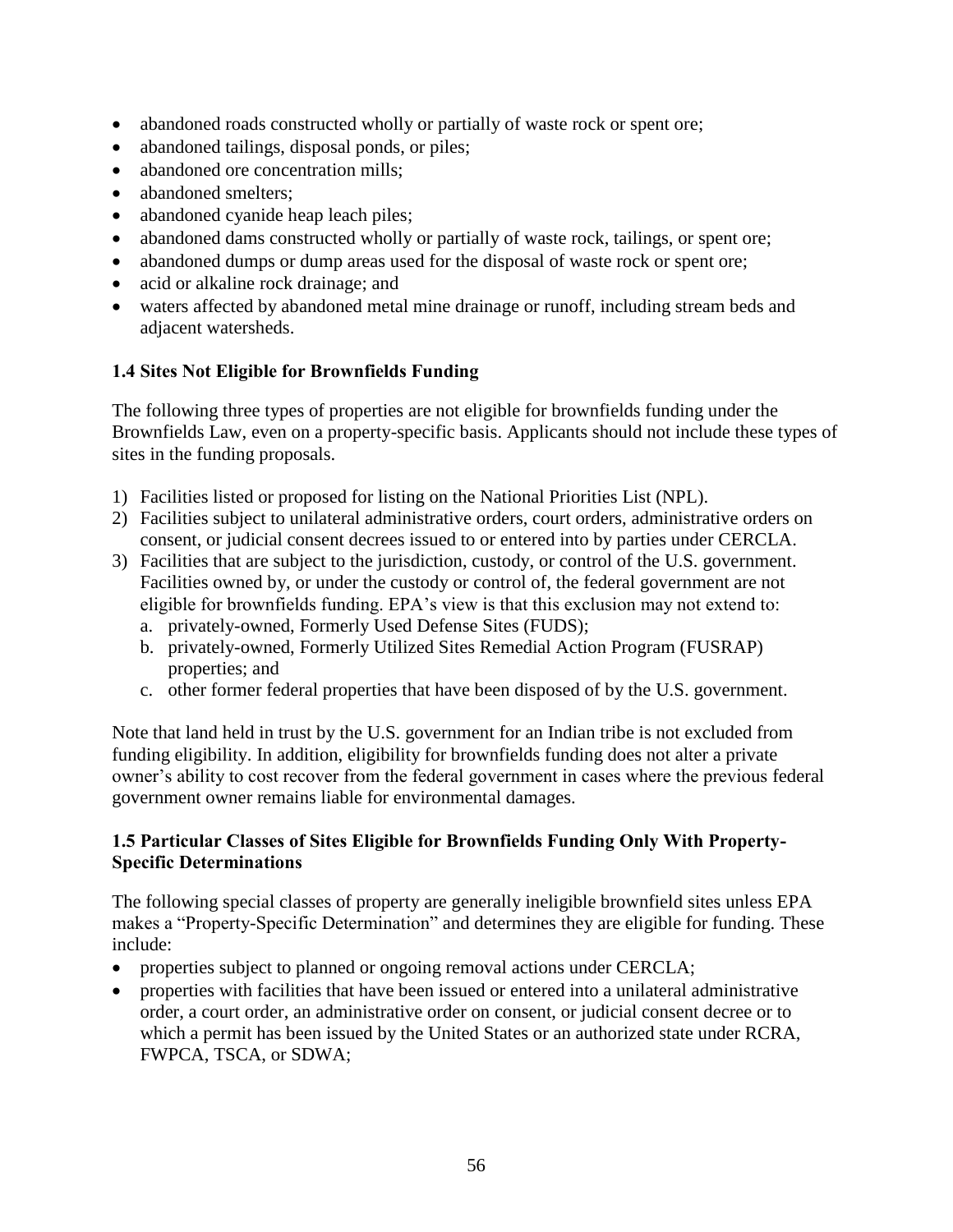- properties with facilities subject to RCRA corrective action  $(\frac{2004(u)}{u})$  or  $\frac{2008(h)}{u}$  to which a corrective action permit or order has been issued or modified to require the implementation of corrective measures;
- properties that are land disposal units that have submitted a RCRA closure notification or that are subject to closure requirements specified in a closure plan or permit;
- properties where there has been a release of PCBs and all or part of the property is subject to TSCA remediation; and
- properties that include facilities receiving monies for cleanup from the LUST trust fund.

EPA's approval of Property-Specific Determinations will be based on whether or not awarding a grant will protect human health and the environment and either promote economic development or enable the property to be used for parks, greenways, and similar recreational or nonprofit purposes. Property-Specific Determination requests should be attached to your proposal and do not count in the 15-page limit. See the Brownfields FAQs at

[http://www2.epa.gov/sites/production/files/2015-10/documents/fy16\\_faqs.pdf](http://www2.epa.gov/sites/production/files/2015-10/documents/fy16_faqs.pdf) for more information on how to prepare and submit a Property-Specific Determination.

## **1.5.1 Facilities Subject to CERCLA Removal Actions**

Properties (including parcels of properties) where there are removal actions may not receive funding, unless EPA makes a property-specific determination of funding eligibility.

EPA's view is that a removal may be identified by the occurrence of one of the following events, whichever occurs first in time: EPA issues an action memo; EPA issues an Engineering Evaluation/Cost Analysis approval memo; EPA mobilizes onsite; EPA issues a notice of federal interest to one or more potentially responsible parties (PRPs), which in emergencies may be made verbally; or EPA takes other actions that are consistent with a removal.

Once a removal action is complete, a property is eligible for brownfields funding without having to obtain a property-specific funding determination. EPA's view is that, solely for the purposes of eligibility to receive brownfields funding, a removal is complete when the actions specified in the action memorandum are met, or when the contractor has demobilized and left the site (as documented in the "pollution report" or POLREP). Applicants applying for brownfields funding for sites at which removal actions are complete must include documentation of the action being complete with their funding proposal.

Parcels of facilities not affected by removal action at the same property may apply for brownfields funding and may be eligible for brownfields funding on a property-specific basis. Property-specific funding decisions will be made in coordination with the on-scene coordinator (OSC) to ensure that all removals and cleanup activities at the property are conducted in safe and protective manners and to ensure that the OSC retains the ability to address all risks and contamination.

Please note that if a federal brownfields-funded site assessment results in identifying the need for a new removal action, the grantee may continue to expend assessment grant funds on additional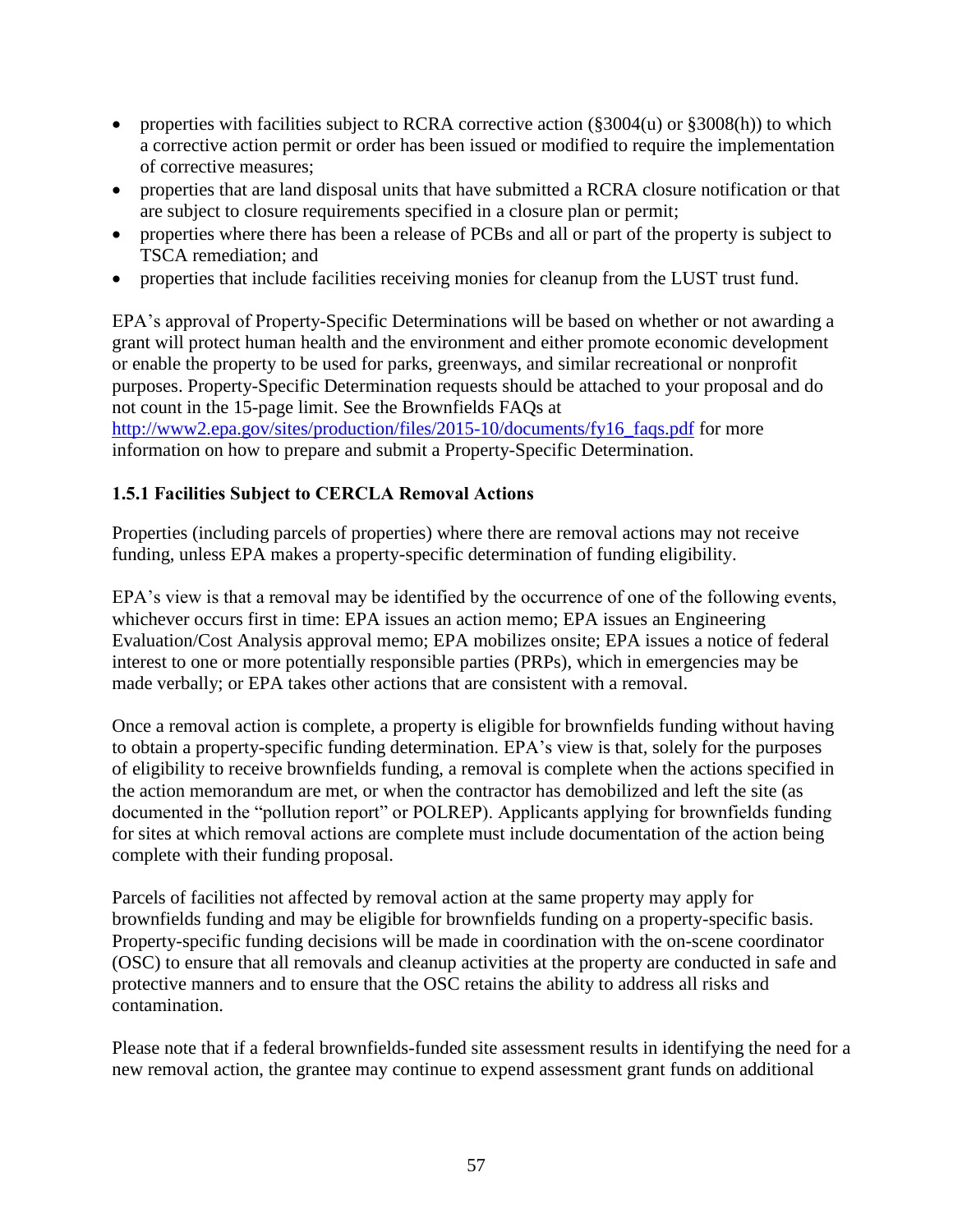assessment activities. However, any additional expenditure of federal brownfields funds and any additional site assessment activities should be conducted in coordination with the OSC for the site.

### **1.5.2 Facilities to which a permit has been issued by the United States or an authorized state under the Resource Conservation and Recovery Act (RCRA), the Federal Water Pollution Control Act, the Toxic Substances Control Act, or the Safe Drinking Water Act**

Generally, in cases where a property or a portion of a property is permitted under the Resource Conservation and Recovery Act, Section §1321 of the Clean Water Act, the Safe Drinking Water Act, and/or the Toxic Substances and Control Act, the property, or portion of the property, may not receive funding without a property-specific determination. Therefore, applicants should review the following guidance regarding which types of permitted facilities may not receive funding unless EPA makes a property-specific determination to provide funding. Applicants should note that the exclusion for permitted facilities does not extend to facilities with National Pollutant Discharge Elimination System (NPDES) permits issued under the authorities of the Federal Water Pollution Control Act, but is limited to facilities issued permits under the authorities of the Oil Pollution Act (i.e., §1321 of FWPCA).

In cases where one or more portions of a property are not eligible for funding, the applicant should identify the specific permit and situation that causes the property to be excluded. In addition, the applicant must include, within the proposal, documentation that federal brownfields funding for the assessment or cleanup of the property will further the goals established for property-specific funding determinations as described in the Brownfields FAQs at [http://www2.epa.gov/sites/production/files/2015-10/documents/fy16\\_faqs.pdf.](http://www2.epa.gov/sites/production/files/2015-10/documents/fy16_faqs.pdf)

In some cases, a facility may not have a permit or order because it is not in compliance with federal or state environmental laws requiring that it obtain a permit or the facility has failed to notify EPA of its regulatory status. Such facilities are not eligible for brownfields funding. For example, a RCRA treatment unit operator is required to obtain a permit and/or notify EPA of its operation. An operator that fails to fulfill those obligations will likely not have a permit or order as EPA will be unaware of its existence. Therefore, it is EPA's view that such facilities are ineligible to receive brownfields funds as a result of their failure to comply with a basic regulatory requirement. Additional guidance on the eligibility of RCRA-permitted facilities, including facilities under administrative or court orders, including corrective action orders, is provided in the Brownfields FAQs at [http://www2.epa.gov/sites/production/files/2015-](http://www2.epa.gov/sites/production/files/2015-10/documents/fy16_faqs.pdf) [10/documents/fy16\\_faqs.pdf.](http://www2.epa.gov/sites/production/files/2015-10/documents/fy16_faqs.pdf)

# **1.5.3 RCRA Sites**

### RCRA Facilities that are Eligible for Funding

EPA's view is that the following types of RCRA facilities are eligible for brownfields funding and do not require Property-Specific Determinations:

- a. RCRA interim status facilities that are not subject to any administrative or judicial order or consent decree;
- b. RCRA interim status facilities that are subject to administrative or judicial orders that do **not**  include corrective action requirements or any other cleanup provisions (e.g., RCRA §3008(a) orders without provisions requiring the owner/operator to address contamination); and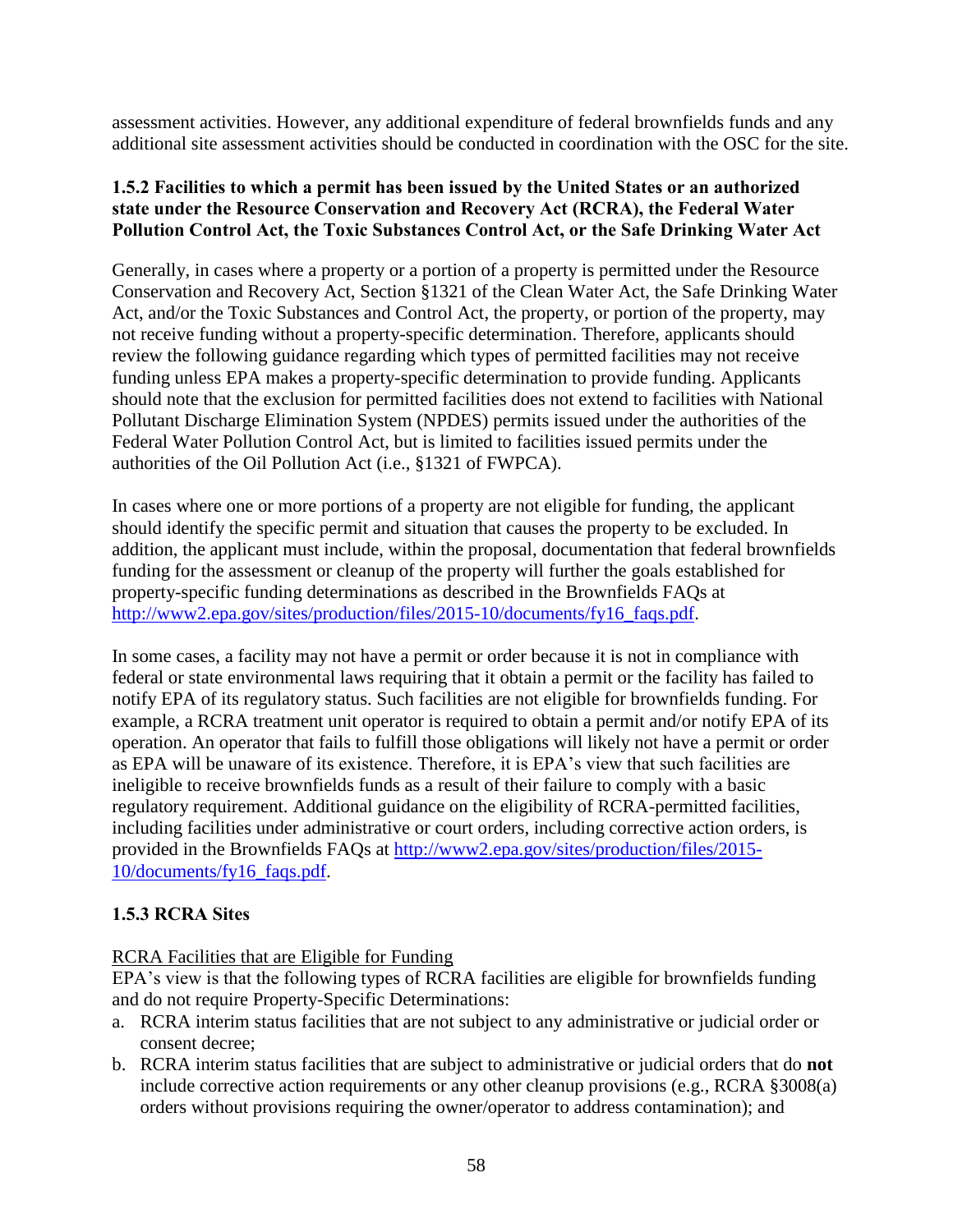c. parcels of RCRA facilities that are not under the scope of a RCRA permit or administrative or judicial order.

### RCRA Facilities that Require Property-Specific Determinations

#### EPA's view is that the following types of RCRA facilities **may not receive funding without a property-specific determination**:

- a. RCRA-permitted facilities;
- b. RCRA interim status facilities with administrative orders requiring the facility to conduct corrective action or otherwise address contamination, including facilities with orders issued under the authorities of RCRA §3008(a), §3008(h), §3013, and §7003;
- c. facilities under court order or under an administrative order on consent or judicial consent decree under RCRA or CERCLA that require the facility to conduct corrective action or otherwise address contamination at the facility; and
- d. land disposal units that have notified EPA or an authorized state of their intent to close and have closure requirements specified in closure plans or permits.

## **1.5.4 Land disposal units that have filed a closure notification under Subtitle C of RCRA and to which closure requirements have been specified in a closure plan or permit**

RCRA hazardous waste landfills that have submitted closure notifications, as required under 40 CFR 264.112(d) or 265.112(d), generally will not be funded. This may include permitted facilities that have filed notification of closure and for which EPA and/or an authorized state is proceeding with final closure requirements for the facility. For interim status facilities, this is done through approval of a closure plan submitted with closure notification. For permitted facilities, this is routinely done as a modification to the permit, requested by the facility at the time of closure notification.

Please note that RCRA hazardous waste landfills that have submitted closure notifications may be eligible for brownfields funding with a Property-Specific Determination.

# **1.5.5 Sites Contaminated with PCBs**

The Brownfields Law excludes from funding eligibility portions of facilities where there has been a release of PCBs that are subject to remediation under TSCA.

EPA's view is that all portions of properties **are eligible** for brownfields site assessment grants, except where EPA has initiated an involuntary action with any person to address PCB contamination. Also, it is EPA's view that all portions of properties **are eligible** for cleanup and RLF grants, except where EPA has an ongoing action against a disposer to address PCB contamination. However, any portion of a property where EPA has initiated an involuntary action with any person to address PCB contamination and portions of properties where EPA has an ongoing action against a disposer to address PCB contamination will require a Property-Specific Determination to be eligible for brownfields funding, including:

 there is a release (or disposal) of any waste meeting the definition of "PCB remediation waste" at 40 CFR 761.3; **and**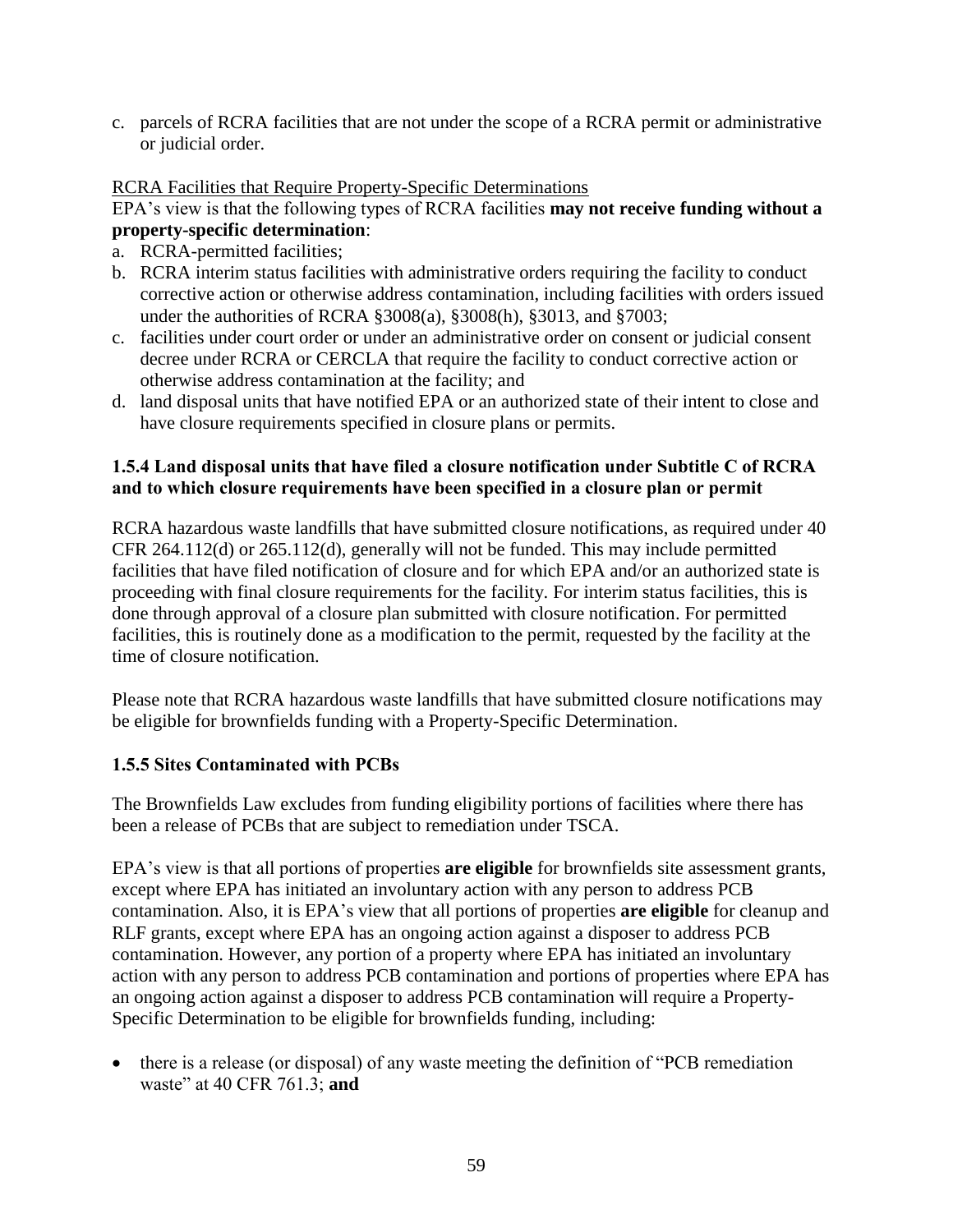- at which EPA has initiated an involuntary action with any person to address the PCB contamination. Such involuntary actions could include:
	- enforcement action for illegal disposal;
	- Regional Administrator's order to characterize or remediate a spill or old disposal (40 CFR 761.50(b)(3));
	- penalty for violation of TSCA remediation requirements;
	- superfund removal action; or
	- remediation required under RCRA §3004(u) or §3004(v).

PCBs may be remediated under any one of the following provisions under TSCA:

- a. section 761.50(b)(3), the directed characterization, remediation, or disposal action;
- b. section 761.61(a), the self-implementing provision;
- c. an approval issued under §761.61(c), the risk-based provision;
- d. section 761.61(b) to the level of PCB quantification (i.e., 1 ppm in soil);
- e. an approval issued under §761.77, the coordinated approval provision;
- f. section 761.79, the decontamination provision;
- g. an existing EPA PCB Spill Cleanup Policy; or
- h. any future policy or guidance addressing PCB spill cleanup or remediation specifically addressing the remediation of PCBs at brownfield sites.

### **1.5.6 LUST Trust Fund Sites**

The Brownfields Law requires a Property-Specific Determination for funding at those sites (or portions of properties) for which assistance for response activity has been obtained under Subtitle I of RCRA from the LUST trust fund. EPA's view is that this provision may exclude UST sites where money is being spent on actual assessment and/or cleanup of UST/petroleum contamination.

However, in cases where the state agency has used LUST trust fund money for state program oversight activities on an UST site, but has not expended LUST trust funds for specific assessment and/or cleanup activities at the site, the site would be eligible for brownfields funding and does not need a Property-Specific Determination. Such sites may receive brownfields funding on a property-specific basis, if it is determined that brownfields funding will protect human health and the environment and the funding will promote economic development or enable the creation of, preservation of, or addition to greenspace (see guidance on documenting eligibility for property-specific funding determinations provided in the Brownfields FAQs at [http://www2.epa.gov/sites/production/files/2015-10/documents/fy16\\_faqs.pdf\)](http://www2.epa.gov/sites/production/files/2015-10/documents/fy16_faqs.pdf).

#### **Examples of sites receiving LUST trust fund monies that EPA would consider to be good candidates to receive brownfields grants or loans include:**

- a. all UST fields pilots (50 pilots);
- b. sites (or portions of properties) where an assessment was completed using LUST trust fund monies and the state has determined that the site is a low-priority UST site, and therefore, additional LUST trust fund money cannot be provided for the cleanup of petroleum contamination, but the site still needs some cleanup and otherwise is a good candidate for economic revitalization; and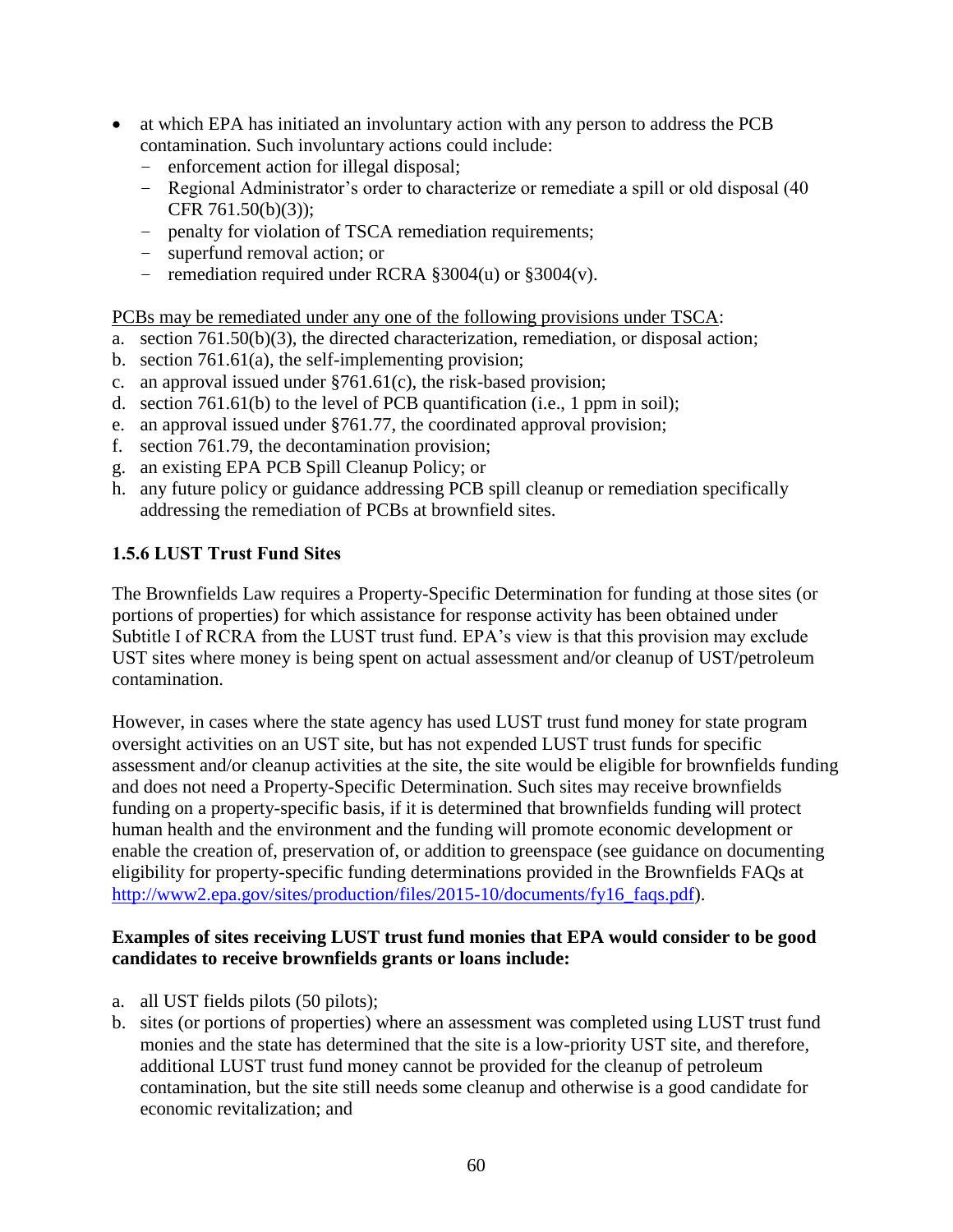c. sites (or portions of properties) where LUST trust fund money was spent for emergency activities, but then the site was determined to be ineligible for further expenditures of LUST trust funds, yet the site needs additional funding for continued assessment and/or cleanup that will contribute to economic revitalization of the site.

#### **1.6 Eligible Response Sites/Enforcement Issues**

The Brownfields Law limits EPA's enforcement and cost recovery authorities at "eligible response sites" where a response action is conducted in compliance with a state response program. Section 101(40) of CERCLA defines an "eligible response site" by referencing the general definition of a "brownfield site" in §101(39)(A) and incorporating the exclusions at §101(39)(B). The law places further limitations on the types of properties included within the definition of an eligible response site, but grants EPA the authority to include within the definition of eligible response site, and on a property-specific basis, some properties that are otherwise excluded from the definition. Such property-specific determinations must be based upon a finding that limits an enforcement will be appropriate, after consultation with state authorities, and will protect human health and the environment and promote economic development or facilitate the creation of, preservation, or addition to a park, a greenway, undeveloped property, recreational property, or other property used for nonprofit purposes. While the criteria appear similar to those for determining eligibility for funding on a propertyspecific basis, the determinations are distinct, will be made through a separate process, and may not be based on the same information requested in this document for property-specific funding determinations.

Also, please note that in providing funding for brownfield sites, and given that a limited amount of funding is available for brownfields grants, EPA's goal is to not provide brownfields funding to sites where EPA has a planned or ongoing enforcement action. While EPA does not intend that the existence of a planned or ongoing enforcement action will necessarily disqualify a site from receipt of brownfields funding, EPA does believe it is necessary that EPA be aware of the existence of any such action in making funding decisions. As a result, EPA will conduct an investigation to evaluate whether a site is, or will be, subject to an enforcement action under CERCLA or other federal environmental statutes. EPA is requesting that applicants identify ongoing or anticipated environmental enforcement actions related to the brownfield site for which funding is sought.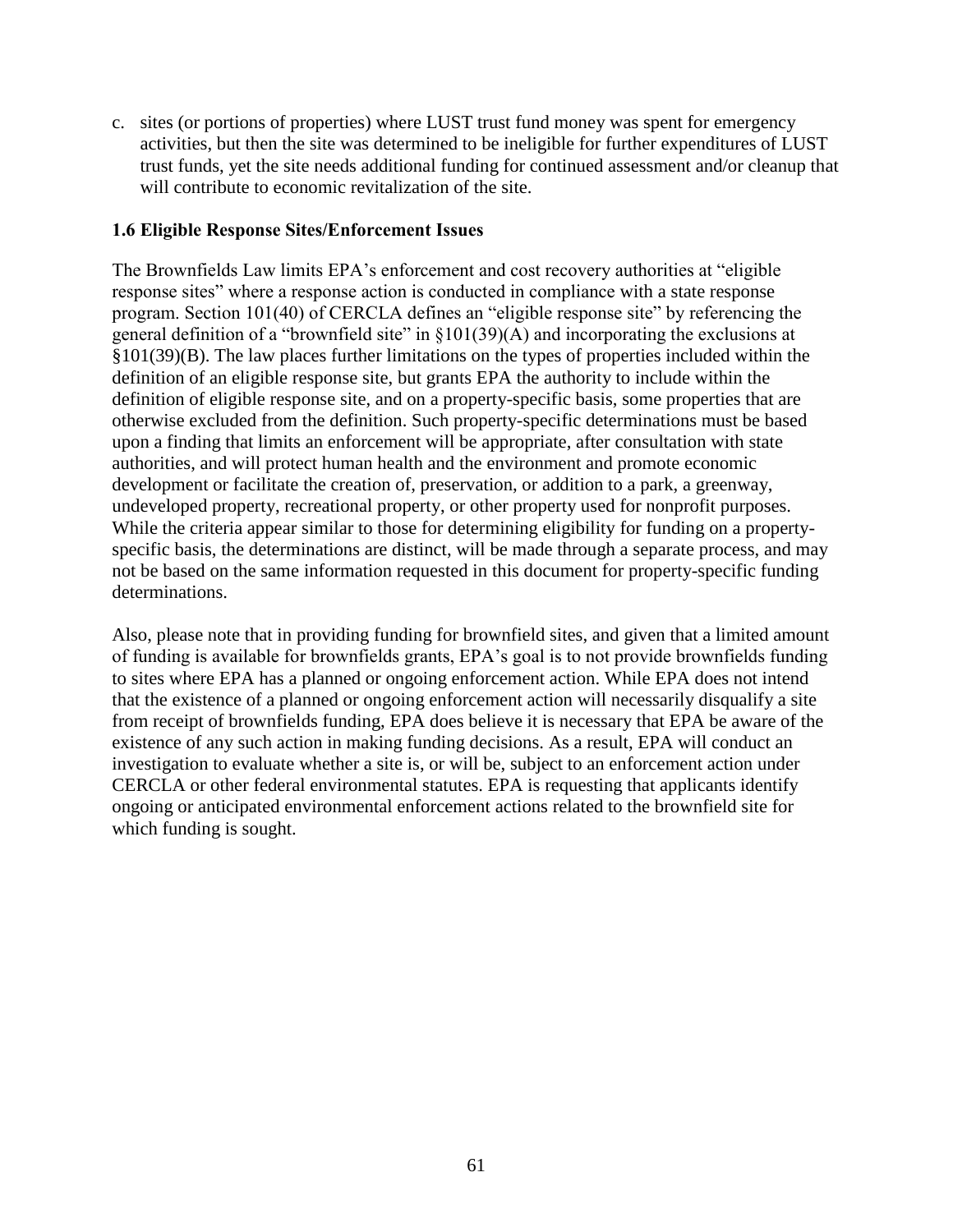# **Appendix 2 Grants.gov Proposal Submission Instructions**

## <span id="page-61-0"></span>**A. Requirement to Submit Through www.grants.gov and Limited Exception Procedures**

Applicants, except as noted below, must apply electronically through [www.grants.gov](http://www.grants.gov/) under this funding opportunity based on the grants.gov instructions in this announcement. If an applicant does not have the technical capability to apply electronically through [www.grants.gov](http://www.grants.gov/) because of limited or no internet access which prevents them from being able to upload the required application materials to [www.grants.gov,](http://www.grants.gov/) the applicant must contact [OGDWaivers@epa.gov](mailto:OGDWaivers@epa.gov) or the address listed below in writing (e.g., by hard copy, email) at *least 15 calendar days prior to the submission deadline under this announcement* to request approval to submit their application materials through an alternate method.

## **Mailing Address:**

OGD Waivers c/o Barbara Perkins USEPA Headquarters William Jefferson Clinton Building 1200 Pennsylvania Ave., N.W. Mail Code: 3903R Washington, DC 20460

## **Courier Address:**

OGD Waivers c/o Barbara Perkins Ronald Reagan Building 1300 Pennsylvania Ave., N.W. Rm # 51267 Washington, DC 20004

In the request, the applicant must include the following information:

- **Funding Opportunity Number (FON)**
- Organization Name and DUNS
- Organization's Contact Information (email address and phone number)
- Explanation of how they lack the technical capability to apply electronically through [www.grants.gov](http://www.grants.gov/) because of 1) limited internet access or 2) no internet access which prevents them from being able to upload the required application materials through [www.grants.gov.](http://www.grants.gov/)

EPA will only consider alternate submission exception requests based on the two reasons stated above and will timely respond to the request -- all other requests will be denied. If an alternate submission method is approved, the applicant will receive documentation of this approval and further instructions on how to apply under this announcement. Applicants will be required to submit the documentation of approval with any initial application submitted under the alternative method. In addition, any submittal through an alternative method must comply with all applicable requirements and deadlines in the announcement including the submission deadline and requirements regarding proposal content and page limits (although the documentation of approval of an alternate submission method will not count against any page limits).

If an exception is granted, it is valid for submissions to EPA for the remainder of the entire calendar year in which the exception was approved and can be used to justify alternative submission methods for application submissions made through December  $31<sup>st</sup>$  of the calendar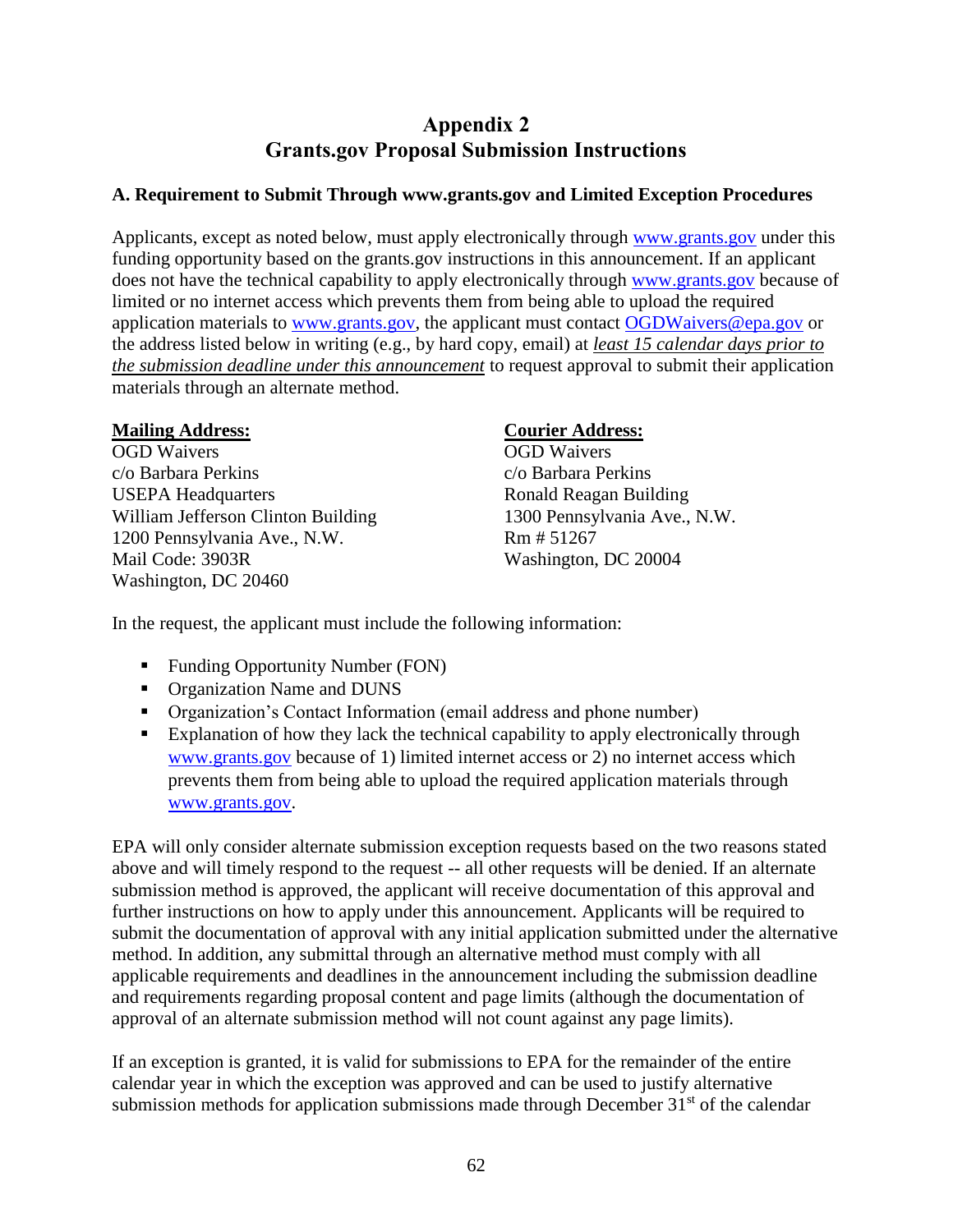year in which the exception was approved (e.g., if the exception was approved on March 1, 2015, it is valid for any competitive or non-competitive application submission to EPA through December 31, 2015). Applicants need only request an exception once in a calendar year and all exceptions will expire on December  $31<sup>st</sup>$  of that calendar year. Applicants must request a new exception from required electronic submission through [www.grants.gov](http://www.grants.gov/) for submissions for any succeeding calendar year. For example, if there is a competitive opportunity issued on December 1, 2015, with a submission deadline of January 15, 2016, the applicant would need a new exception to submit through alternative methods beginning January 1, 2016.

Please note that the process described in this section is only for requesting alternate submission methods. All other inquiries about this announcement must be directed to the Regional Brownfield Contact listed in Section VII. Queries or requests submitted to the email address identified above for any reason other than to request an alternate submission method will not be acknowledged or answered.

## **B. Submission Instructions**

The electronic submission of your application must be made by an official representative of your institution who is registered with [www.grants.gov](http://www.grants.gov/) and is authorized to sign applications for federal assistance. For more information on the registration requirements that must be completed in order to submit an application through [www.grants.gov,](http://www.grants.gov/) go to [www.grants.gov](http://www.grants.gov/) and click on "Applicants" on the top of the page and then go to the "Get Registered" link on the page. If your organization is not currently registered with [www.grants.gov,](http://www.grants.gov/) please encourage your office to designate an Authorized Organization Representative (AOR) and ask that individual to begin the registration process as soon as possible. Please note that the registration process also requires that your organization have a DUNS number and a current registration with the System for Award Management (SAM) and the process of obtaining both could take a month or more. Applicants must ensure that all registration requirements are met in order to apply for this opportunity through [www.grants.gov](http://www.grants.gov/) and should ensure that all such requirements have been met well in advance of the submission deadline. Registration on [www.grants.gov,](http://www.grants.gov/) [www.sam.gov,](http://www.sam.gov/) and DUNS number assignment is FREE.

Applicants need to ensure that the AOR who submits the application through [www.grants.gov](http://www.grants.gov/) and whose DUNS number is listed on the application is an AOR for the applicant listed on the application. Additionally, the DUNS number listed on the application must be registered to the applicant organization's SAM account. If not, the application may be deemed ineligible.

To begin the application process under this grant announcement, go to [www.grants.gov](http://www.grants.gov/) and click on "Applicants" on the top of the page and then "Apply for Grants" from the dropdown menu and then follow the instructions accordingly. Please note: apply through [www.grants.gov,](http://www.grants.gov/) you must use Adobe Reader software and download the compatible Adobe Reader version. For more information about Adobe Reader, to verify compatibility, or to download the free software, please visit [http://www.grants.gov/web/grants/support/technical-support/software/adobe-reader](http://www.grants.gov/web/grants/support/technical-support/software/adobe-reader-compatibility.html)[compatibility.html.](http://www.grants.gov/web/grants/support/technical-support/software/adobe-reader-compatibility.html)

You may also be able to access the application package for this announcement by searching for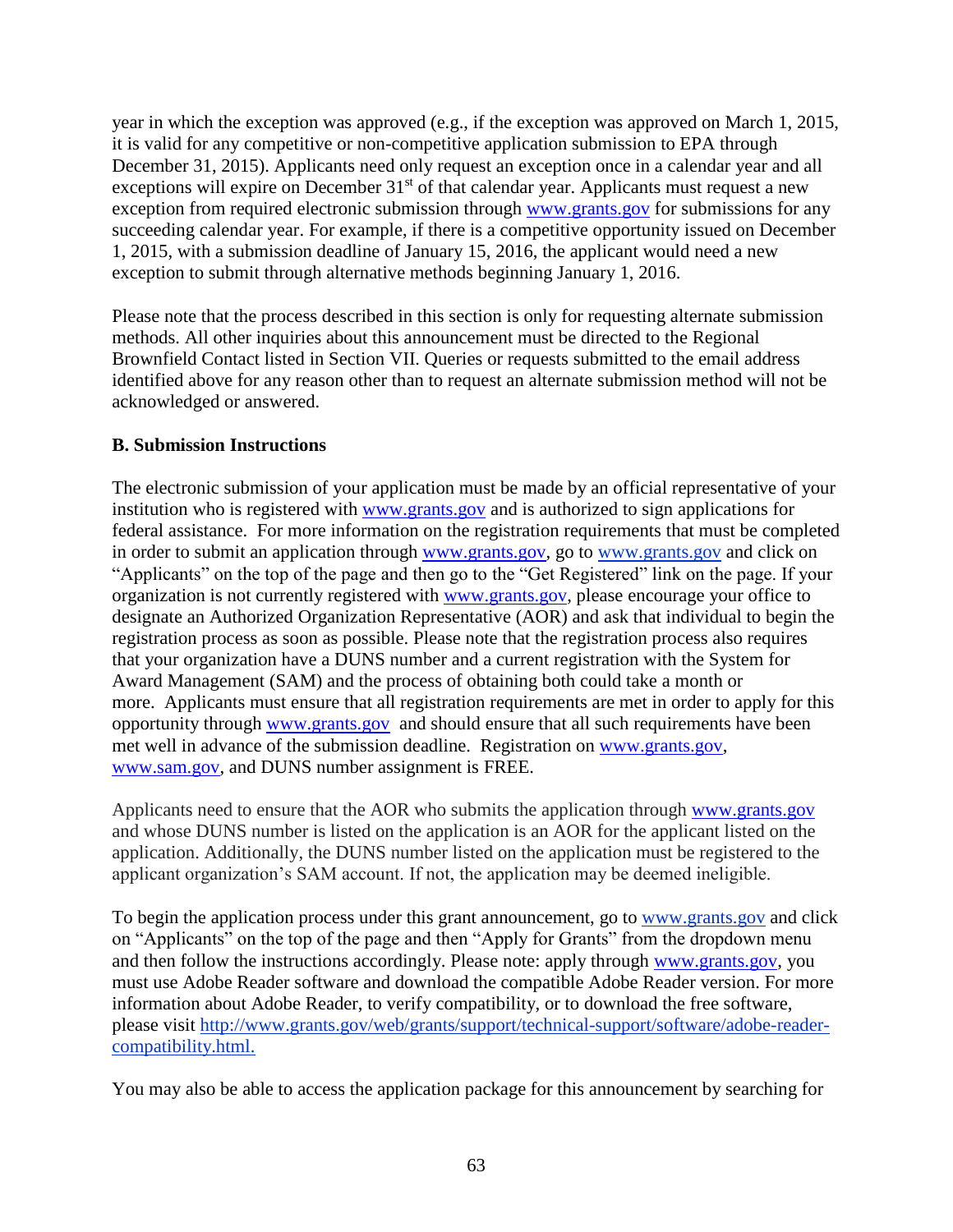the opportunity on [www.grants.gov.](http://www.grants.gov/) Go to [www.grants.gov](http://www.grants.gov/) and then click on "Search Grants" at the top of the page and enter the Funding Opportunity Number, **EPA-OSWER-OBLR-15-04**, or the CFDA number that applies to the announcement **(CFDA 66.818)**, in the appropriate field and click the "Search" button. Alternatively, you may be able to access the application package by clicking on the "Application Package" button at the top right of the synopsis page for the announcement on [www.grants.gov.](http://www.grants.gov/) To find the synopsis page, go to [www.grants.gov](http://www.grants.gov/) and click "Browse Agencies" in the middle of the page and then go to "Environmental Protection Agency" to find the EPA funding opportunities.

**Proposal Submission Deadline:** Your organization's AOR must submit your complete application package electronically to EPA through [www.grants.gov](http://www.grants.gov/) **no later than December 18, 2015, 11:59 p.m. EDT**. Please allow for enough time to successfully submit your application process and allow for unexpected errors that may require you to resubmit.

Please submit all of the application materials described below using the [www.grants.gov](http://www.grants.gov/) application package that you downloaded using the instructions above. For additional instructions on completing and submitting the electronic application package, click on the "Show Instructions" tab that is accessible within the application package itself.

Applications submitted through [www.grants.gov](http://www.grants.gov/) will be time and date stamped electronically. If you have not received a confirmation of receipt from EPA (not from grants.gov) within 30 days of the proposal deadline, please contact Jerry Minor-Gordon at [minor-gordon.jerry@epa.gov.](mailto:minor-gordon.jerry@epa.gov) Failure to do so may result in your proposal not being reviewed.

# **Application Materials**

### **The following forms and documents are mandatory under this announcement.**

- I. Application for Federal Assistance (Standard Form 424)
- II. Budget Information for Non-Construction Programs (Standard Form 424A)
- III. Transmittal Letter and Narrative Proposal. See Section IV.C for details on the content of the Transmittal Letter and Narrative Proposal, and the associated page limits.
- IV. Required Attachments. See Section IV.C of this announcement.

# **C. TRANSMISSION DIFFICULTIES**

- 1. Once the application package has been completed, the "Submit" button should be enabled. If the "Submit" button is not active, please call Grants.gov for assistance at 1-800-518-4726. Applicants who are outside the U.S. at the time of submittal and are not able to access the toll-free number may reach a Grants.gov representative by calling 606-545-5035. Applicants should save the completed application package with two different file names before providing it to the AOR to avoid having to re-create the package should submission problems be experienced or a revised application needs to be submitted.
- 2. Submitting the application. The application package must be transferred to [www.grants.gov](http://www.grants.gov/)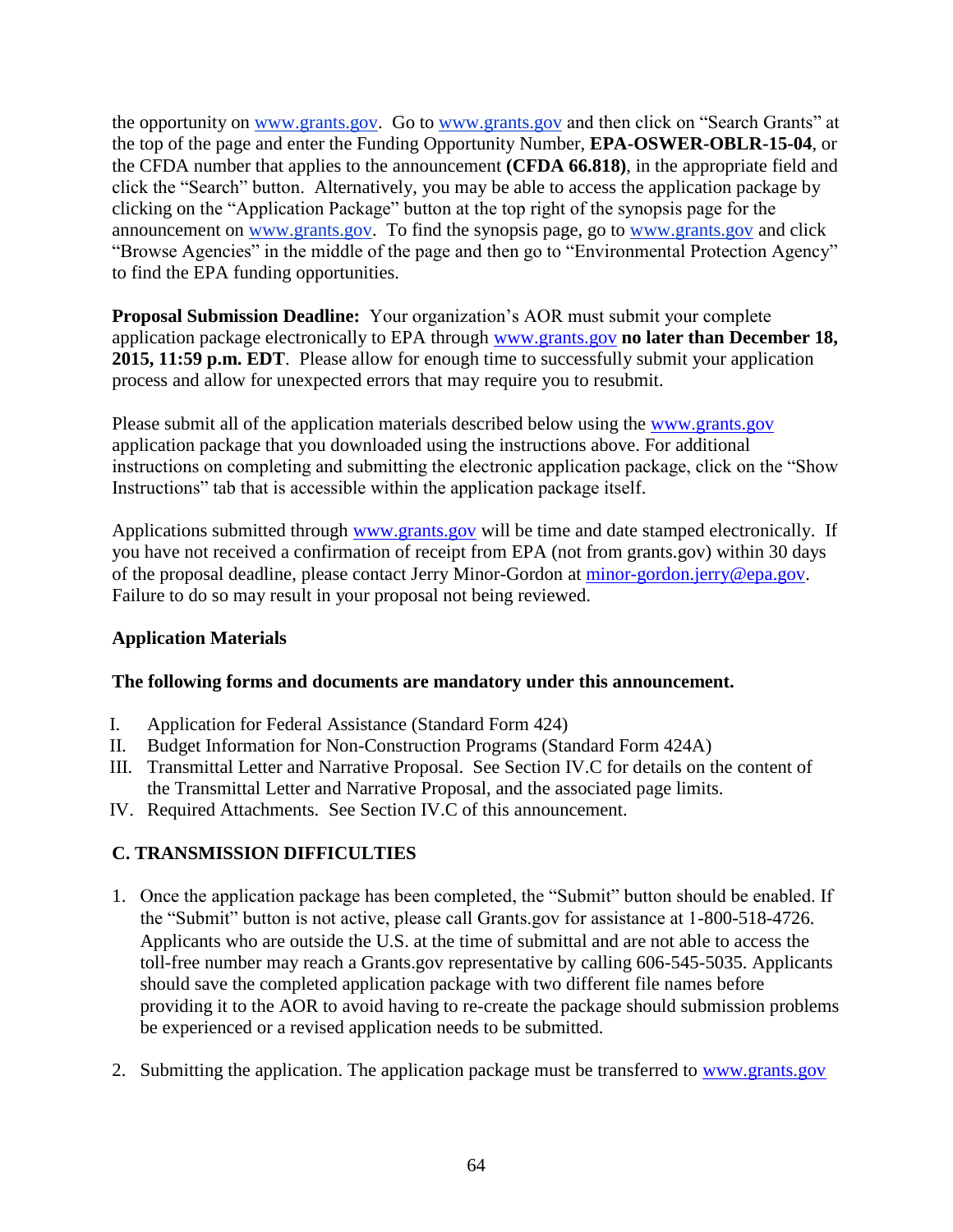by an AOR. The AOR should close all other software before attempting to submit the application package. Click the "submit" button of the application package. Your Internet browser will launch and a sign-in page will appear. *Note: Minor problems are not uncommon with transfers to [www.grants.gov.](http://www.grants.gov/) It is essential to allow sufficient time to ensure that your application is submitted to* **[www.grants.gov](http://www.grants.gov/)** *BEFORE the proposal submission deadline.* The Grants.gov support desk operates 24 hours a day, seven days a week, except Federal Holidays. A successful transfer will end with an on-screen acknowledgement. For documentation purposes, print or screen capture this acknowledgement. If a submission problem occurs, reboot the computer – turning the power off may be necessary – and re-attempt the submission. Note: [www.grants.gov](http://www.grants.gov/) issues a "case number" upon a request for assistance.

- 3. If you are experiencing transmission difficulties that result in a late transmission, no transmission, or rejection of the transmitted proposal, follow the guidance below. EPA may decide to review the proposal if it is clearly demonstrated that these transmission difficulties were due solely as a result of problems associated with the transfer to [www.grants.gov.](http://www.grants.gov/) The decision regarding acceptance of the proposal for review will be made by EPA and provided to the applicant within ten working days of the request. All e-mails, as described below, are to be sent to Jerry Minor-Gordon at [minor-gordon.jerry@epa.gov](mailto:minor-gordon.jerry@epa.gov) with the Applicant Name in the Subject Line.
	- (1) Late transfer or no transmission due to electronic submission problems should electronic submission problems result in the proposal being transferred to [www.grants.gov](http://www.grants.gov/) after 11:59 p.m. Eastern Time on the solicitation closing date, send an email documenting the problem, include the Grants.gov "case number" and attach the entire proposal.
	- (2) [www.grants.gov](http://www.grants.gov/) rejection of proposal if a notification is received from [www.grants.gov](http://www.grants.gov/) stating that the proposal has been rejected for reasons other than late submittal, immediately send an email which includes the notice provided by [www.grants.gov](http://www.grants.gov/) documenting rejection and attach the entire proposal.

Applications submitted through grants.gov will be time and date stamped electronically. If you have not received a confirmation of receipt from EPA (not from grants.gov) within 30 days of the proposal deadline, please contact Jerry Minor-Gordon at [minor-gordon.jerry@epa.gov.](mailto:minor-gordon.jerry@epa.gov) Failure to do so may result in your proposal not being reviewed.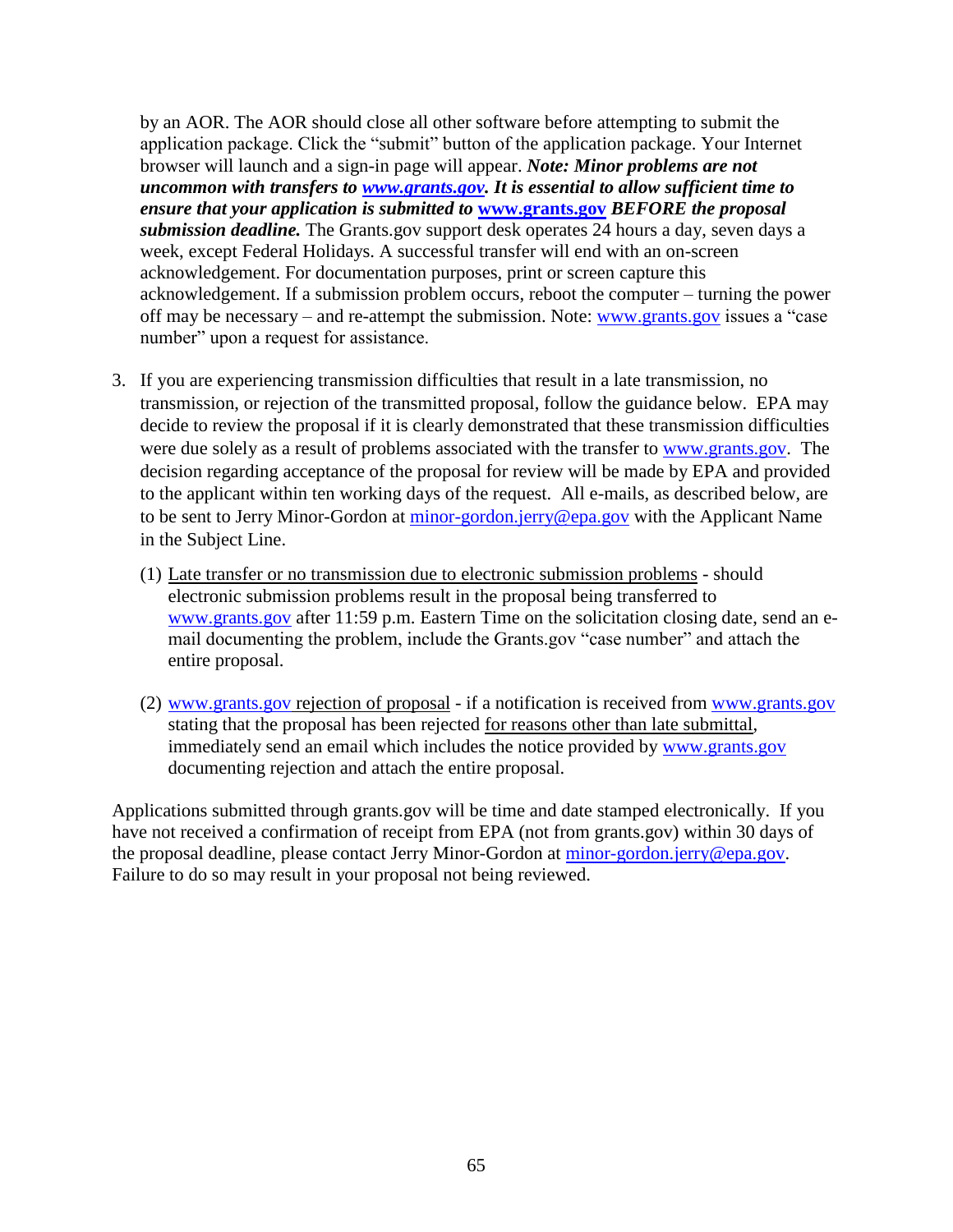# **Appendix 3 Regional Priorities Form/Other Factors Checklist**

<span id="page-65-0"></span>Name of Applicant: \_\_\_\_\_\_\_\_\_\_\_\_\_\_\_\_\_\_\_\_\_\_\_\_\_\_\_\_\_\_\_\_\_\_\_\_\_\_\_\_\_\_\_\_\_\_\_\_\_\_\_\_\_\_\_\_\_

# **Regional Priorities Other Factor**

If your proposed Brownfields Assessment project will advance the regional priority(ies) identified in Section I.E, please indicate the regional priority(ies) and the page number(s) for where the information can be found within your 15-page narrative. Only address the priority(ies) for the region in which your project is located. EPA will verify these disclosures prior to selection and may consider this information during the selection process. If this information is not clearly discussed in your narrative proposal, it will not be considered during the selection process.

\_\_\_\_\_\_\_\_\_\_\_\_\_\_\_\_\_\_\_\_\_\_\_\_\_\_\_\_\_\_\_\_\_\_\_\_\_\_\_\_\_\_\_\_\_\_\_\_\_\_\_\_\_\_\_\_\_\_\_\_\_\_\_\_\_\_\_\_\_\_\_\_\_\_\_\_\_

\_\_\_\_\_\_\_\_\_\_\_\_\_\_\_\_\_\_\_\_\_\_\_\_\_\_\_\_\_\_\_\_\_\_\_\_\_\_\_\_\_\_\_\_\_\_\_\_\_\_\_\_\_\_\_\_\_\_\_\_\_\_\_\_\_\_\_\_\_\_\_\_\_\_\_\_\_

Regional Priority Title(s):

Page Number(s):

# **Assessment Other Factors Checklist**

Please identify (with an  $\mathcal{X}$ ) which, if any of the below items apply to your community or your project as described in your proposal. To be considered for an Other Factor, you must include the page number where each applicable factor is discussed in your proposal. EPA will verify these disclosures prior to selection and may consider this information during the selection process. If this information is not clearly discussed in your narrative proposal or in any other attachments, it will not be considered during the selection process.

| <b>Other Factor</b>                                                                | Page # |  |
|------------------------------------------------------------------------------------|--------|--|
| None of the Other Factors are applicable.                                          |        |  |
| Community population is 10,000 or less.                                            |        |  |
| Applicant is, or will assist, a federally recognized Indian tribe or United States |        |  |
| territory.                                                                         |        |  |
| Targeted brownfield sites are impacted by mine-scarred land.                       |        |  |
| Project is primarily focusing on Phase II assessments.                             |        |  |
| Applicant demonstrates firm leveraging commitments for facilitating brownfield     |        |  |
| project completion by identifying amounts and contributors of funding in the       |        |  |
| proposal and have included documentation.                                          |        |  |
| Recent (2008 or later) significant economic disruption has occurred within         |        |  |
| community, resulting in a significant percentage loss of community jobs and tax    |        |  |
| base.                                                                              |        |  |